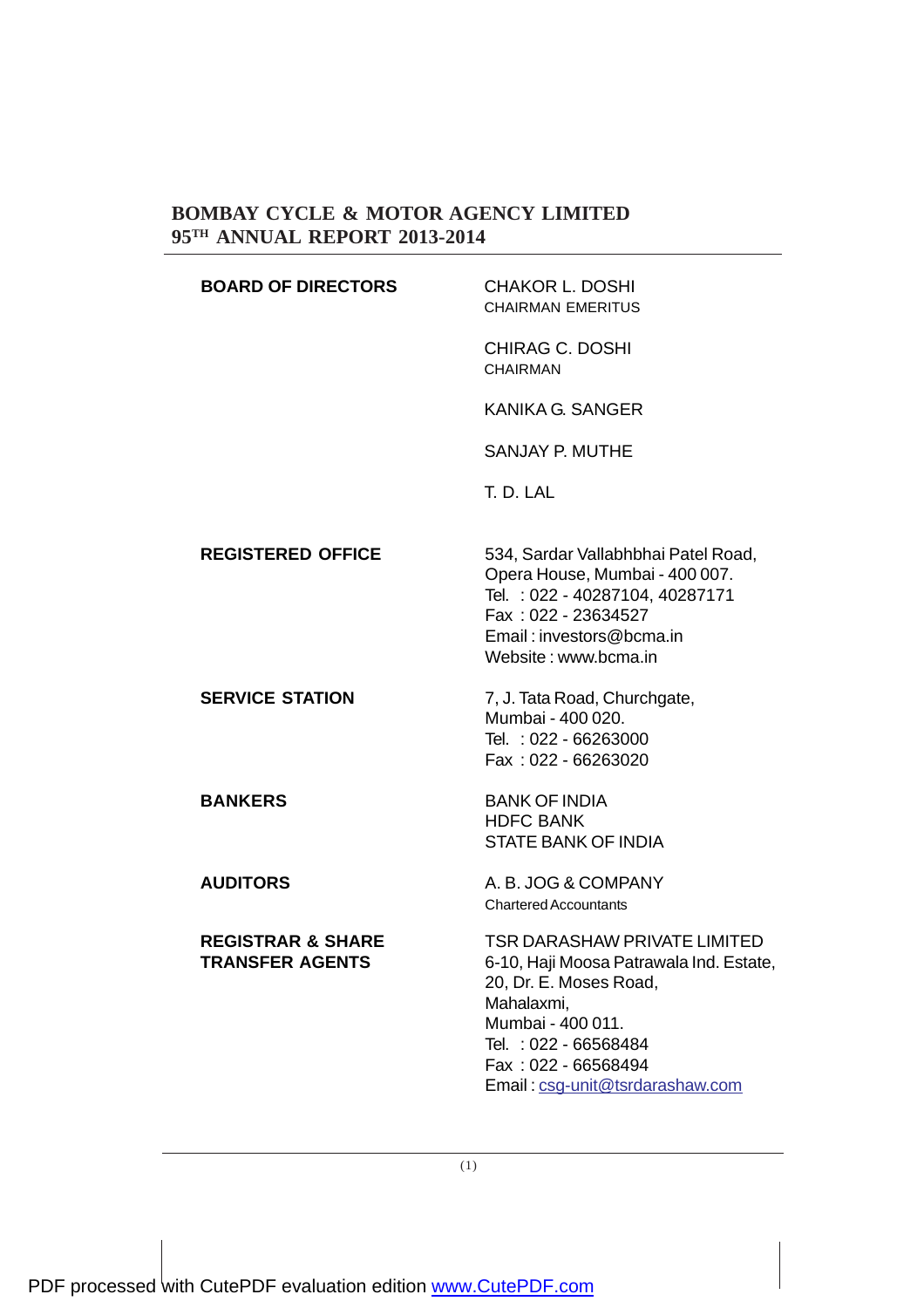#### **NOTICE**

NOTICE is hereby given that the NINETY FIFTH ANNUAL GENERAL MEETING of Members of BOMBAY CYCLE & MOTOR AGENCY LTD. will be held as scheduled below :

| Day | Friday |
|-----|--------|
|     |        |

| Date | 08.08.2014 |
|------|------------|
|      |            |

Time : 11.00 A.M.

Venue : BCMA 534, Sardar Vallabhbhai Patel Road, Opera House, Mumbai - 400 007.

The Agenda for the meeting will be as under:

#### **Ordinary Business :**

- 1) To receive, consider and adopt the Audited Balance Sheet of the Company as at 31st March, 2014 and the Statement of Profit & Loss for the year ended on that date together with the Report of Directors and Auditors thereon.
- 2) To declare dividend on Equity Shares for the year ended 31<sup>st</sup> March, 2014.
- 3) To appoint a Director in place of Mr. T.D.Lal, who retires by rotation and being eligible, offers himself for reappointment.
- 4) To appoint a Director in place of Mr. Sanjay P. Muthe, who retires by rotation and being eligible, offers himself for reappointment.
- 5) To appoint M/s. A. B. Jog & Co., Chartered Accountants, Mumbai as Auditors of the Company and to fix their remuneration & in this regard to consider & if thought fit, to pass, with or without modification(s), the following resolution as an ordinary

Resolution : "RESOLVED THAT M/s. A.B.Jog & Co., Chartered Accountants (Registration No. 104321W) be and is hereby appointed as Audior of the Company, to hold office from the conclusion of this Annual General Meeting until the conlcusion of the next Annual General Meeting on a remuneration to be fixed by the Board of Directors of the Company."

By order of the Board of Directors T. D. LAL (Director) Registered Office : 534, Sardar Vallabhbhai Patel Road, Opera House, Mumbai - 400 007. Dated: 19<sup>th</sup> April, 2014

#### **NOTES :**

a) **A MEMBER, ENTITLED TO ATTEND AND VOTE AT THE MEETING IS ALSO ENTI-TLED TO APPOINT A PROXY TO ATTEND AND VOTE INSTEAD OF HIMSELF / HER-SELF AND SUCH PROXY NEED NOT BE A MEMBER OF THE COMPANY. THE INSTRUMENT APPOINTING A PROXY AND THE POWER OF ATTORNEY, IF ANY, UNDER WHICH IT IS SIGNED SHOULD BE DEPOSITED AT THE REGISTERED OFFICE OF THE COMPANY NOT LESS THAN 48 HOURS BEFORE THE TIME FOR HOLDING OF THIS ANNUAL GENERAL MEETING AS PROVIDED BY ARTICLE 110 OF THE ARTICLES OF ASSOCIATION OF THE COMPANY. A PERSON CAN ACT AS A PROXY ON BEHALF OF MEMBERS NOT EXCEEDING FIFTY AND HOLDING IN THE AGGREGATE NOT MORE THAN TEN PERCENT OF THE TOTAL SHARE CAPITAL OF THE COMPANY CARRYING VOTING RIGHTS. A MEMBER HOLDING MORE THAN TEN PERCENT OF THE TOTAL**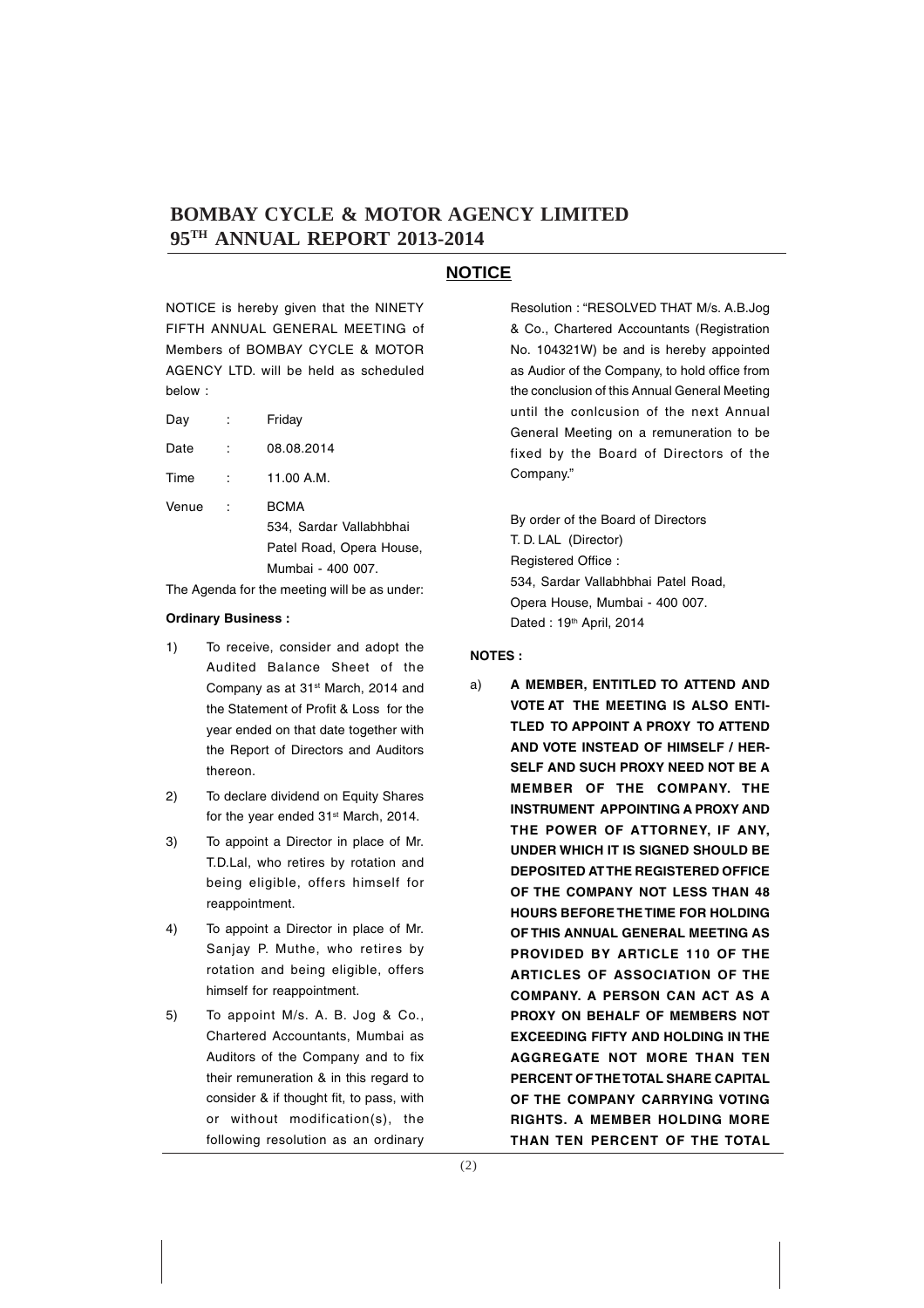**SHARE CAPITAL OF THE COMPANY CARRYING VOTING RIGHTS MAY APPOINT A SINGLE PERSON AS PROXY & SUCH PERSON SHALL NOT ACT AS A PROXY FOR ANY OTHER PERSON OR SHARE HOLDER.**

- b) The Register of Members and Share Transfer Books of the Company will remain closed from Saturday, 26<sup>th</sup> July, 2014 to Friday, 8<sup>th</sup> August, 2014 (both days inclusive).
- c) The Dividend, if declared at the meeting, will be paid on 25<sup>th</sup> August, 2014 i.e. within the stipulated period, to those members who hold shares in Physical Form and whose names appear on the Company's Register of members as on 8<sup>th</sup> August, 2014. In respect of Shares held in Electronic Form, the dividend will be paid to the beneficial owners as per details to be furnished by the Depositories for this purpose at the end of business hours on 25th July, 2014.
- d) Members, who hold shares in physical form, are requested to notify immediately change in their addresses, if any, to the Company's Registrar and Share Transfer Agents, M/s.TSR Darashaw Pvt. Ltd., specifying Registered Folio Number and other relevant details. Members, who hold shares in Electronic Form are requested to notify change in their addresses to Depository Participants with whom they are maintaining their Beneficial Owner Account.
- e) SEBI vide circular dated May 20, 2009 has made it mandatory for transferees requesting for transfer of shares of listed companies in physical form, to furnish a copy of their PAN, duly self attested to the

Company / RTA, whilst lodgment of such shares.

- f) SEBI vide circular dated January 7, 2010 has made it mandatory for legal heir(s) to furnish a copy of their PAN, duly self attested in the following cases in respect of shares of listed Companies held in physical form:
	- $\triangleright$  Deletion of name of the deceased shareholder(s), where the shares are held in the names of two or more shareholders;
	- > Transmission of shares in favour of legal heir(s), where deceased shareholder was the sole holder of shares; and
	- $\triangleright$  Transposition of shares, when there is a change in the order of names in which physical shares are held jointly in the names of two or more shareholders.
- g) Members, who hold shares in Dematerialized form, are requested to bring their Client ID and DP ID Numbers for easy identification of attendance at the meeting.
- h) Members are requested to get the Shares transferred in joint names, if shares are held in a single name to avoid the inconvenience and also to send nomination form (available on request), if not sent earlier.
- i) Members / Proxy Holders are requested to produce at the entrance of the hall admission slips duly completed and signed, in accordance with the specimen signature registered with the Company for admission to the Meeting Hall.
- j) Electronic copy of the Notice of the 95<sup>th</sup> Annual General Meeting of the Company inter alia indicating the process and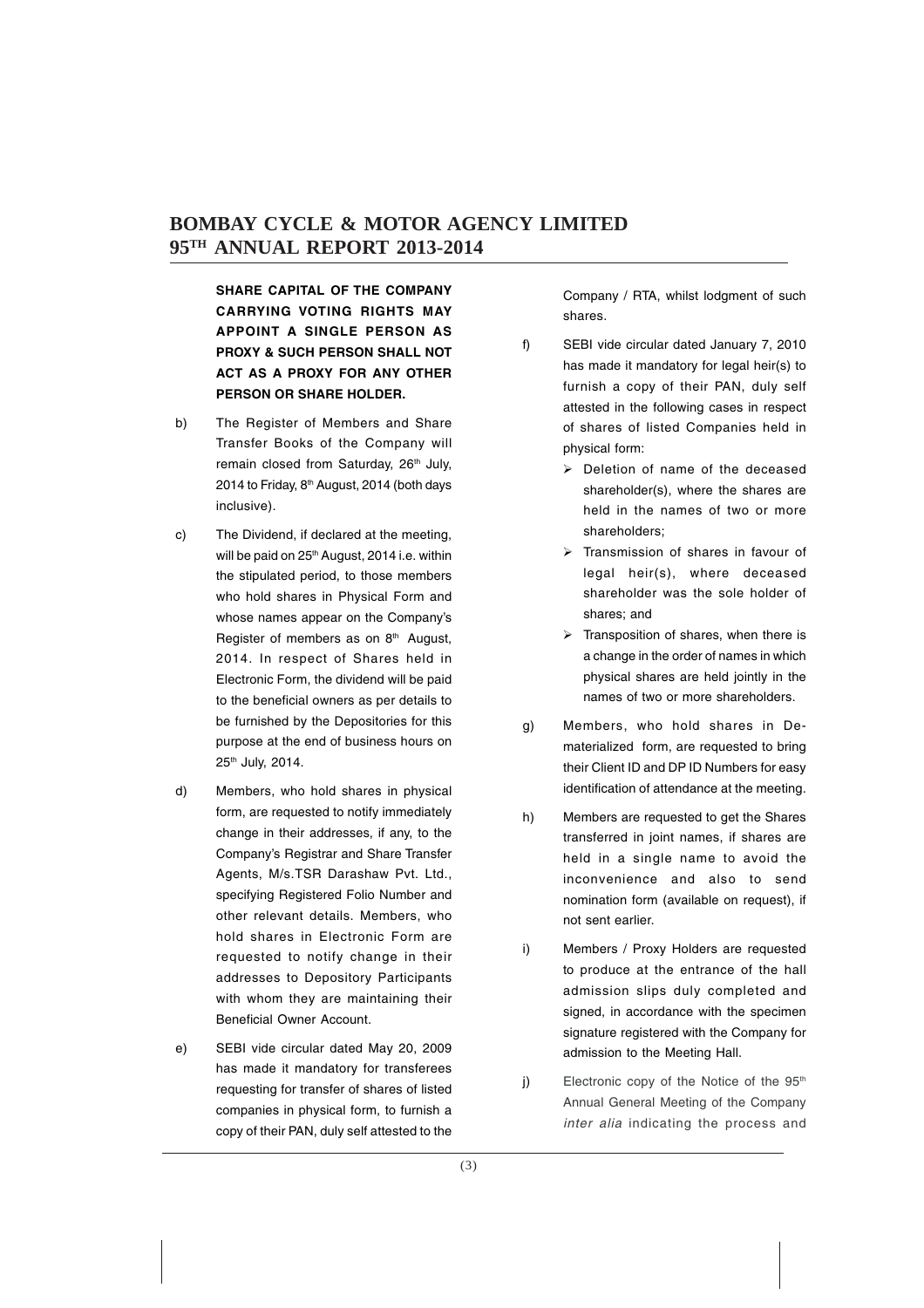manner of e-voting along with Attendance Slip and Proxy Form is being sent to all the members whose email IDs are registered with the Company / Depository Participants (s) for communication purposes unless any member has requested for a hard copy of the same. For members who have not registered their email address, physical copies of the Notice of the 95<sup>th</sup> Annual General Meeting of the Company inter alia indicating the process and manner of e-voting along with Attendance Slip and Proxy Form is being sent in the permitted mode.

k) Members may also note that the Notice of the 95<sup>th</sup> Annual General Meeting and the Annual Report for 2014 will also be available on the Company's website www.bcma.in for their download. The physical copies of the aforesaid documents will also be available at the Company's Registered Office. Even after registering for e-communication, members are entitled to receive such communication in physical form, upon making a request for the same, by post free of cost. For any communication, the shareholders may also send requests to the Company's investor email id: investors@bcma.in

#### l) **Voting through electronic means**

I. In compliance with the provisions of Section 108 of the Companies Act, 2013 and Rule 20 of the Companies (Management and Administration) Rules, 2014, the Company is pleased to provide members facility to exercise their right to vote at the 95<sup>th</sup> Annual General Meeting (AGM) by electronic means and the business may be transacted through e-Voting Services

provided by Central Depository Services (India) Limited (CDSL):

#### **The instructions for members for voting electronically are as under:-**

#### **(A) In case of members receiving e-mail:**

- (i) Log on to the e-voting website www.evotingindia.com
- (ii) Click on "Shareholders" tab.
- (iii) Now, select the "COMPANY NAME" from the drop down menu and click on "SUBMIT"
- (iv) Now Enter your User ID
	- a. For CDSL : 16 digits beneficiary ID,
	- b. For NSDL : 8 Character DP ID followed by 8 Digits Client ID,
	- c. Members holding shares in Physical Form should enter Folio Number registered with the Company.
- (v) Next enter the Image Verification as displayed and Click on Login.
- (vi) If you are holding shares in demat form and had logged on to www.evotingindia.com and voted on an earlier voting of any company, then your existing password is to be used.
- (vii) If you are a first time user follow the steps given below:

|            | For Members holding shares in Demat<br><b>Form and Physical Form</b>                                                                                                                                                                                                                   |  |  |  |  |  |
|------------|----------------------------------------------------------------------------------------------------------------------------------------------------------------------------------------------------------------------------------------------------------------------------------------|--|--|--|--|--|
| <b>PAN</b> | Enter your 10 digit alpha-numeric PAN<br>issued by Income Tax Department<br>(Applicable for both demat sharehold-<br>ers as well as physical shareholders)                                                                                                                             |  |  |  |  |  |
|            | Members who have not updated their<br>PAN with the Company / Depository<br>Participant are requested to use the<br>first two letters of their name and the<br>last 8 digits of the demat account /<br>folio number in the PAN field.                                                   |  |  |  |  |  |
|            | In case the folio number is less than<br>8 digits enter the applicable<br>number of 0's before the number<br>after the first two characters of the<br>name in CAPITAL letters. Eg. If your<br>name is Ramesh Kumar with folio<br>number 100 then enter RA00000100<br>in the PAN field. |  |  |  |  |  |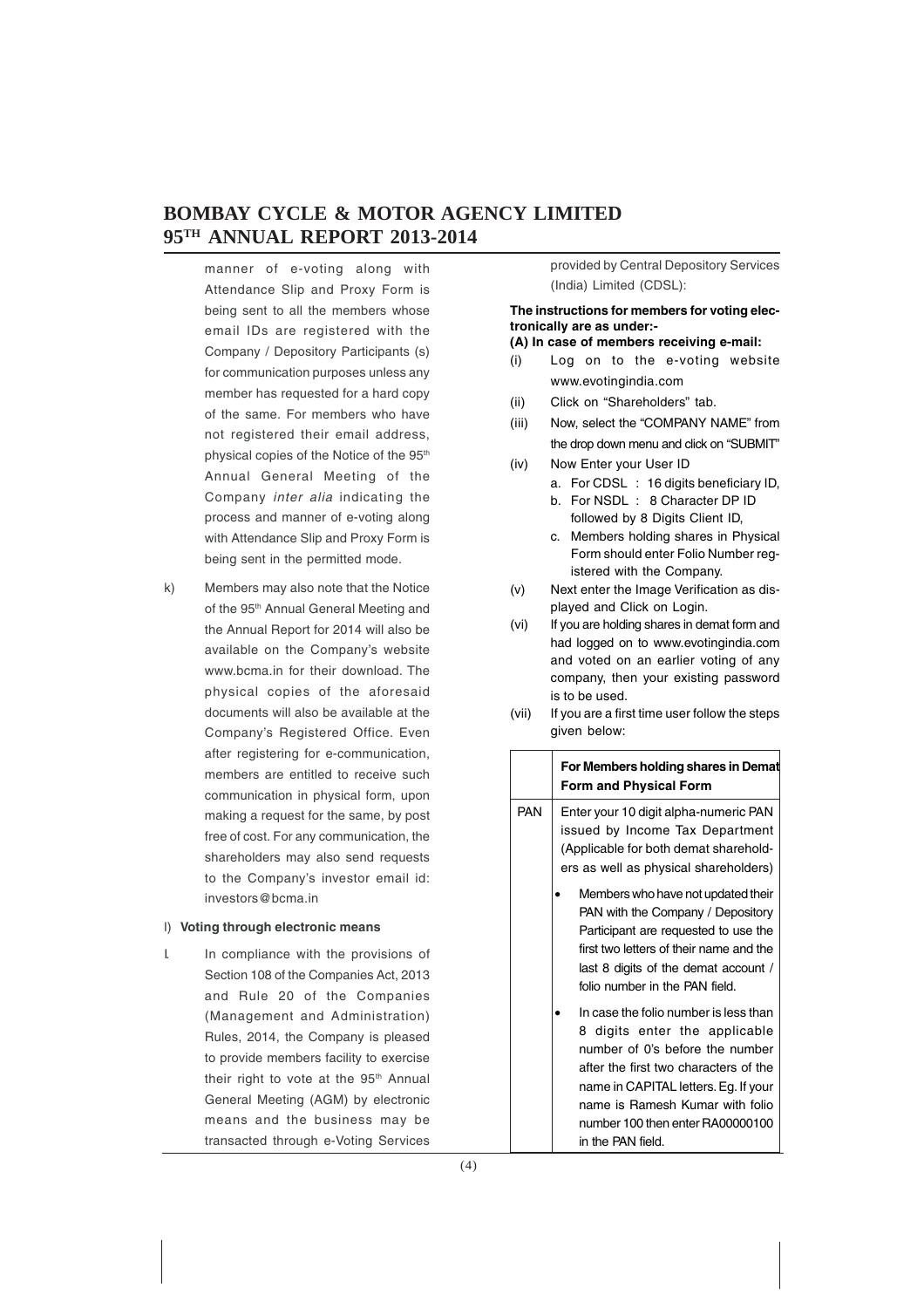| DOB      | Enter the Date of Birth as re-<br>corded in your demat account or<br>in the company records for the<br>said demat account or folio in dd/<br>mm/yyyy format. |  |  |  |  |  |
|----------|--------------------------------------------------------------------------------------------------------------------------------------------------------------|--|--|--|--|--|
| Dividend | Enter the Dividend Bank Details                                                                                                                              |  |  |  |  |  |
| Bank     | as recorded in your demat account                                                                                                                            |  |  |  |  |  |
| Details  | or in the company records for the                                                                                                                            |  |  |  |  |  |
|          | said demat account or folio.                                                                                                                                 |  |  |  |  |  |
|          | Please enter the DOB or Divi-                                                                                                                                |  |  |  |  |  |
|          | dend Bank Details in order                                                                                                                                   |  |  |  |  |  |
|          | to login. If the details are not                                                                                                                             |  |  |  |  |  |
|          | recorded with the depository                                                                                                                                 |  |  |  |  |  |
|          | or company please enter the                                                                                                                                  |  |  |  |  |  |
|          | number of shares held by                                                                                                                                     |  |  |  |  |  |
|          | you as on the cut off date in                                                                                                                                |  |  |  |  |  |
|          | the Dividend Bank details                                                                                                                                    |  |  |  |  |  |
|          | field.                                                                                                                                                       |  |  |  |  |  |
|          |                                                                                                                                                              |  |  |  |  |  |

- (viii) After entering these details appropriately, click on "SUBMIT" tab.
- (ix) Members holding shares in physical form will then reach directly the Company selection screen. However, members holding shares in demat form will now reach 'Password Creation' menu wherein they are required to mandatorily enter their login password in the new password field. Kindly note that this password is to be also used by the demat holders for voting for resolutions of any other company on which they are eligible to vote, provided that company opts for e-voting through CDSL platform. It is strongly recommended not to share your password with any other person and take utmost care to keep your password confidential.
- (x) For Members holding shares in physical form, the details can be used only for e-voting on the resolutions contained in this Notice.
- (xi) Click on the EVSN for the relevant <Company Name> on which you choose to vote.
- (xii) On the voting page, you will see "RESO-LUTION DESCRIPTION" and against the same the option "YES/NO" for voting. Select the option YES or NO as desired. The option YES implies that you assent to the Resolution and option NO implies that you dissent to the Resolution.
- (xiii) Click on the "RESOLUTIONS FILE LINK" if you wish to view the entire Resolution details.
- (xiv) After selecting the resolution you have decided to vote on, click on "SUBMIT". A confirmation box will be displayed. If you wish to confirm your vote, click on "OK", else to change your vote, click on "CAN-CEL" and accordingly modify your vote.
- (xv) Once you "CONFIRM" your vote on the resolution, you will not be allowed to modify your vote.
- (xvi) You can also take out print of the voting done by you by clicking on "Click here to print" option on the Voting page.
- (xvii) If Demat account holder has forgotten the changed password then Enter the User ID and the image verification code and click on Forgot Password & enter the details as prompted by the system.
	- Institutional shareholders (i.e. other than Individuals, HUF, NRI etc.) are required to log on to https:// www.evotingindia.co.in and register themselves as Corporates.
	- They should submit a scanned copy of the Registration Form bearing the stamp and sign of the entity to helpdesk.evoting@cdslindia.com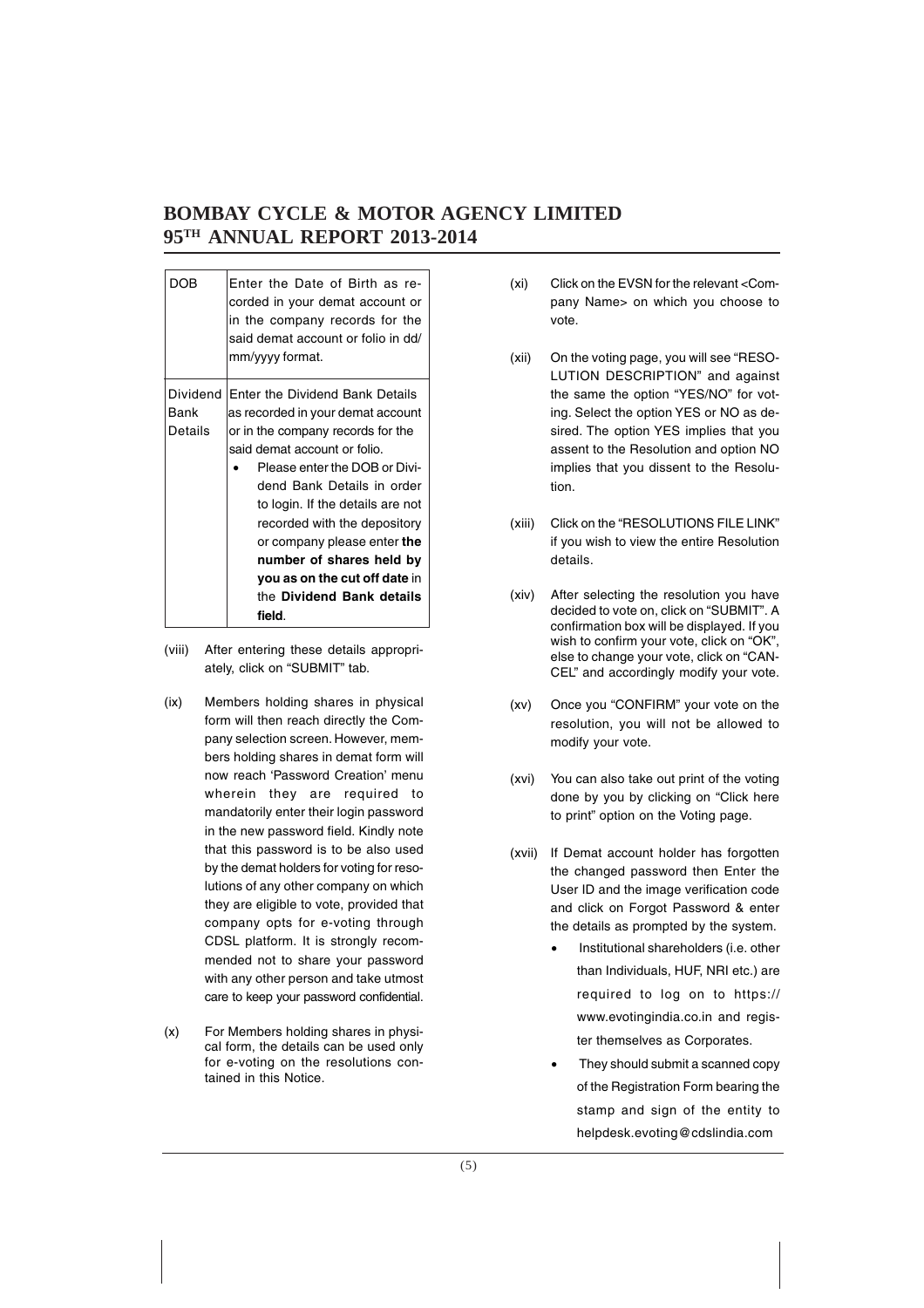- After receiving the login details they have to create a user who would be able to link the account(s) which they wish to vote on.
- The list of accounts should be mailed to helpdesk.evoting@cdslindia.com and on approval of the accounts they would be able to cast their vote.
- They should upload a scanned copy of the Board Resolution and Power of Attorney (POA) which they have issued in favour of the Custodian, if any, in PDF format in the system for the scrutinizer to verify the same.

#### **(B) In case of members receiving the physical copy:**

- (a) Please follow all steps from sl. no. (i) to sl. no. (xvii) above to cast vote.
- (b) The voting period begins on August 02, 2014 (10.00 am) and ends on August 04, 2014 (06.00 pm). During this period shareholders' of the Company, holding shares either in physical form or in dematerialized form, as on the cut-off date (record date) of July 04, 2014, may cast their vote electronically. The e-voting module shall be disabled by CDSL for voting thereafter.
- (c) In case you have any queries or issues regarding e-voting, you may refer the Frequently Asked Questions ("FAQs") and e-voting manual available at www.evotingindia.co.in under help section or write an email to helpdesk.evoting@cdslindia.com.
- m) Mrs. Ragini Chokshi, Practising Company Secretary has been appointed as the Scrutinizer to scrutinize the e-vot-

ing process in a fair and transparent manner.

- n) The Scrutinizer shall within a period not exceeding three(3) working days from the conclusion of the e-voting period unblock the votes in the presence of at least two(2) witnesses not in the employment of the Company and make a Scrutinizer's Report of the votes cast in favour or against, if any, forthwith to the Chairman of the Company.
- o) The Results shall be declared on or after the AGM of the Company. The Results declared along with the Scrutinizer's Report shall be placed on the Company's website www.bcma.in and on the website of CDSL within two(2) days of passing of the resolutions at the AGM of the Company and communicated to the BSE Limited.
- p) Documents relating to the items mentioned in the Notice are available for inspection at the Registered Office of the Company on any working day (except Sunday) during business hours from 10:30 a.m. to 12:30 p.m. upto the date of the meeting.

By order of the Board of Directors T. D. LAL Director

Registered Office 534, Sardar Vallabhabhai Patel Road, Opera House, Mumbai - 400007.

Dated : 19<sup>th</sup> April, 2014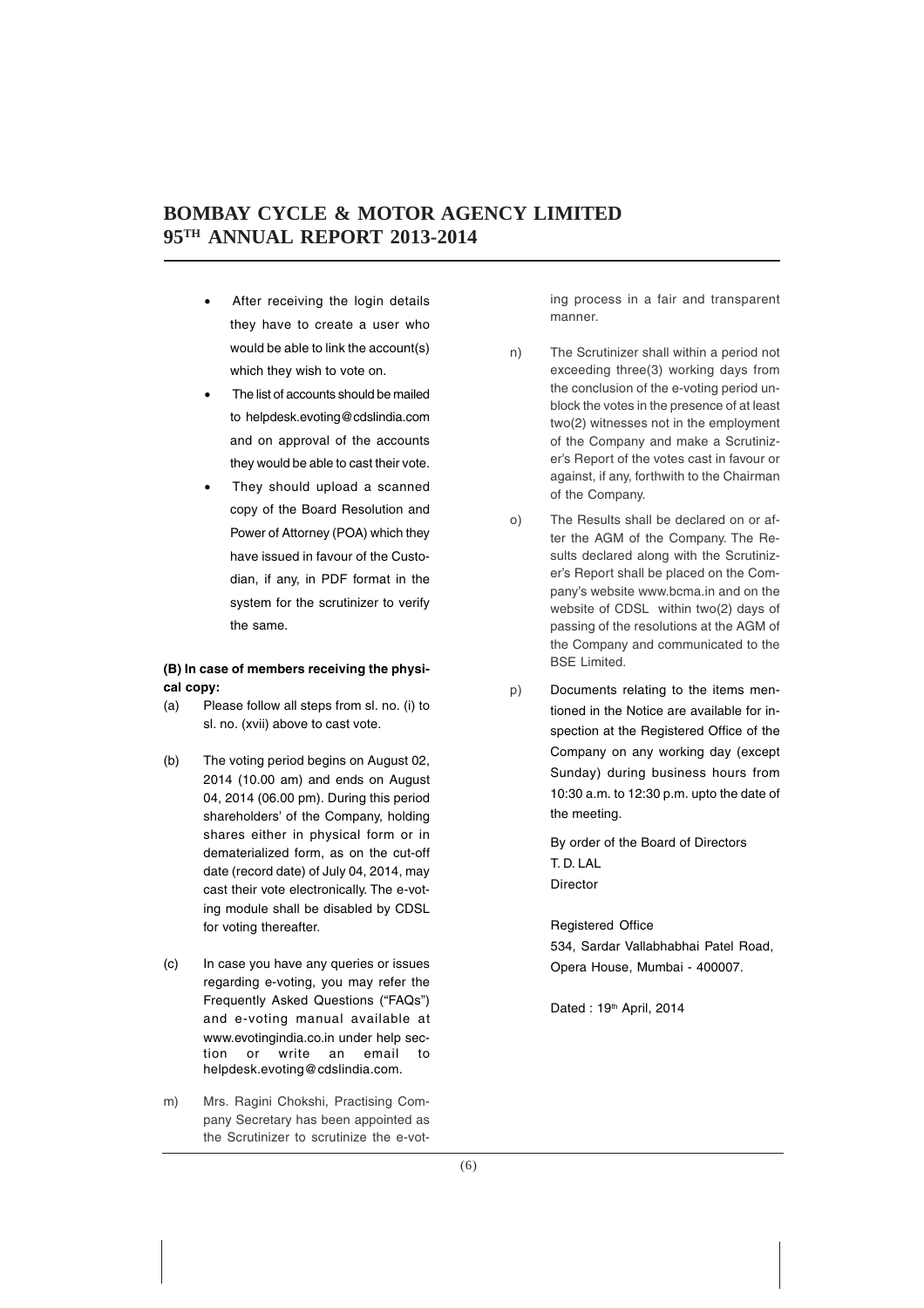#### **DIRECTORS' REPORT**

To,

The Members of

#### **BOMBAY CYCLE & MOTOR AGENCY LIMITED**

Your Directors have the pleasure to present to you the Annual Report and the audited statements of accounts for the year ended 31st March, 2014.

#### **1. FINANCIAL RESULTS :**

|                                                                     | Year                                 | <b>Previous</b>                           |
|---------------------------------------------------------------------|--------------------------------------|-------------------------------------------|
|                                                                     | ended<br>31.03.2014<br><b>Rupees</b> | year ended<br>31.03.2013<br><b>Rupees</b> |
| Total Income                                                        | 73,600,072                           | 65,819,069                                |
| Profit / (Loss) before<br>depreciation and<br>taxation              | 21,677,943                           | 17,468,057                                |
| Less: Depreciation<br>and Other Charges<br>on Fixed Assets          | 1,861,169                            | 869,457                                   |
| Profit before<br>Exceptional & Extra -<br>ordinary items<br>and tax | 19,816,774                           | 16,598,600                                |
| Less :<br><b>Exceptional items</b><br>Extraordinary items           | (438, 403)                           | (888, 155)<br>2,398,515                   |
| Tax expense                                                         | 6,230,084                            | 5,267,345                                 |
| Profit / (Loss) for<br>the period                                   | 14,025,093                           | 9,820,895                                 |

#### **2. OPERATION HIGHLIGHTS :**

The total income of the Company comprising of Automobile and Hospitality Division is  $\overline{\tau}$  736 Lacs as compared to { 658 Lacs in the previous year. During the period, business environment in the hospitality segment remained difficult and operating in such an environment was challenging. The same has resulted into lower profits. We, however are optimistic for the coming finanicial Year. There is a

significant improvement in the Automobile division and we hope the same to continue in future also.

#### **3. DIVIDEND :**

Your Directors are pleased to recommend Dividend for the financial year 2013-2014 on Equity Shares of ₹ 10/- each at ₹ 3/- per share euqivalent to 30% (25% in the previous year) aggregating to  $\bar{\tau}$  600,000/-The Dividend Distribution Tax thereon works out to ₹ 101,970/-. The total outgo on account of this works out to  $\bar{\tau}$  701,970/-.

#### **4. FINANCE AND ACCOUNTS : FIXED DEPOSITS :**

The Company does not accept any Fixed Deposit from the public. Hence, details for the same are not given in the Report.

#### **INCOME TAX ASSESSMENT :**

Income tax assessment of your Company has been completed upto the Assessment Year 2011-2012.

#### **AUDITORS REPORT :**

There are no qualifications and / or observations in the Auditors Report, calling for any explanations from the Board.

#### **5. PERSONNEL :**

The industrial relations continue to be satisfactory in all the Divisions of the Company.

None of the employees fall within the purview of Section 217(2A) of the Companies Act, 1956 as amended and the rules framed thereunder.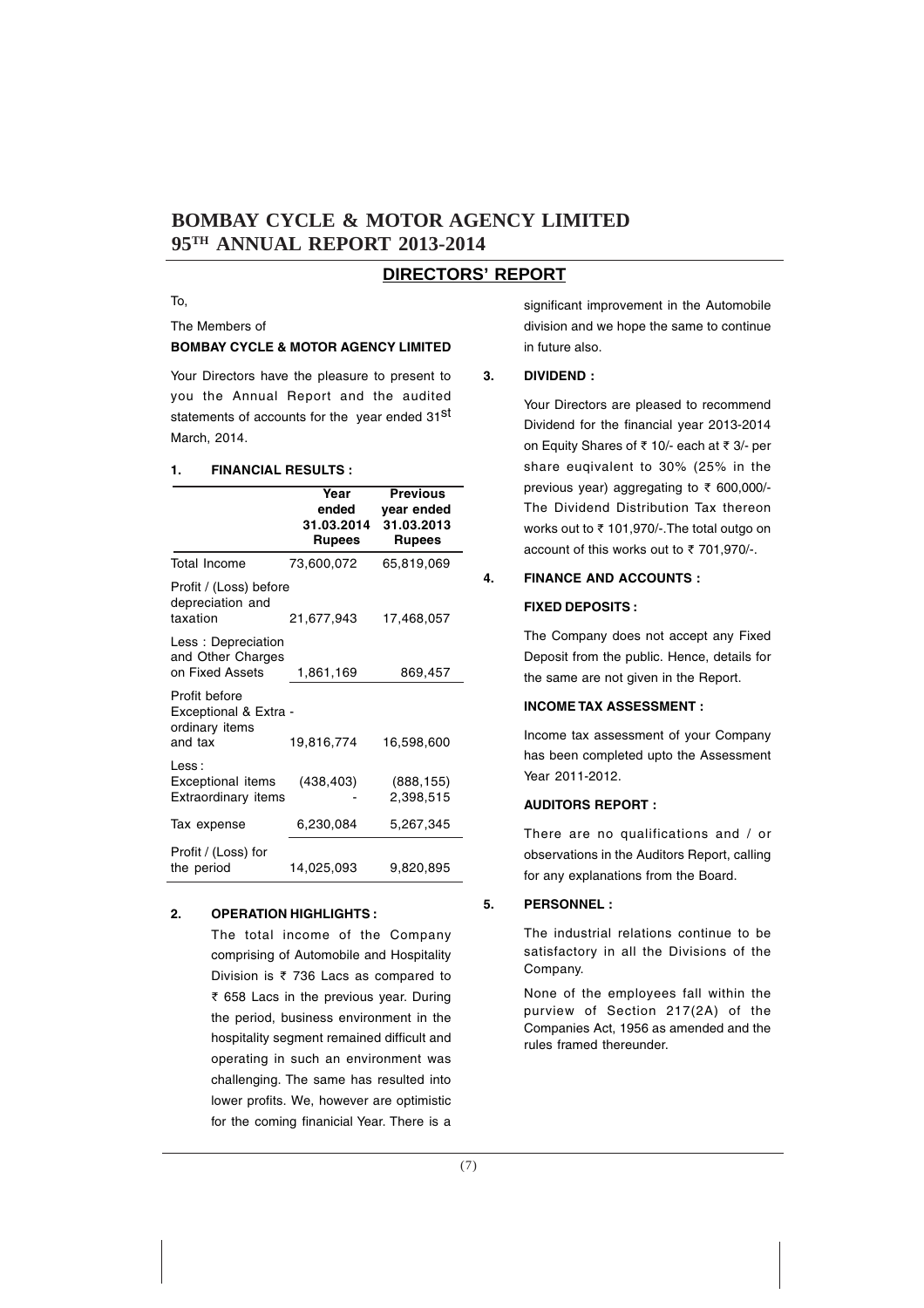#### **6. INSURANCE :**

The properties, stocks, stores, assets, etc. belonging to the Company continue to be adequately insured against fire, riot, civil commotion, etc.

#### **7. DEMATERIALIZATION OF SHARES :**

The Company's shares are listed on BSE Limited and the Company's Registrar and Share Transfer Agents have connectivity with National Securities Depository Ltd. & Central Depository Services (India) Ltd. The ISIN No. is INE691K01017. As on 31.03.2014, 175,903 equity shares representing 87.95% of the total shares have been dematerialized.

#### **8. COMPANY'S WEBSITE :**

The Company has its website, namely www.bcma.in. The website provides detailed information about the business activity, locations of its corporate offices and service centre, etc. The Quarterly Results, Annual Reports and Shareholding patterns are updated on the website of the Company.

#### **9. MEANS OF COMMUNICATION :**

- (i) The Company has designated investors@bcma.in as an email id for the purpose of registering complaints by investors and displayed the same on the website of the Company.
- (ii) Quarterly, Half Yearly & Annual Results are published in All India Edition of Finanacial Express in English & Mumbai Lakshadeep in Marathi Newspapers from Mumbai.
- (iii) Quarterly, Half Yearly & Annual Results & Shareholding pattern & other compliances are also filed electronically on BSE Online portal - BSE Coprorate Compliance &

Listing centre (the "Listing Cenetre") at http://listing.bseindia.com.

#### **10. DIRECTORS' RESPONSIBILITY STATE- MENT :**

Pursuant to the requirement under Section 217(2AA) of the Companies Act, 1956, the Directors' hereby confirm that:

- i) in the preparation of the annual accounts, the applicable accounting standards have been followed by your Company along with proper explanation relating to material departures, if any;
- ii) the Directors have selected such accounting policies and applied them consistently, and judgments and estimates made are reasonable and prudent so as to give a true and fair view of the state of affairs of the Company as at 31st March, 2014 and of its profit for the year ended on that date;
- iii) proper and sufficient care has been taken for the maintenance of adequate accounting records in accordance with provision of the Companies Act,1956 for safeguarding the assets of the Company and for preventing and detecting fraud and other irregularities; and
- iv) the annual accounts have been prepared on a going concern basis.

#### **11. CONSERVATION OF ENERGY, TECHNOLOGY ABSORPTION AND FOREIGN EXCHANGE EARNING AND OUTGO :**

As regards the additional information required by Section 217(1)(e) of the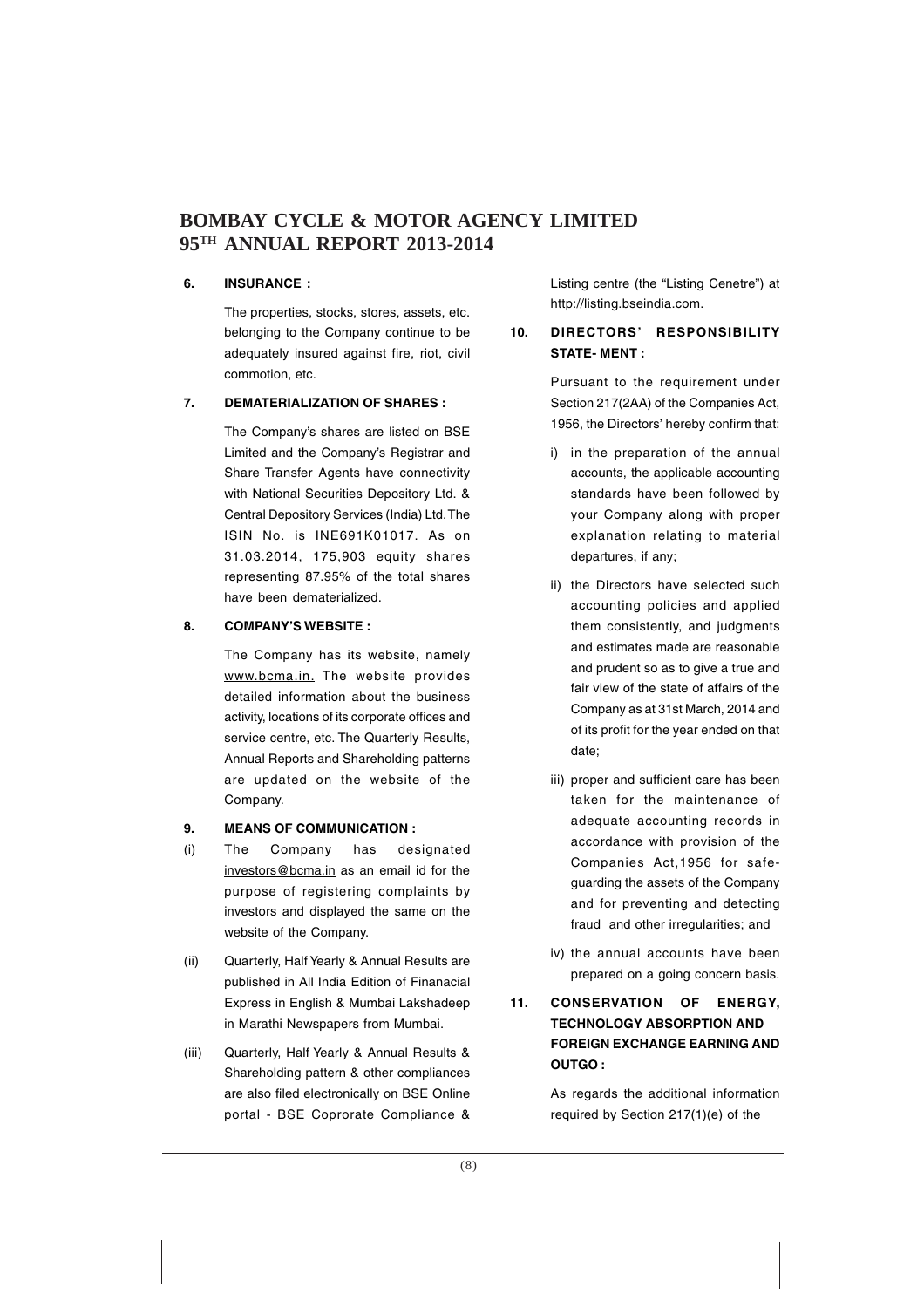Companies Act, 1956 read with the Companies [Amendment] Act, 1988 regarding Conservation of Energy, the same is not required to be given by the Company, as the Company is not listed in the Schedule to the Companies [Disclosure of particulars in the Report of Board of Directors] Rules, 1988.

There is no Research & Development activity, no import of technology or foreign exchange earnings or outgo; hence details of the same are not annexed to this report.

#### **12. SUBSIDIARY :**

The Company does not have any subsidiary.

#### **13. DIRECTORS :**

In accordance with the provision of the Companies Act, 1956 and Article 156 of the Articles of Association of the Company, Mr. T.D.Lal and Mr. Sanjay P. Muthe are due to retire by rotation at the 95<sup>th</sup> Annual General Meeting and being eligible, offer themselves for reappo intment.

#### **14. AUDITORS :**

M/s. A. B. Jog & Co., Chartered Accountants, Mumbai, the Statutory Auditors, of the Company will retire at the ensuing Annual General Meeting and they being eligible have offered themselves for reappointment. The Company has received letters from them to the effect that their re appointment, if made, would be within prescribed limits, under section 141 (3) (g) of the companies Act, 2013 & that they are not disqualified for re- appointment. The members are requested to appoint the Auditors and fix their remuneration.

#### **15. SECRETARIAL COMPLIANCE REPORT :**

As required under section 383A(1) of the companies Act, 1956, the Compliance Report issued by M/s. Ragini Chokshi & Associates, Practising Company Secretary, Mumbai, is attached herewith and forms part of this report.

#### **16. ACKNOWLEDGEMENTS :**

Your Directors place on record their sincere appreciation of the assistance and co-operation that the Company has been receiving from its employees as also from the Banks.

Your Directors would also like to thank the customers, suppliers and shareholders for their continued support and co-operation.

#### **For and on behalf of Board of Directors**

# **Chirag C. Doshi**

Chairman

Registered Office : 534, Sardar Vallabhbhai Patel Road, Opera House, Mumbai - 400 007.

Dated : 19<sup>th</sup> April, 2014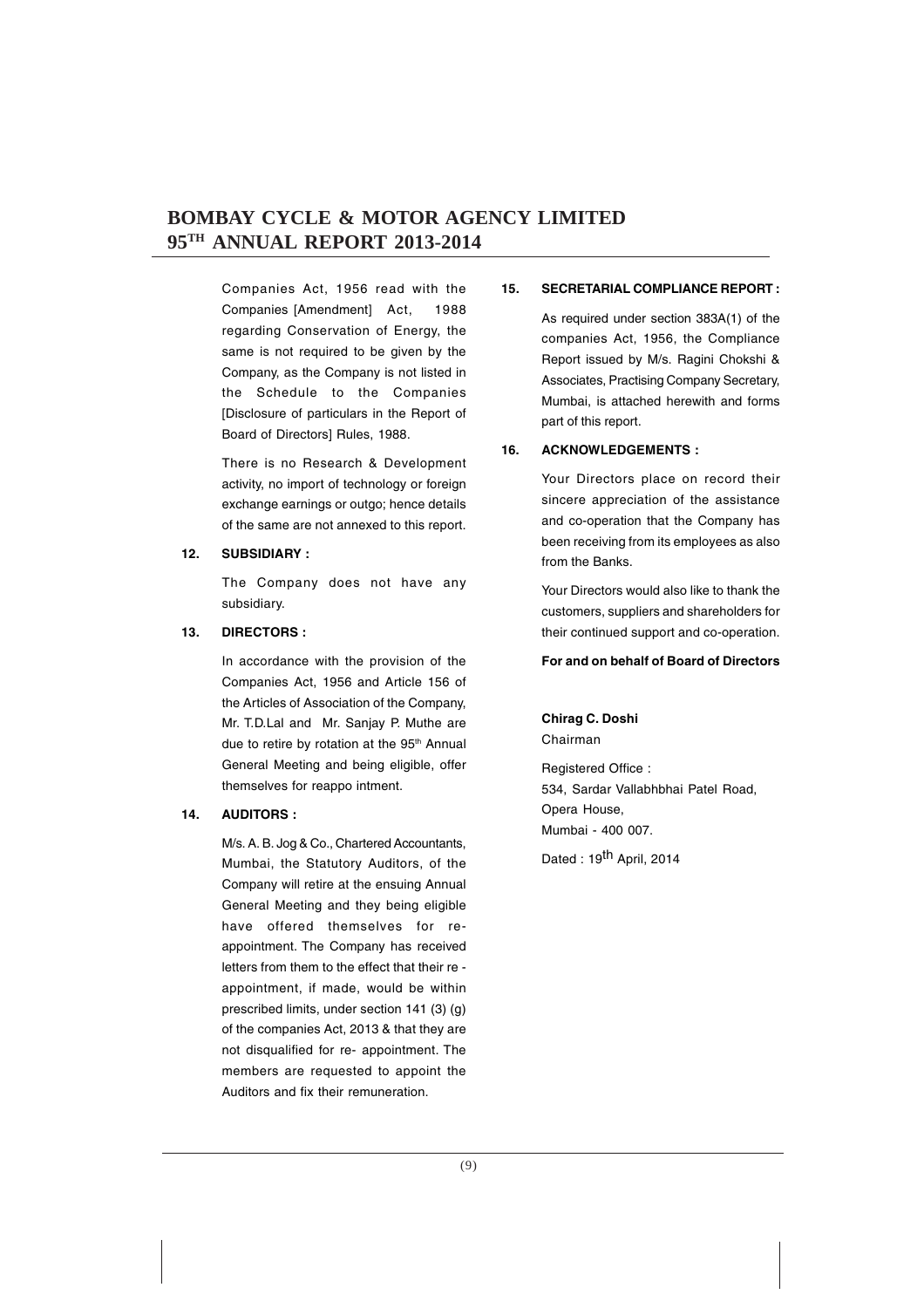#### **COMPLIANCE CERTIFICATE**

Registration no. of the company : L74999MH1919PLC000557 Nominal Capital : ₹ 50,00,000/-Paid up Capital : ₹ 20,00,000/-

#### To,

The Members, M/S. BOMBAY CYCLE & MOTOR AGENCY LIMITED.

We have examined the registers, records, books and papers of M/S. BOMBAY CYCLE & MOTOR AGENCY LIMITED. (Registration No. / CIN. No. L74999MH1919PLC000557) as required to be maintained under the Companies Act, 1956, (The Act) and the rules made thereunder and also the provisions contained in the Memorandum and Articles of Association of the Company for the financial year ended on 31<sup>st</sup> March, 2014. In our opinion and to the best of our information and according to the examinations carried out by us and explanations furnished to us by the Company and its officers we certify that in respect of the aforesaid financial year :

- 1) The Company has kept and maintained all registers as stated in Annexure 'A' to this certificate as per the provisions of the act and the rules made there under and all entries therein have been duly recorded.
- 2) The Company has duly filed the forms and returns as stated in Annexure 'B' to this certificate with the Registrar of Companies, Regional Director, Central Government, Company Law Board or other authorities within the time prescribed under the Act and the rules made thereunder.
- 3) The Company is a Public Limited Company and hence comments are not required.
- 4) The Board of Directors duly met Four times respectively on 13<sup>th</sup> May, 2013, 8<sup>th</sup> August, 2013, 8<sup>th</sup> November, 2013, and 28<sup>th</sup> January, 2014 in respect of which meetings proper notices were given and the proceedings were properly recorded, passed and signed in the Minutes Book maintained for the purpose.
- 5) The Company closed its Register of members from 27/07/2013 to 08/08/2013 and necessary compliance of section 154 of the Act has been made.
- 6) The Annual General Meeting for the financial year ended on 31<sup>st</sup> March, 2013 was held on 08<sup>th</sup> August, 2013 after giving due notice to the members of the company and the resolutions passed there at were duly recorded in Minutes Book maintained for the purpose.
- 7) No extra-ordinary general meeting was held during the financial year.
- 8) The Company has not advanced any loan to its Directors and / or persons, firms or companies referred in Section 295 of the Act.
- 9) The Company has not entered into any contracts falling within the purview of section 297 of the Act, 1956.
- 10) The Company has made necessary entries in the Register maintained under section 301 of the Act.
- 11) There were no instances of Company falling within the purview of Section 314 of the Act, 1956, Hence the Company was not required to obtain approvals from the Board of directors and members.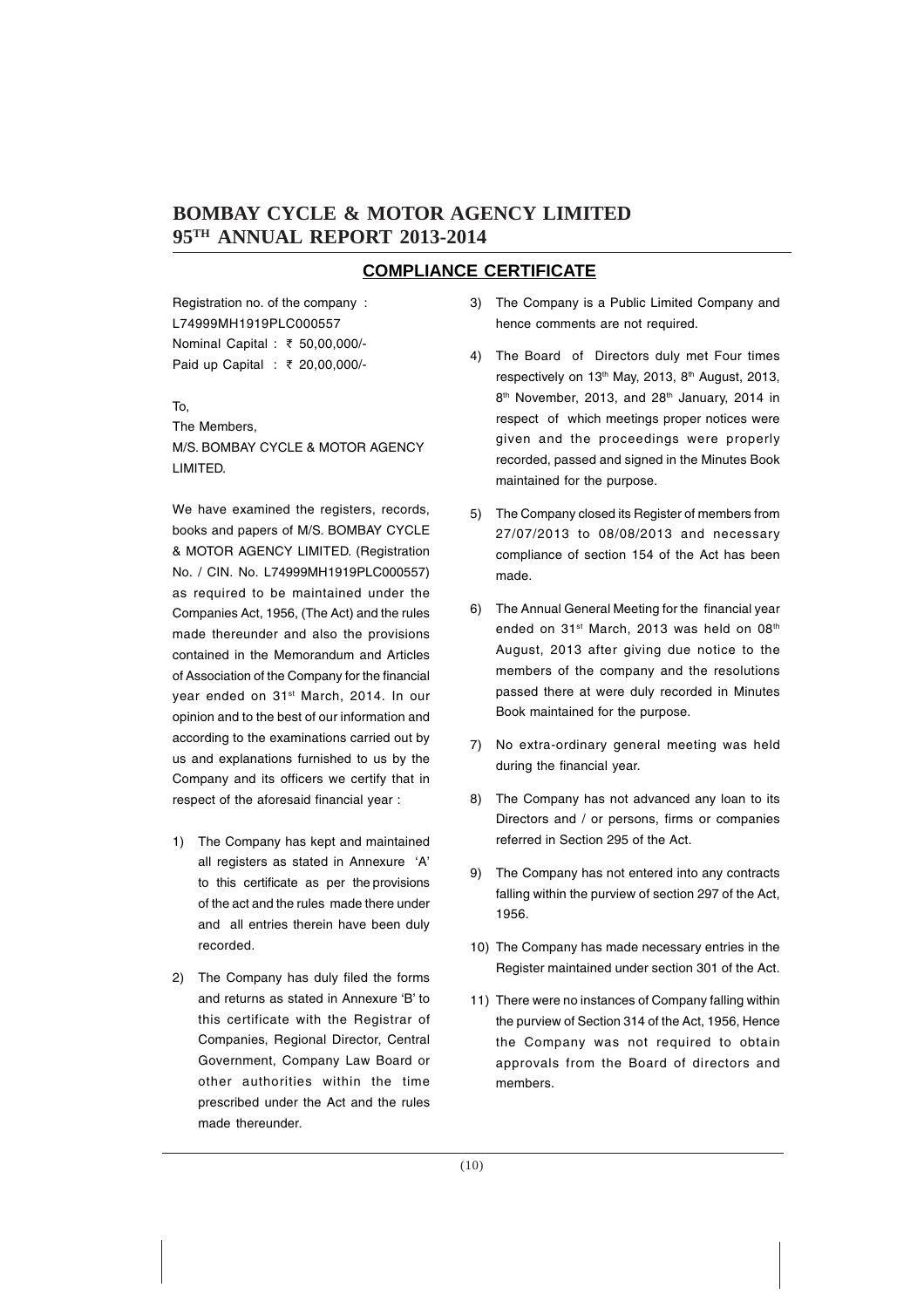- 12) The Company has issued duplicate share certificates during the financial year under review.
- 13) The Company has:
	- (i) Delivered all the Certificates on allotment of securities and on lodgment thereof for transfer/ transmission or any other purpose in accordance with the provisions of the Act.
	- (ii) Deposited the amount of dividend declared in a separate Bank Account within five days from the date of declaration of such dividend & paid to the shareholders on 28.08.2013 i.e. within a statutory period of 30 days from the date of declaration.
	- (iii) paid / posted Demand Drafts for dividend to all the members within a period of 30 (Thirty) days from the date of declaration and that all unclaimed/ unpaid dividend has been transferred to Unpaid Dividend Account of the Company with HDFC Bank on 14/09/2013.
	- (iv) There is no amount in unpaid dividend account, application money due for refund, matured deposits, matured debentures and the interest accrued thereon which has remained unpaid or unclaimed for a period of seven years and has to be transferred to Investor Education and Protection Fund.
	- (v) Duly complied with the requirements of section 217 of the Act.
- 14) The Board of Directors of the company is duly constituted. There was no appointment of additional directors, alternate directors and directors to fill casual vacancy during the financial year.
- 15) The Company has not appointed any Managing Director/ Whole–time Director/ Manager during the financial year.
- 16) The Company has not appointed any sole selling agents during the financial year.
- 17) The Company was not required to obtain approval of the Central Government u/s. 309 of the Companies Act, 1956 during the financial year ended 31<sup>st</sup> March, 2014 relating to payment of remuneration to Directors.
- 18) The Directors have disclosed their interest in other firms / Companies to the Board of Directors pursuant to the provisions of the Act and the rules made there under.
- 19) The Company has not issued any shares, debentures or other securities during the financial year.
- 20) The Company has not bought back any shares during the financial year.
- 21) There was no redemption of preference shares or debentures, during the financial year.
- 22) There was no transaction necessitating to keep in abeyance rights to dividend/ rights shares and bonus shares pending registration of transfer of shares.
- 23) The Company has not invited or accepted any Deposits including any unsecured loans falling within the purview of Section 58A of the Act read with companies (Acceptance of Deposit) Rules 1975, during the financial year under review from public.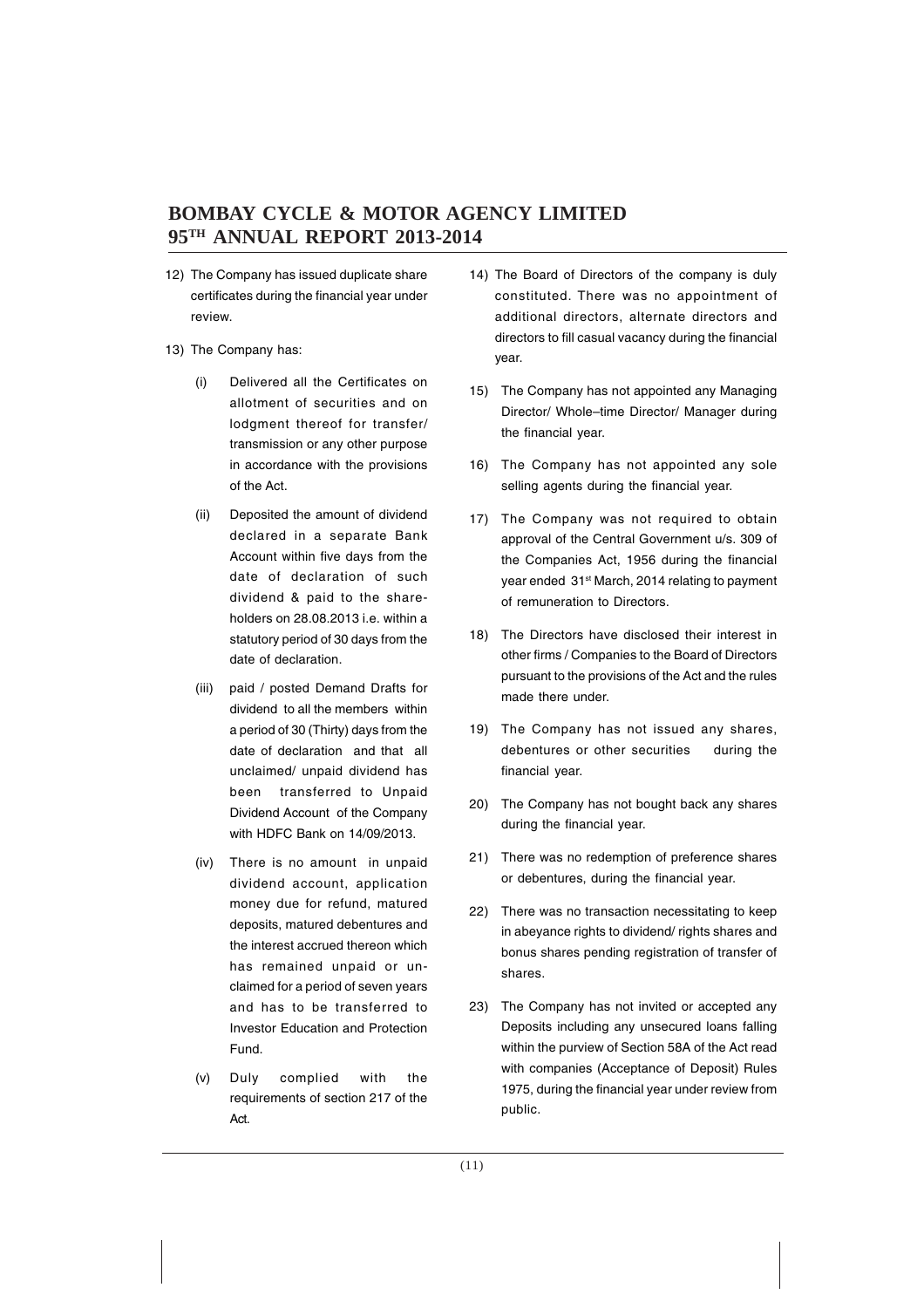- 24) The Company has not made any borrowings during the financial year ended 31st March, 2014.
- 25) The Company has made investments in other bodies corporate in compliance with the provisions of the Act and has made necessary entries in the register kept for the purpose. The Company has not made any loans or advances or given guarantees or provided securities to other bodies corporate and consequently no entries have been made in the register kept for the purpose.
- 26) The Company has not altered the provisions of the Memorandum with respect to situation of the Company's Registered Office from one State to another during the year under scrutiny.
- 27) The Company has not altered the provisions of the Memorandum with respect to the objects of the Company during the year under scrutiny.
- 28) The Company has not altered the provisions of the Memorandum with respect to name of the Company during the year under scrutiny.
- 29) The Company has not altered the provisions of the Memorandum with respect to Share Capital of the Company during the year under scrutiny.
- 30) The Company has not altered its Articles of Association during the year under scrutiny.
- 31) There was no prosecution initiated against or show cause notices received by the Company and no fines or penalties or any other punishment was imposed

on Company during the financial year, for offences under the Act.

- 32) The Company has not received any money as security from its employees during the financial year under certification.
- 33) The Company has deposited both employees and employers contribution to Provident Fund with prescribed authorities pursuant to section 418 of the Act.

FOR RAGINI CHOKSHI & ASSOCIATES MRS. RAGINI CHOKSHI (Proprietor) Company Secretary C.P.No. 1436

Place : Mumbai Date : 19th April, 2014.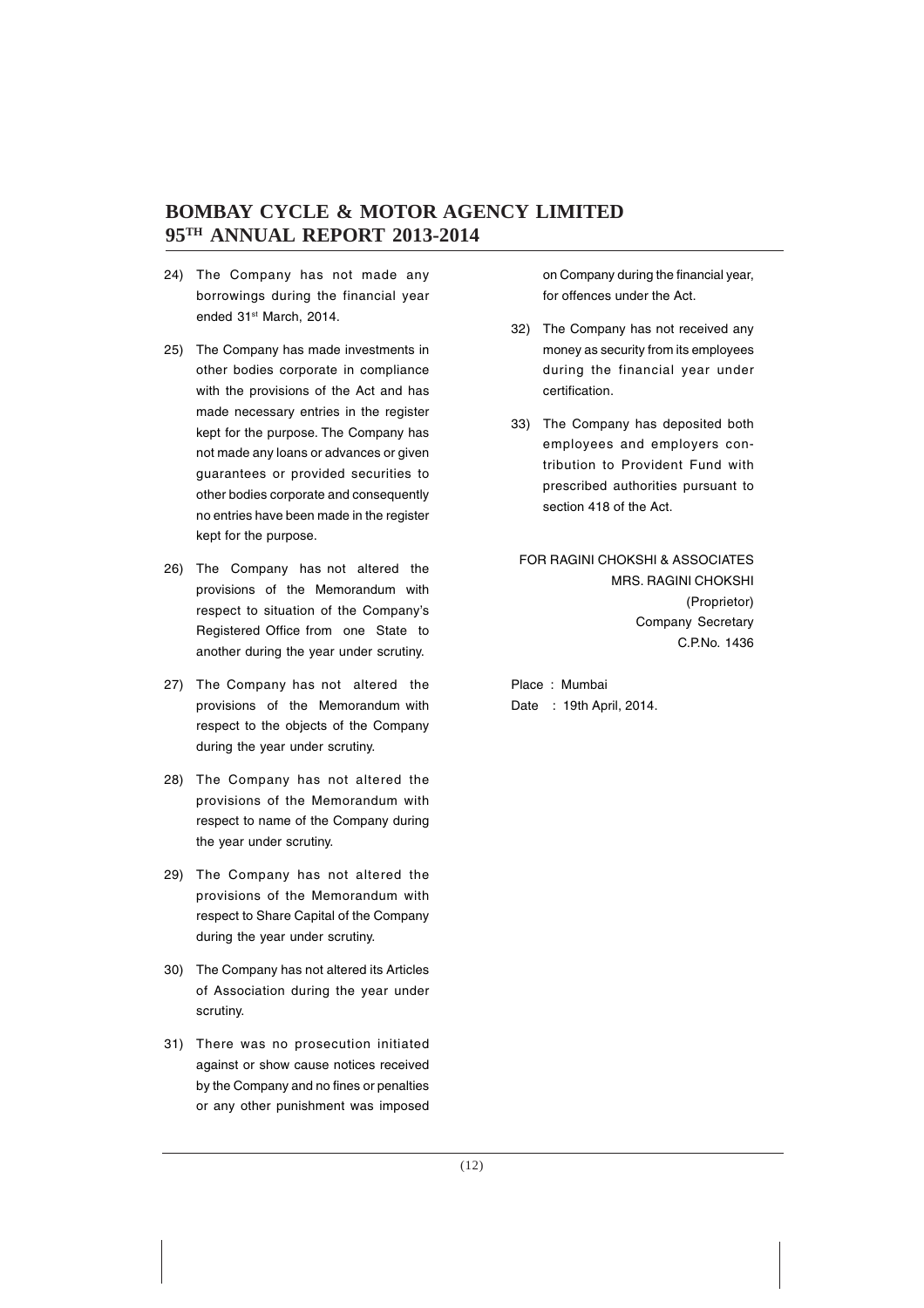# **Annexure A**

Registers as maintained by the Company:

- 1. Register of Investments u/s 49
- 2. Register of charges u/s 143/copies of instrument creating the charge u/s 136.
- 3. Register of Members u/s 150 and index of members u/s 151.
- 4. Registers and Returns u/s 163
- 5. Minutes Book of Meetings.
- 6. Books of Account.
- 7. Register of particular of contracts in which directors are interested u/s 301
- 8. Register of Directors, Managing Directors,Managersand Secretary u/s 303.
- 9. Register of Directors shareholding u/s 307.
- 10. Foreign Register of Members u/s 157.
- 11. Register of Deposits under Rule 7 of the Companies (Acceptance of Deposits) Rules,1975.
- 12. Register of Inspection.

#### **Other Registers**

- 1. Register of Director Attendance maintained
- 2. Register of Transfer
- 3. Register of Shareholders Attendance
- 4. Register of Proxies
- 5. Register of Fixed Assets.

#### **Annexure B**

Forms and Returns as filed by the Company with the Registrar of the Companies, Regional Director, Central Government or other authorities during the financial year ending on 31<sup>st</sup> March, 2014.

| Sr.<br>No. | Form No./ Return<br>Section | Filed<br>under           | For Year  | Date of<br>filing | Whether<br>filing within<br>prescribed<br>time Yes/No | If delay in<br>filling whether<br>requisite<br>additional fee<br>paid Yes / No |
|------------|-----------------------------|--------------------------|-----------|-------------------|-------------------------------------------------------|--------------------------------------------------------------------------------|
|            |                             |                          |           |                   |                                                       |                                                                                |
| 1.         | Form No. 66                 | 383A                     | 2012-2013 | 09.08.2013        | Yes                                                   | N.A.                                                                           |
| 2.         | Form No. 23AC-XBRL          | 220                      | 2012-2013 | 02.09.2013        | Yes                                                   | N.A.                                                                           |
| 3.         | Form No. 23ACA-XBRL         | 220                      | 2012-2013 | 02.09.2013        | Yes                                                   | N.A.                                                                           |
| 4.         | Form No. 20B                | 159                      | 2012-2013 | 19.09.2013        | Yes                                                   | N.A.                                                                           |
| 5.         | Form No. 23B                | 224(1A)                  | 2013-2014 | 02.09.2013        | Yes                                                   | N.A.                                                                           |
| 6.         | Form No. 5INV               | $\overline{\phantom{a}}$ | 2012-2013 | 09.10.2013        | Yes                                                   | N.A                                                                            |

FOR RAGINI CHOKSHI & ASSOCIATES MRS. RAGINI CHOKSHI (Proprietor) Company Secretary C.P.No. 1436

Place : Mumbai Date : 19th April, 2014.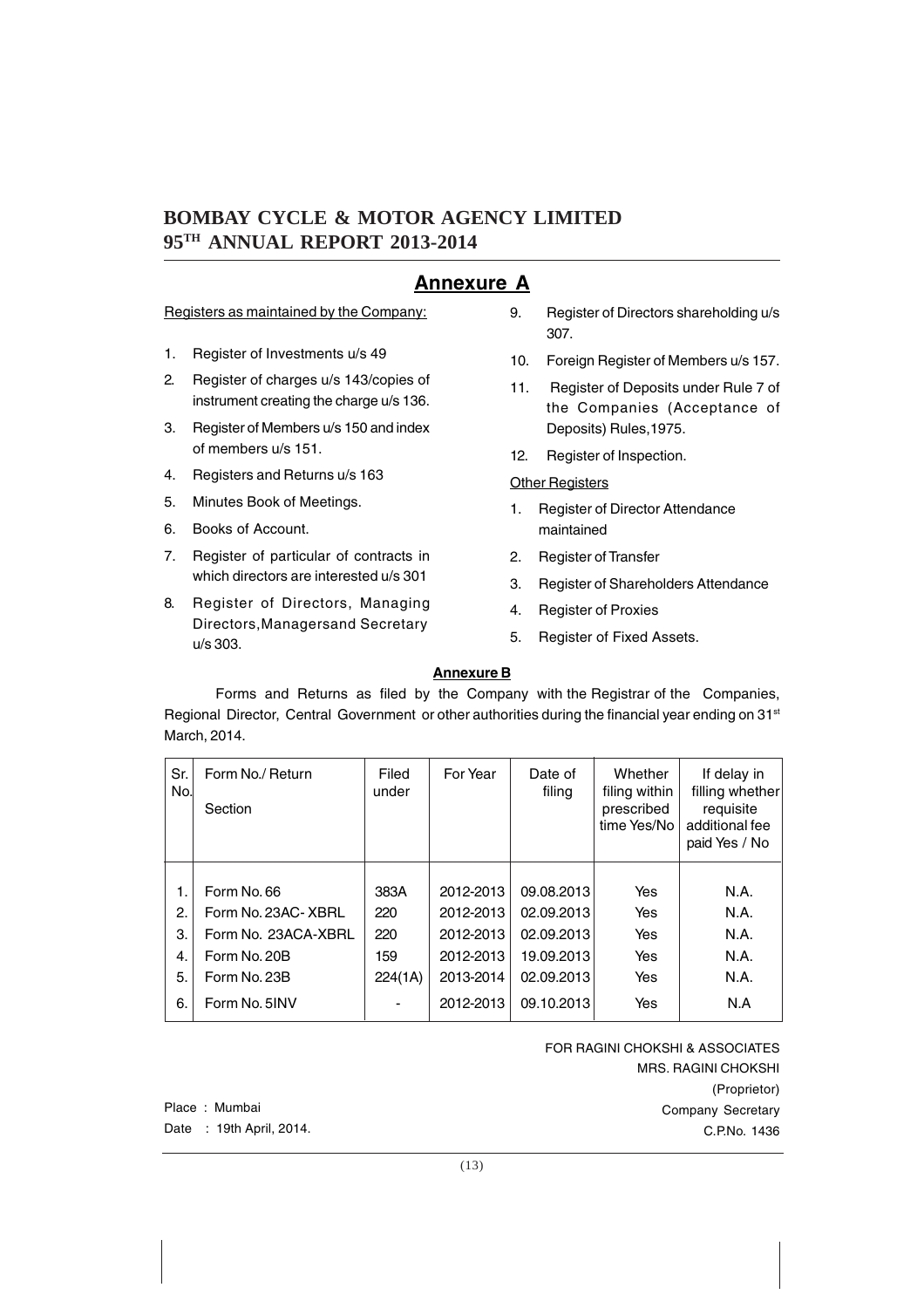#### **REPORT OF THE AUDITORS TO THE MEMBERS OF BCMA**

We have audited the accompanying Financial Statement of **BOMBAY CYCLE & MOTOR AGENCY LIMITED,** which comprise the Balance Sheet as at 31<sup>st</sup> March, 2014, the statement of Profit & Loss and also Cash Flow Statement for the year ended upon that date and a summary of significant accounting policies and other explanatory information. The report is prepared as per the provisions of the Companies Act, 1956 as the accounts under audit and the process of audit for the year ended 31st March, 2014 are governed by the said Act.

#### **A: - Management's Responsibility for the Financial Statements:-**

The Company's management is resposible for the preparation of these financial statements that give a true and fair view of the financial position, financial performance and cash flows of the company in accordance with the accounting principles generally accepted in India including the Accounting standards referred to in sub Section (3c) of Section 211 of the Companies Act, 1956 as amended. This responsibility includes the design, implementation and maintenance of internal control relevant to the preparation and presentation of the financial statements that give a true and fair view and are free from material misstatements whether due to fraud or error.

#### **B: - Auditor's Responsibility:-**

 Our responsibility is to express an opinion on these financial statements based on our audit. We conducted our audit in accordance with Standards on Auditing issued by the Institute of Chartered Accountants of India. Those standards require that we comply with ethical requirements and plan and perform the audit to obtain reasonable assurance about whether the financial statements are free from material misstatements.

An audit involves performing procedures to obtain audit evidence about amounts and disclosures in the financial statements. The procedures selected depend on auditor's judgment including the assessment of the risks of material misstatement of the financial statements, whether due to fraud or error. In making those risk assessments, the auditor considers internal control relevant to the Company's preparation and fair presentation of the financial statements in order to design audit procedures that are appropriate in the circumstances. An audit also includes evaluating the appropriateness of the accounting policies used and reasonableness of the accounting estimates made by management, as well as evaluating the overall presentation of the financial statments.

We believe that the audit evidence we have obtained is sufficient and appropriate to provide a basis for our audit opinion.

#### **C: - Opinion:-**

In our opinion and to the best of our information and according to the explanation given to us, the aforesaid financial statements read with the notes attached to and forming part of the same give the information required by the Companies Act, 1956 in the manner so required and give a true and fair view in conformity with the accounting principles generally accepted in India: -

(1) In the case of the Balance Sheet, of the State of affairs of the Company as at 31st March, 2014

(2) In the case of the Statement of Profit & Loss, of the Profit for the year ended on that date and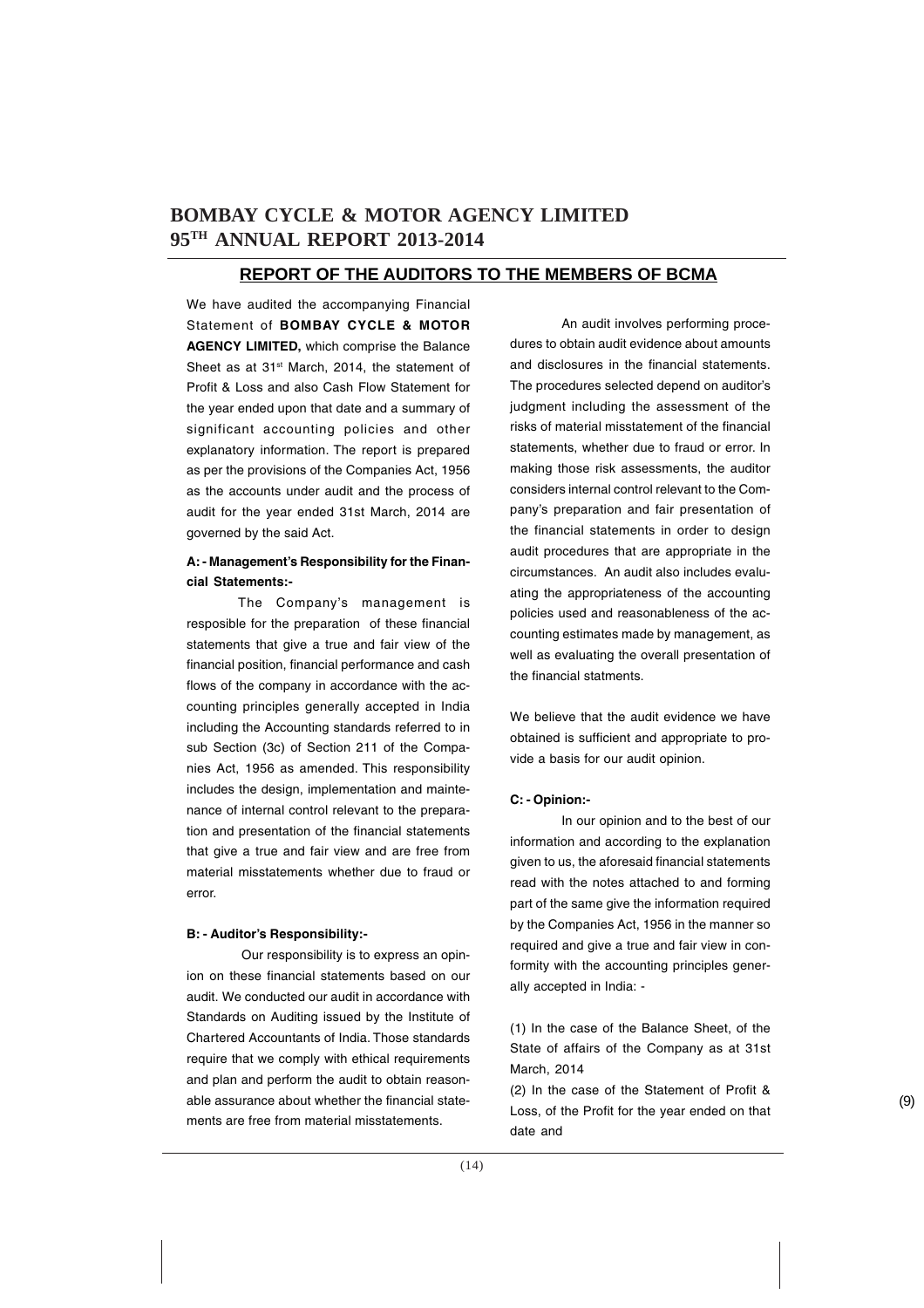(3) In the case of the Cash Flow Statement, of the Cash Flow for the year ended on that date.

#### **D: - Report on other Legal and Regulatory Requirements:-**

- (1) As required by the Companies (Auditor's Report) Order 2003 issued by the Central Government on 12<sup>th</sup> June 2003 and Companies (Auditor's Report) (Amendment) Order 2004 issued by the Central Government on 25<sup>th</sup> November 2004 both in terms of Section 227(4A) of the Companies Act, 1956, we enclose in the annexure, a statement on the matters specified in the said order to the extent they are applicable to the Company and based on such checks applied by us as considered necessary and also based on information and explanations given by the Directors.
- (2) As required by Section 227(3) of the Companies Act, 1956, we report that:
	- (a) In our opinion, proper books of account as required by law have been kept by the Company so far as appears from our examination of those books.
	- (b) We have obtained all the infomation and explanations which to the best of our knowledge and belief were necessary for the purpose of our audit
	- (c) The Balance Sheet, the Statement of Profit & Loss and Cash Flow Statement dealt with by this report are in agreement with the books of account;
	- (d) In our opinion, the annexed Balance Sheet and Profit & Loss Statement and Cash Flow Statement

dealt with by the report comply with the requirements of the Accounting standards referred to in sub Section (3c) of Section 211 of the Companies Act, 1956 as amended.

(e) On the basis of written representation received from the directors as on 31st March, 2014 and taken on record by the board of directors, none of the Directors of the company are disqualified as on 31<sup>st</sup> March, 2014 from being appointed as director under clause (g) of sub-section (1) of section 274 of The Companies' Act 1956

 FOR A. B. JOG & COMPANY (I.C.A.I. REGN. NO. 104321W) Chartered Accountants

(A. B. JOG) Proprietor Membership No. 010655

Place : Mumbai Dated : 19th April, 2014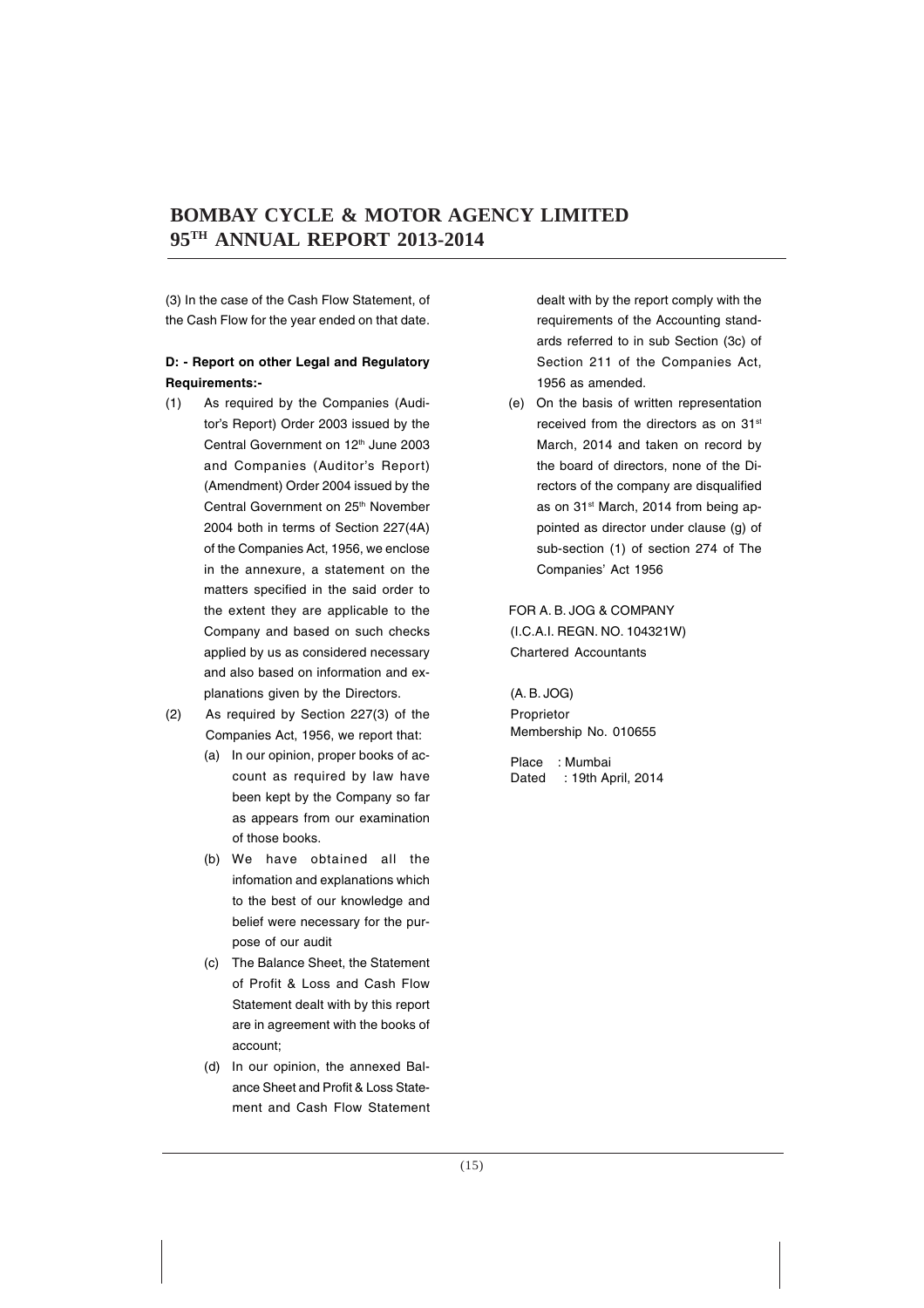### **ANNEXURE TO THE AUDITOR'S REPORT M/S. BOMBAY CYCLE & MOTOR AGENCY LIMITED** (Referred to in Para D (1) of our Report of even date)

- i) The company has maintained proper records to show full particulars including quantitative details and situation of the Fixed Assets and the same has been physically verified by the Management once in every half-year. In our opinion, the frequency of such verification is reasonable. No material discrepancies were reportedly noticed on such verification.
- ii) There were no sales and/or dispositions of Fixed Assets during the year.
- iii) The physical verification of inventory of the Company at all its locations has been conducted by the Management during the year during the last week of each month which frequency in our opinion is reasonable.
- iv) In our opinion, the procedures of physical verification of inventories followed by the Management are reasonable and adequate in relation to the size of the company and nature of its business.
- v) According to the inventory records produced to us for our verification, we are of the opinion that the Company is maintaining proper records of inventory and discrepancies noticed on physical verification of inventories, if any, referred to above, though not material have been properly dealt with in the books of account. Proper provision has been made for estimated fall in realizable value of stock of spare parts for those models of cars for which servicing activity has been discontinued.
- vi) a) As per the information and explanation given to us and the records produced to us for verification, the Company has not granted any loans, secured or unsecured either to companies, firms or other parties covered in the register required to be maintained under Section 301 of the companes Act 1956 or to any other third party and thus no further comments about loans granted are applicable.
	- b) As regards loans taken, the company has not taken any loans during the year

nor were any old loans outstanding at the beginning of the year from companies, firms or other parties covered in the register required to be maintained under section 301 of the Companies Act 1956. However a term loan for purchase of motor car has been taken from a non banking finance company and the repayment of the loan installemnts as well as payment of interest is regular. The terms of loan and rate of interest is not prejudicial to the interests of the company.

- vii) There are proper and adequate internal control systems commensurate with the size of the Company and the nature of its business with regard to and on the purchases of inventory, fixed assets and with regard to the sale of goods and services.
- viii) In our opinion and according to the information and explanation given to us, the particulars of contracts or arrangements referred to in Section 301 of the Act have been entered in the Register required to be maintained under that section. The transactions made in pursuance of such contracts or arrangements, in our opinion and according to the information and explanation given to us, have been made at prices available with Company for such transactions or price at which transaction for similar goods or services have been made with other parties at the relevant time.
- ix) According to the information and explanations given to us, the Company has during the year not either accepted or solicited any deposits from the public within the meaning of section 58A of the Companies Act 1956 and thus the question of compliance with the directives issued by the Reserve Bank of India and the provisions of Section 58A and 58AA or any other relevant provisions of the Companies' Act 1956 and the rules framed there under does not arise. No order has been passed by the Company Law Board or National Company Law Tribunal or Reserve Bank of India or any Court or any other Tribunal in this regard.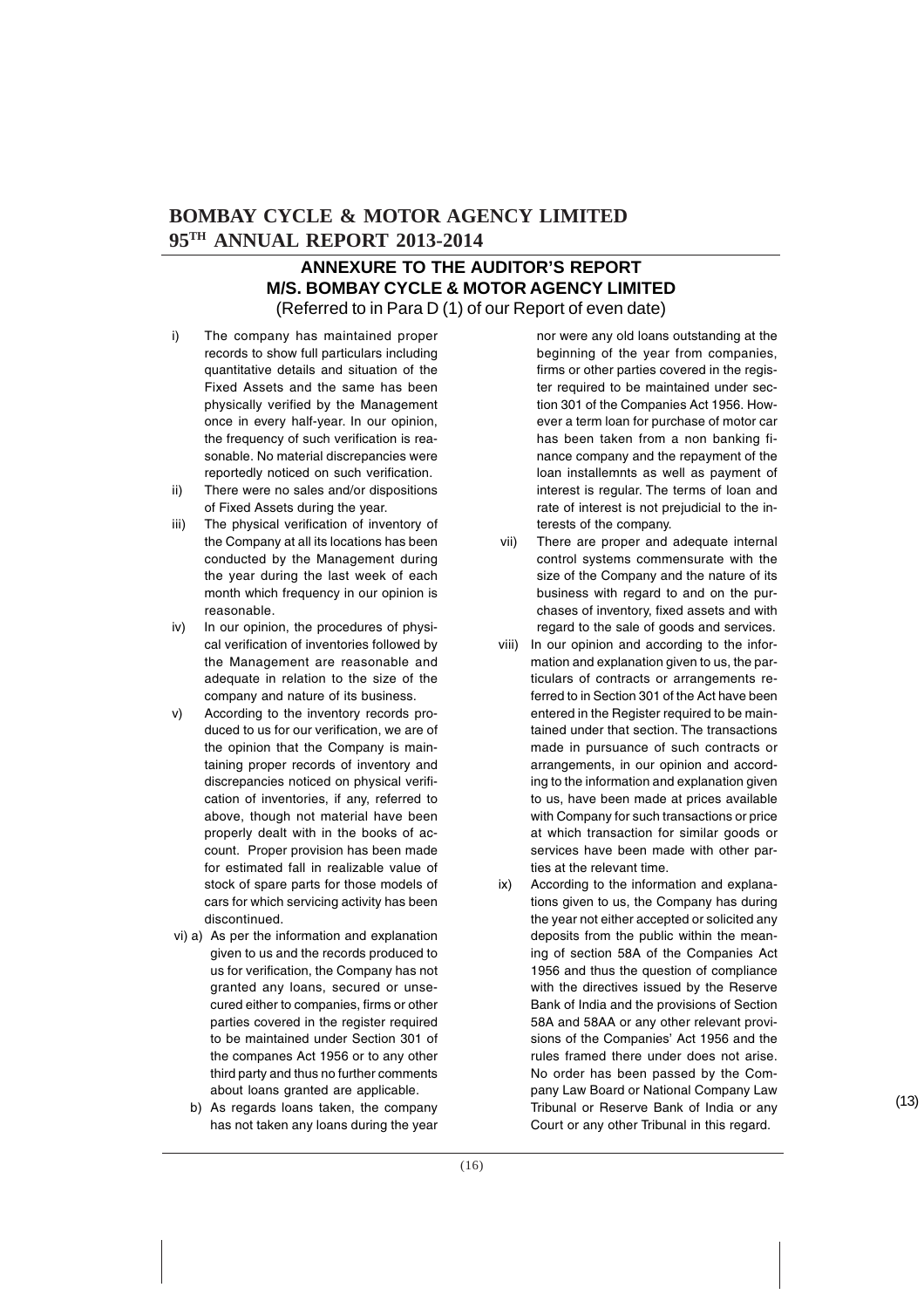- x) On the basis of the activity reports reviewed by us, the company has an internal audit system commensurate with its present size and nature of business but the same needs to be strengthened and further improved.
- xi) Maintenance of cost records has not been prescribed by the Central Govt. under Sec. 209(i) (d) of the Companies Act, 1956 for the Company.
- xii) According to the records of the company, the company has been generally regular in depositing undisputed statutory dues including provident fund, employees state Insurance, Income tax, Sales tax (value added tax), Wealth tax, Service tax, Customs Duty, Excise Duty, Cess and other Statutory dues, applicable to it, with the appropriate authorities,
- xiii) During the course of our examination of the books of account carried out in accordance with the generally accepted auditing practices and as per the information and explanation given to us on our inquiries by the management, in this behalf, we have not come across for year under review any frauds by or against the Company nor have we been informed of such a case by the Management. As regards such cases in the past, the process of judicial hearings is in the advanced stage and the judgment is expected soon.
- xiv) According to the information and explanations given to us and the records examined by us, the Company has not defaulted in repayment to a financial institution or banks.
- xv) According to the information and explanations given to us the Company has not granted any loans on the basis of security by way of pledge of shares, debentures and other securities.
- xvi) In our opinion and according to the information and explanations given to us, the nature of the activities of the Company dose not attract any special statute applicable to chit fund and nidhi/ mutual fund/societies and as such the prescribed comments are not furnished.
- xvii) There are no accumulated losses of the Company as at current year end and also at the end of preceding previous year.
- xviii) On the basis of information and explanations given to us and records examined by us, during the year the Company has obtained one term loan, for purchase of motor car and the same was applied for the purposes of the loan that is purchase of the motor car.
- xix) In our opinion and according to the information and explanations given to us, during the year the Company has no dealing or trading in shares, securities and debentures. All the investments in shares, securities, debentures and other instruments are held by the company in its own name.
- xx) On the basis of information and explanations given to us and records examined by us, the Company has not given any guarantee for loans taken by others from banks or financial institutions and as such further comments are not warranted.
- xxi) According to the information and explanations given to us, the Company has not raised any money either by public issue or by private placement of shares or debentures during the financial year under consideration and as such the questions of price of issue, creation of security or charge or end use of monies raised do not arise.
- xxii) On the basis of overall examination of the Balance sheet and information and explanation given to us, we report that the Company has not utilized any funds raised on short-term basis for long-term investments.

FOR A. B. JOG & COMPANY (I.C.A.I. REGN. NO. 104321W) Chartered Accountants (A. B. JOG) Proprietor Membership No. 010655

Place : Mumbai Dated : 19th April, 2014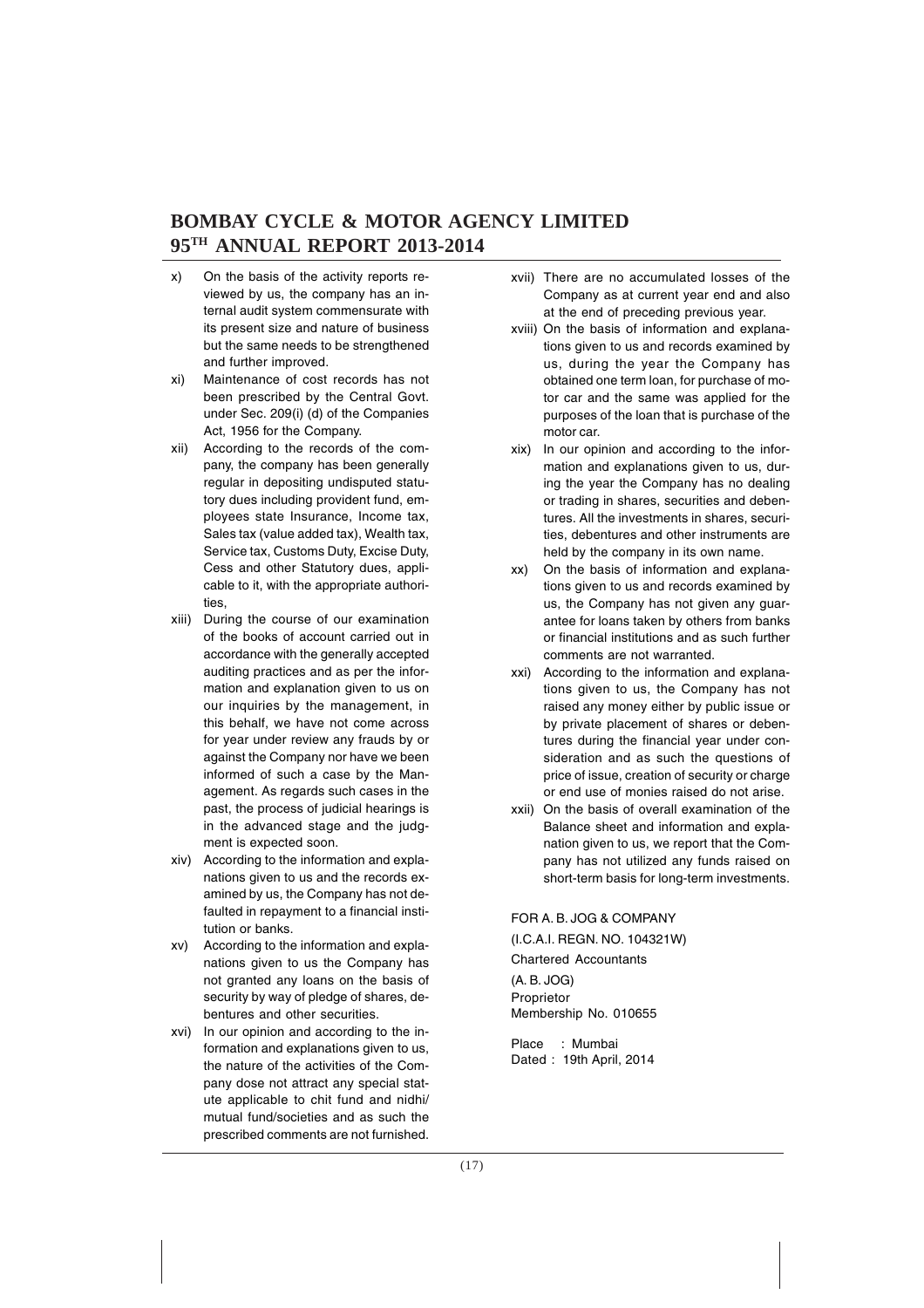#### **BALANCE SHEET AS AT 31ST MARCH, 2014**

|   | <b>Particulars</b>                                           | <b>Note</b>              |            | As at 31st March, | As at 31st            |
|---|--------------------------------------------------------------|--------------------------|------------|-------------------|-----------------------|
|   |                                                              | No.                      | 2014       |                   | March, 2013           |
|   | 1                                                            | $\overline{2}$           | 3          | 4                 | 5                     |
|   |                                                              |                          | ₹          | ₹                 | ₹                     |
| L | <b>EQUITY AND LIABILITIES</b>                                |                          |            |                   |                       |
|   | 1. Shareholders' funds                                       |                          |            |                   |                       |
|   | (a) Share Capital                                            | 1.                       | 2,000,000  |                   | 2,000,000             |
|   | Reserves and surplus<br>(b)                                  | $\overline{2}$           | 86,071,515 |                   | 72,748,392            |
|   |                                                              |                          |            | 88,071,515        | 74,748,392            |
|   | 2. Non- Current liabilities                                  |                          |            |                   |                       |
|   | Long - Term borrowings<br>(a)                                | 3                        | 344,254    |                   |                       |
|   | Other long term Liabilities<br>(b)                           | 4                        | 11,100,000 | 11,444,254        | 11,100,000            |
|   | 3. Current liabilities                                       |                          |            |                   |                       |
|   | Trade payables<br>(a)                                        | 5                        | 15,631,830 |                   | 16,396,618            |
|   | Other current liabilities<br>(b)                             | 6                        | 7,009,242  |                   | 5,759,494             |
|   | (c)<br>Short-term provisions                                 | 7                        | 45,858,822 |                   | 39,602,836            |
|   |                                                              |                          |            |                   |                       |
|   |                                                              |                          |            | 68,499,894        | 61,758,948            |
|   | <b>TOTAL</b>                                                 |                          |            | 168,015,663       | 147,607,340           |
|   | <b>II. ASSETS</b>                                            |                          |            |                   |                       |
|   | 1. Non - Current Assets                                      |                          |            |                   |                       |
|   | <b>Fixed Assets</b><br>(a)                                   |                          |            |                   |                       |
|   | Tangible Assets                                              | 8                        | 7,774,501  |                   | 2,547,614             |
|   | Non-current investments<br>(b)                               | 9                        | 11,100,691 |                   | 11,107,435            |
|   | Long-term loans and advances<br>(c)                          | 10                       | 1,229,468  |                   | 1,486,388             |
|   | (d)<br>Other non- current assets                             | 11                       | 1,737,449  | 21,842,109        | 891,917<br>16,033,354 |
|   |                                                              |                          |            |                   |                       |
|   | 2. Current assets                                            |                          |            |                   |                       |
|   | <b>Current Investments</b><br>(a)                            | 12                       | 18,272,861 |                   | 23,912,443            |
|   | (b)<br>Inventories                                           | 13                       | 1,428,113  |                   | 1,818,557             |
|   | (c)<br>Trade receivables                                     | 14                       | 1,479,012  |                   | 2,134,701             |
|   | Cash and bank balances<br>(d)                                | 15                       | 72,959,398 |                   | 48,899,613            |
|   | Short-term loans and advances<br>(e)                         | 16                       | 48,603,158 |                   | 44,435,237            |
|   | <b>Other Current assets</b><br>(f)                           | 17                       | 3,431,012  |                   | 10,373,435            |
|   |                                                              |                          |            | 146, 173, 554     | 131,573,986           |
|   | <b>TOTAL</b>                                                 |                          |            | 168,015,663       | 147,607,340           |
|   | See accompanying notes to the financial statements           | 28                       |            |                   |                       |
|   | As per our report of even date                               |                          |            |                   |                       |
|   | For & on behalf of<br>A. B. JOG & CO.                        |                          |            |                   |                       |
|   |                                                              | CHIRAG C. DOSHI          |            | Chairman          |                       |
|   | (I.C.A.I. REGN. NO. 104321W)<br><b>Chartered Accountants</b> | SANJAY P. MUTHE          |            |                   |                       |
|   | A. B. Jog<br>T. D. Lal                                       |                          |            | <b>Directors</b>  |                       |
|   | (Proprietor)                                                 |                          |            |                   |                       |
|   | Membership No. 010655<br>Mumbai, 19th April, 2014            | Mumbai, 19th April, 2014 |            |                   |                       |
|   |                                                              |                          |            |                   |                       |

(18)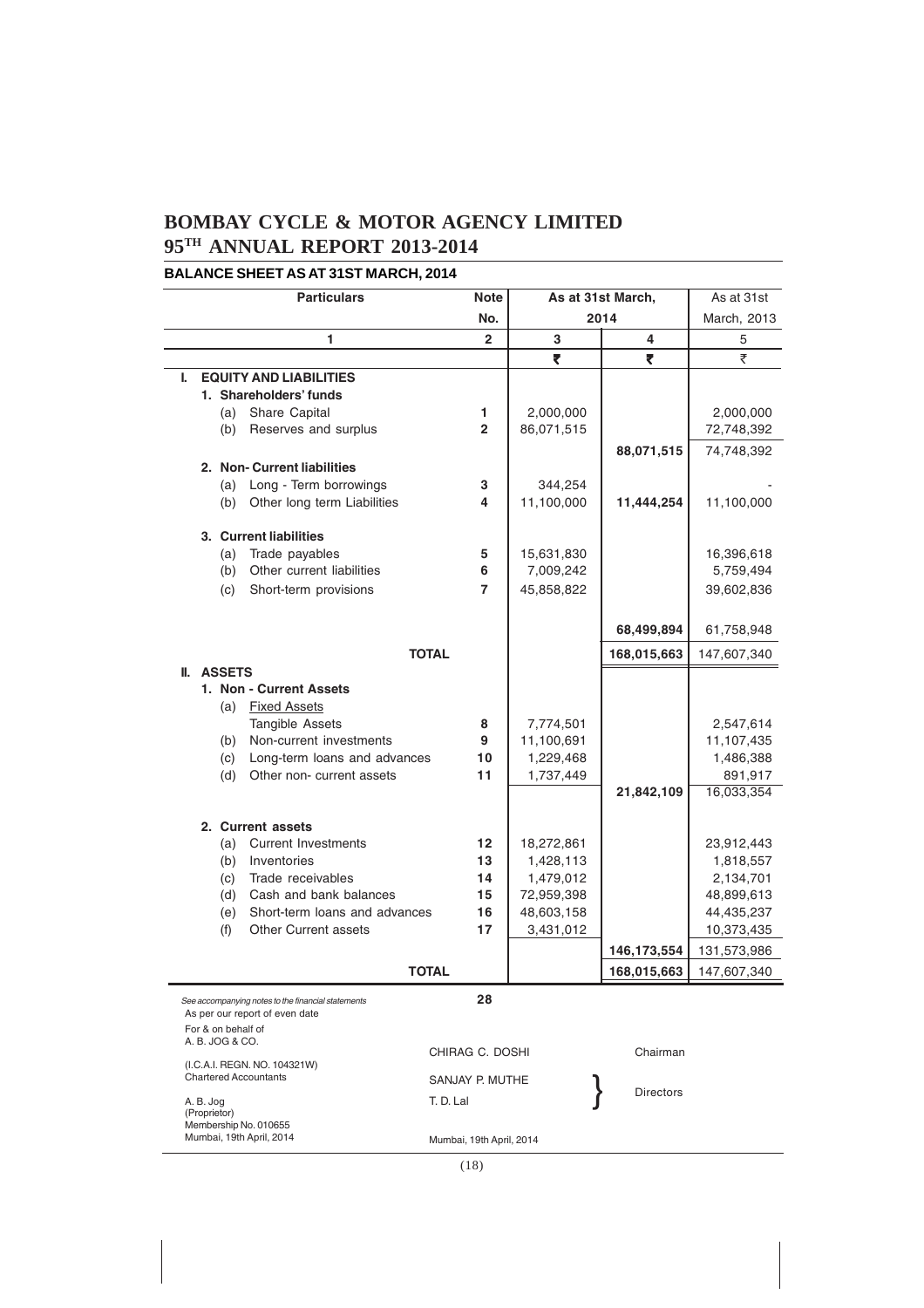|              | <b>Particulars</b>                                                                                                                                                                                         | Note No.                         | <b>Current Year ended</b><br>31st March, 2014                            | <b>Previous Year ended</b><br>31st March, 2013                           |
|--------------|------------------------------------------------------------------------------------------------------------------------------------------------------------------------------------------------------------|----------------------------------|--------------------------------------------------------------------------|--------------------------------------------------------------------------|
|              |                                                                                                                                                                                                            |                                  | ₹                                                                        | ₹                                                                        |
| П            | Revenue from operations                                                                                                                                                                                    | 18                               | 64,722,873                                                               | 59,692,699                                                               |
| Ш            | Other Income                                                                                                                                                                                               | 19                               | 8,877,199                                                                | 6,126,370                                                                |
| Ш            | Total Revenue (I + II)                                                                                                                                                                                     |                                  | 73,600,072                                                               | 65,819,069                                                               |
| IV           | <b>Expenses:</b><br>Purchases of Stock-in-Trade<br>Changes in inventory of Stock-in-Trade<br>Employee benefits expense<br>Finance costs<br>Depreciation and amortization expenses<br><b>Other Expenses</b> | 20<br>21<br>22<br>23<br>24<br>25 | 7,798,541<br>261,677<br>18,782,129<br>115,421<br>1,861,169<br>24,964,361 | 8,011,470<br>2,323,898<br>17,701,958<br>131,555<br>869,457<br>20,182,131 |
|              | Total expenses (IV)                                                                                                                                                                                        |                                  | 53,783,298                                                               | 49,220,469                                                               |
| $\mathsf{V}$ | Profit before exceptional & extraordinary<br>items and tax (III-IV)                                                                                                                                        |                                  | 19,816,774                                                               | 16,598,600                                                               |
| VI           | Exceptional items                                                                                                                                                                                          | 26                               | (438, 403)                                                               | (888, 155)                                                               |
| VII          | Profit before extraordinary items & tax (V - VI)                                                                                                                                                           |                                  | 20,255,177                                                               | 17,486,755                                                               |
| VIII         | <b>Extraordinary Items</b>                                                                                                                                                                                 | 27                               |                                                                          | 2,398,515                                                                |
| IX           | Profit / (Loss) before tax (VII-VIII)                                                                                                                                                                      |                                  | 20,255,177                                                               | 15,088,240                                                               |
| X            | Tax expense                                                                                                                                                                                                |                                  | 6,230,084                                                                | 5,267,345                                                                |
| XI           | Profit / (Loss) for the period $(IX - X)$                                                                                                                                                                  |                                  | 14,025,093                                                               | 9,820,895                                                                |
| XII          | Earnings per equity share :<br>$(1)$ Basic<br>(2) Diluted                                                                                                                                                  |                                  | 70.13<br>70.13                                                           | 49.10<br>49.10                                                           |

#### **STATEMENT OF PROFIT AND LOSS FOR THE YEAR ENDED ON 31ST MARCH, 2014**

See accompanying notes to the financial statements **28**

| As per our report of even date                                                 | CHIRAG C. DOSHI          | Chairman         |
|--------------------------------------------------------------------------------|--------------------------|------------------|
| For & on behalf of<br>A. B. JOG & CO.<br>(I.C.A.I. REGN. NO. 104321W)          | SANJAY P. MUTHE          | <b>Directors</b> |
| <b>Chartered Accountants</b>                                                   | T. D. Lal                |                  |
| A. B. Jog<br>(Proprietor)<br>Membership No. 010655<br>Mumbai, 19th April, 2014 | Mumbai, 19th April, 2014 |                  |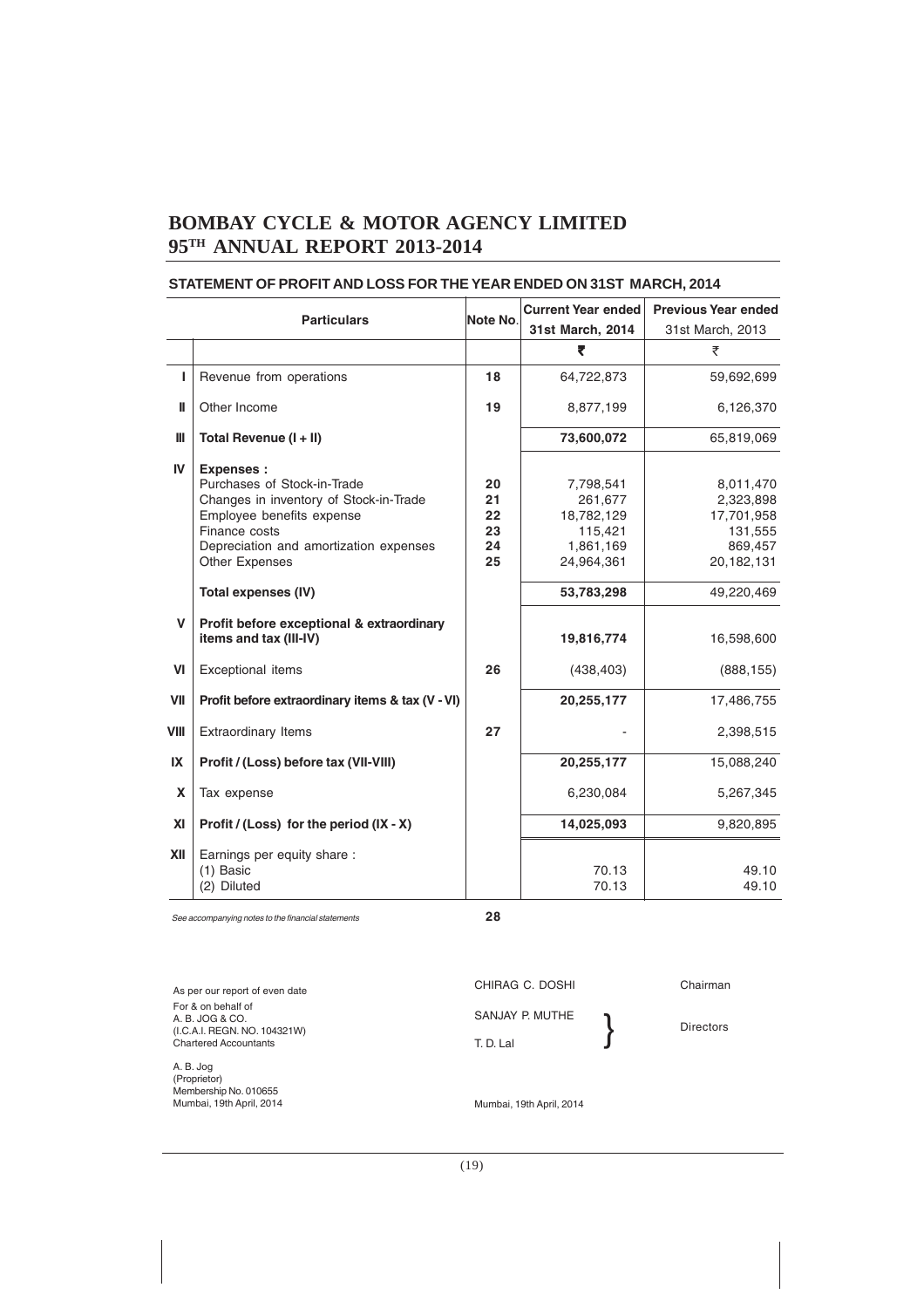#### **NOTE : 1 - SHARE CAPITAL**

| <b>Particulars</b>                                                          |         | As at 31st March, 2014 |         | As at 31st March, 2013 |  |
|-----------------------------------------------------------------------------|---------|------------------------|---------|------------------------|--|
|                                                                             | Nos.    | ₹                      | Nos.    | ₹                      |  |
| Authorised:                                                                 |         |                        |         |                        |  |
| Equity Shares of ₹10/- each                                                 | 500,000 | 5,000,000              | 500,000 | 5,000,000              |  |
|                                                                             | 500,000 | 5,000,000              | 500,000 | 5,000,000              |  |
| Issued:                                                                     |         |                        |         |                        |  |
| Equity Shares of ₹10/- each                                                 | 200,000 | 2,000,000              | 200,000 | 2,000,000              |  |
|                                                                             | 200,000 | 2,000,000              | 200,000 | 2,000,000              |  |
| <b>Subscribed and Paid-up:</b><br>Equity Shares of ₹10/- each fully paid-up | 200,000 | 2,000,000              | 200,000 | 2,000,000              |  |
| TOTAL                                                                       | 200,000 | 2,000,000              | 200,000 | 2,000,000              |  |

Details of shareholders holding more than 5% shares

| <b>Particulars</b>                         | As at 31st March, 2014          |                          | As at 31st March, 2013          |                   |
|--------------------------------------------|---------------------------------|--------------------------|---------------------------------|-------------------|
|                                            | No. of<br><b>Shares</b><br>held | $%$ of<br><b>Holding</b> | No. of<br><b>Shares</b><br>held | $%$ of<br>Holding |
| WALCHAND KAMDHENU COMMERCIALS<br>PVT. LTD. | 47,522                          | 23.76                    | 47.522                          | 23.76             |
| WALCHAND GREAT ACHIEVERS PVT. LTD.         | 44.491                          | 22.25                    | 44.491                          | 22.25             |
| WALCHAND CHIRANIKA TRADING PVT. LTD.       | 31,628                          | 15.81                    | 31,628                          | 15.81             |
| MRS. CHAMPA C. DOSHI                       | 14,444                          | 7.22                     | 14.444                          | 7.22              |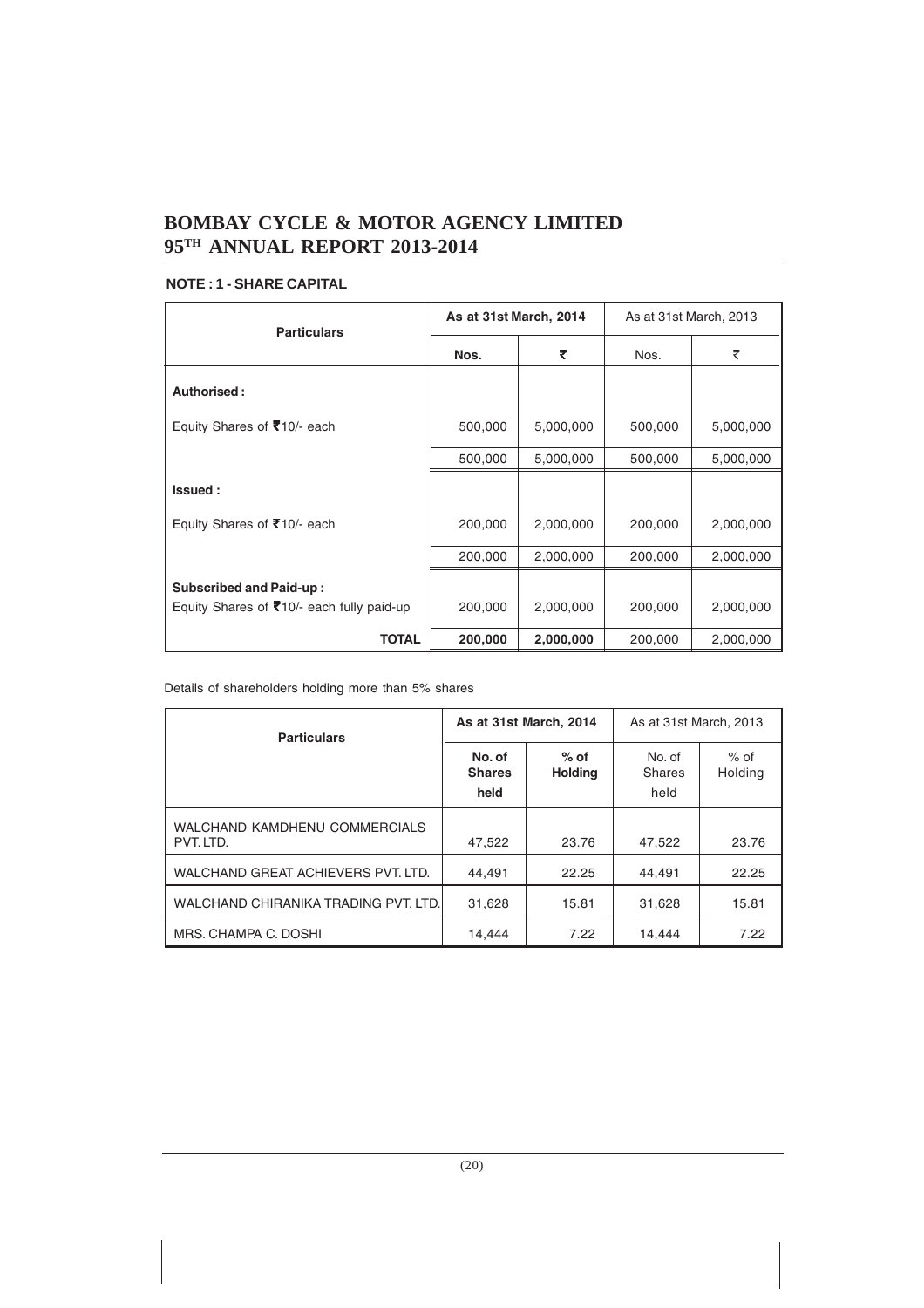#### **NOTE : 2 - RESERVES AND SURPLUS**

| <b>Particulars</b>                                                                                                                                                                                                                                                | As at 31st<br><b>March, 2014</b>                                       | As at 31st<br>March, 2013                                         |
|-------------------------------------------------------------------------------------------------------------------------------------------------------------------------------------------------------------------------------------------------------------------|------------------------------------------------------------------------|-------------------------------------------------------------------|
|                                                                                                                                                                                                                                                                   | ₹                                                                      | ₹                                                                 |
| a) Capital Reserve :<br>As per Last Balance Sheet                                                                                                                                                                                                                 | 62,048,000                                                             | 62,048,000                                                        |
| b) General Reserve :<br>As per last Balance Sheet<br>Transferred during the year                                                                                                                                                                                  | 1,486,656<br>921,354                                                   | 504,566<br>982,090                                                |
|                                                                                                                                                                                                                                                                   | 2,408,010                                                              | 1,486,656                                                         |
| c) Other Reserves :<br><b>Premium of Re-Issue of Forfeited Shares</b><br>As per last Balance Sheet                                                                                                                                                                | 192                                                                    | 192                                                               |
| d) Surplus i.e. Balance in Statement of Profit and Loss - As per last<br><b>Balance Sheet</b><br>Add: Profit / (Loss) for the period<br>Less: Proposed Dividend<br>Less: Dividend Distribution tax<br>Less: Transfer to General Reserve<br><b>Balance Surplus</b> | 9,213,544<br>14,025,093<br>600,000<br>101,970<br>921,354<br>21,615,313 | 955,852<br>9,820,895<br>500,000<br>81,113<br>982,090<br>9,213,544 |
| <b>TOTAL</b>                                                                                                                                                                                                                                                      | 86,071,515                                                             | 72,748,392                                                        |

#### **Details of Proposed Dividend**

| <b>Particulars</b>                                         | Amount  | <b>Rupees</b><br><b>Per Share</b> |
|------------------------------------------------------------|---------|-----------------------------------|
|                                                            |         |                                   |
| Dividend proposed to be distributed to equity shareholders | 600,000 | $3/-$                             |

#### **NOTE : 3 - LONG - TERM BORROWINGS**

| <b>Particulars</b>                                                   | As at 31st<br><b>March, 2014</b> | As at 31st<br>March, 2013 |
|----------------------------------------------------------------------|----------------------------------|---------------------------|
|                                                                      |                                  |                           |
| Loan from Volkswagen Finance Pvt. Ltd. secured by hypothecation of a |                                  |                           |
| Motor Car (Repayable by EMI (incl. Interest) of ₹29,293/-, last      |                                  |                           |
| installment due on 03.03.2016)                                       | 344.254                          |                           |
| <b>TOTAL</b>                                                         | 344.254                          |                           |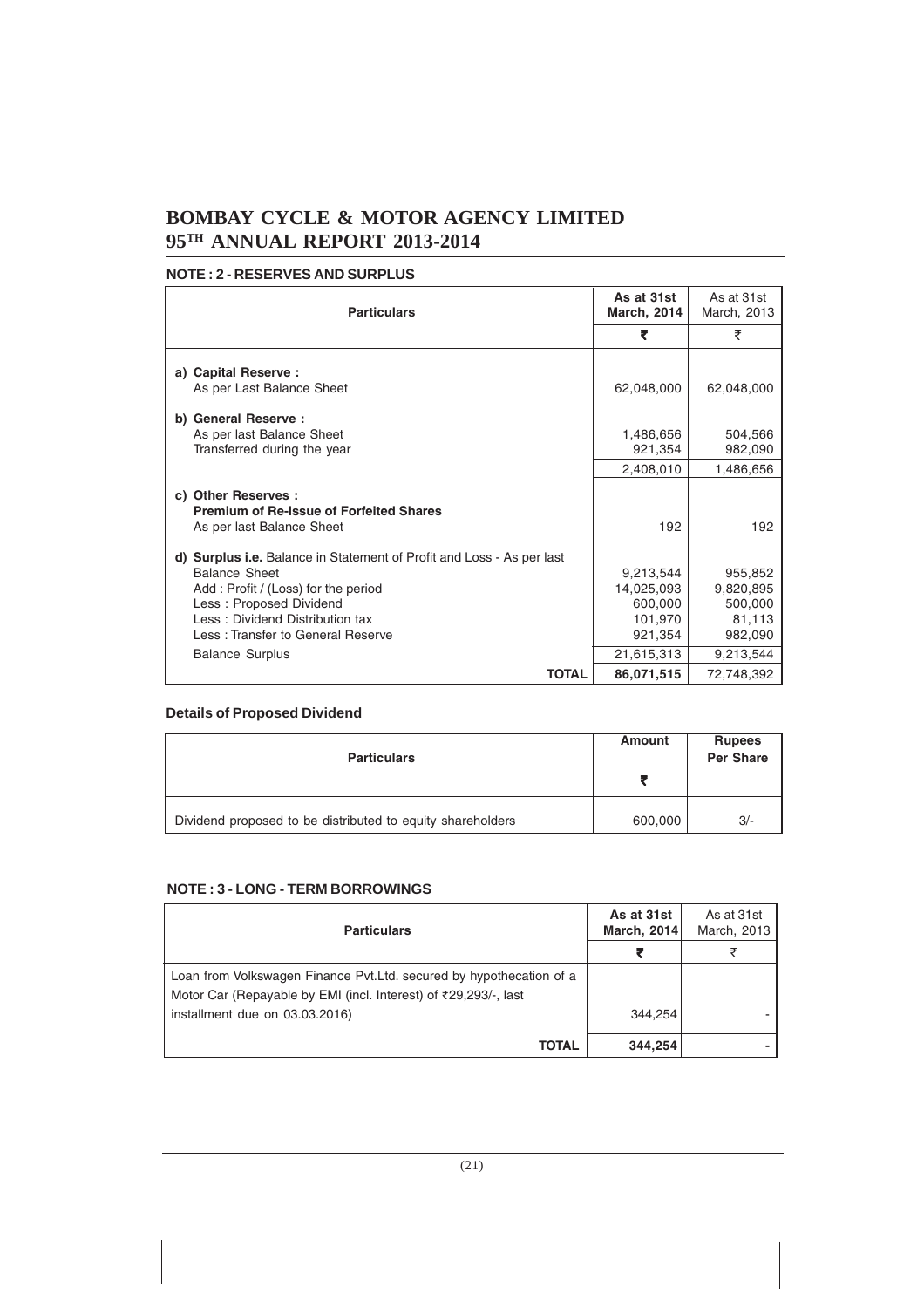#### **NOTE : 4 - OTHER LONG TERM LIABILITIES**

| <b>Particulars</b>       | As at 31st<br><b>March, 2014</b> | As at 31st<br>March, 2013 |
|--------------------------|----------------------------------|---------------------------|
|                          |                                  |                           |
| <b>Security Deposits</b> | 11,100,000                       | 11,100,000                |
| <b>TOTAL</b>             | 11,100,000                       | 11,100,000                |

#### **NOTE : 5 - TRADE PAYABLES**

| <b>Particulars</b>                                          | As at 31st<br><b>March, 2014</b> | As at 31st<br>March, 2013 |
|-------------------------------------------------------------|----------------------------------|---------------------------|
|                                                             |                                  |                           |
| a) Trade Payable for goods<br>b) Trade payable for expenses | 15,418,511<br>213,319            | 16,146,310<br>250,308     |
| <b>TOTAL</b>                                                | 15,631,830                       | 16,396,618                |

#### **NOTE : 6 - OTHER CURRENT LIABILITIES**

| <b>Particulars</b>                                                                                                                                                                                            | As at 31st<br><b>March, 2014</b>                       | As at 31st<br>March, 2013                               |
|---------------------------------------------------------------------------------------------------------------------------------------------------------------------------------------------------------------|--------------------------------------------------------|---------------------------------------------------------|
|                                                                                                                                                                                                               | ₹                                                      | ₹                                                       |
| a) Current maturities of Long Term Loan                                                                                                                                                                       |                                                        |                                                         |
| (Security mentioned in Note. 3 is applicable to this also)                                                                                                                                                    | 332,189                                                |                                                         |
| b) Advance from Customers                                                                                                                                                                                     | 198,672                                                | 146.578                                                 |
| <b>Other Payables:</b><br>C)<br><b>Employees Benefits</b><br>I)<br>ii)<br>Liabilities for Expenses<br>iii)<br>Taxes remittable<br><b>Other Statutory Liabilities</b><br>iv)<br><b>Other Liabilities</b><br>V) | 1,383,097<br>4,376,720<br>485,606<br>91,158<br>141,800 | 1,131,800<br>3,136,044<br>543,394<br>177,630<br>624.048 |
| TOTAL                                                                                                                                                                                                         | 7,009,242                                              | 5,759,494                                               |

#### **NOTE : 7 - SHORT - TERM PROVISIONS**

| <b>Particulars</b>                                    | As at 31st<br><b>March. 2014</b> | As at 31st<br>March, 2013 |
|-------------------------------------------------------|----------------------------------|---------------------------|
|                                                       |                                  | ₹                         |
| a) Provision for employee benefits :                  |                                  |                           |
| Provision for P. L. Encashment<br>i)                  | 113,314                          | 227,769                   |
| ii)<br><b>BCMA Staff Gratuity Fund Trust</b>          | 172.962                          | 153.462                   |
| b) Others :                                           |                                  |                           |
| Income Tax                                            | 44,765,335                       | 38,535,251                |
| Fringe Benefit Tax<br>ii)                             | 105.241                          | 105.241                   |
| Proposed Dividend<br>iii)                             | 600,000                          | 500,000                   |
| Dividend Distribution Tax on Proposed Dividend<br>iv) | 101,970                          | 81.113                    |
| <b>TOTAL</b>                                          | 45.858.822                       | 39.602.836                |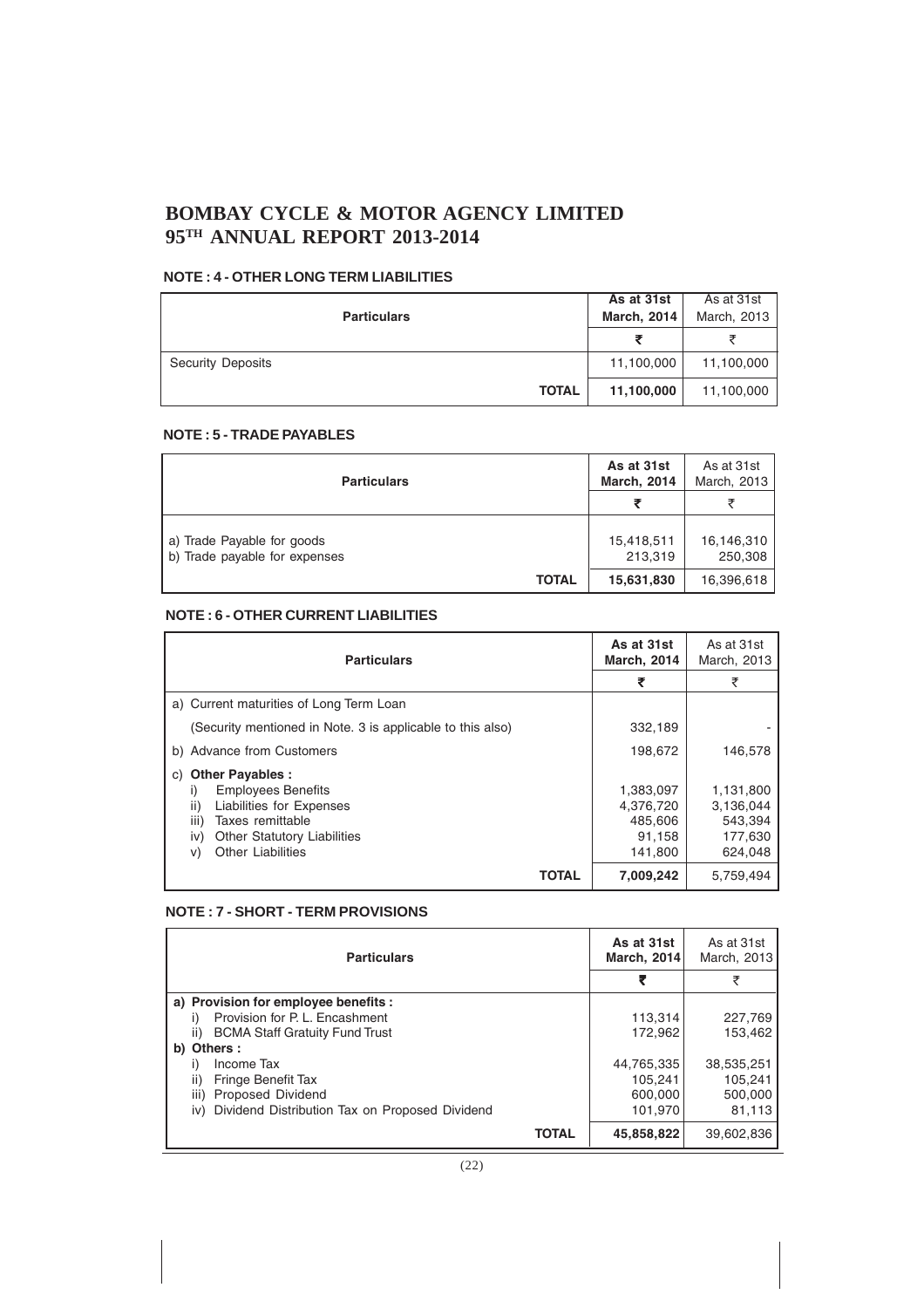# BOMBAY CYCLE & MOTOR AGENCY LIMITED **BOMBAY CYCLE & MOTOR AGENCY LIMITED** 95TH ANNUAL REPORT 2013-2014 **95TH ANNUAL REPORT 2013-2014**

NOTE : 8 - FIXED ASSETS<br>a) TANGIBLE ASSETS **NOTE : 8 - FIXED ASSETS**

**a) TANGIBLE ASSETS**

|                          | a) islamate use is                  |                                    |                   |                                 |                                                                                                                       |                                       |                                         |                                |                             |                           |                                       |                                      |                                  |  |
|--------------------------|-------------------------------------|------------------------------------|-------------------|---------------------------------|-----------------------------------------------------------------------------------------------------------------------|---------------------------------------|-----------------------------------------|--------------------------------|-----------------------------|---------------------------|---------------------------------------|--------------------------------------|----------------------------------|--|
|                          |                                     |                                    |                   | <b>GROSS BLOCK</b>              |                                                                                                                       |                                       |                                         |                                | ACCUMULATED DEPRECIATION    |                           |                                       |                                      | NET BLOCK                        |  |
| SË,<br>g                 | Particulars                         | ო<br>Balance<br>01.04.201<br>as on | Addition          | Amortisation<br><b>Disposal</b> | Revaluation/<br>Impairment                                                                                            | 31.03.2014<br><b>Balance</b><br>as on | 01.04.2013<br><b>Balance</b><br>ason    | Provided<br>the year<br>during | Impairment<br>Reversal<br>å | Reversal<br>Disposal<br>δ | 31.03.2014<br><b>Balance</b><br>as on | 31.03.2014<br><b>Balance</b><br>ason | 31.03.2013<br>Balance<br>5<br>as |  |
|                          |                                     |                                    |                   |                                 |                                                                                                                       |                                       |                                         |                                |                             |                           |                                       |                                      |                                  |  |
| $\hat{=}$                | Building                            | 421,022                            | ı                 | ı                               | ı                                                                                                                     | 421,022                               | 401,024                                 |                                | ï                           | ï                         | 401,024                               | 19,998                               | 19,998                           |  |
| ≘                        | Leasehold land                      | ო<br>23,16                         | ı                 | (473)                           | ı                                                                                                                     | 22,690                                | ı                                       |                                | ı                           | ï                         |                                       | 22,690                               | 23,163                           |  |
| $\equiv$                 | Machinery                           | 3,698,835                          | 96,133            |                                 | ï                                                                                                                     |                                       | 3,794,968 3,125,385                     | 172,198                        | ı                           |                           | 3,297,583                             | 497,385                              | 573,450                          |  |
| $\vert \tilde{y} \vert$  | Special service tools & Equipments  | 140,344                            |                   | ï                               | ī                                                                                                                     | 140, 344                              | 60,694                                  | 10,615                         | ï                           |                           | 71,309                                | 69,035                               | 79,650                           |  |
|                          | v) Furniture and Office Equipments  | $\infty$<br>2,039,07               | 6,400             | ï                               | ï                                                                                                                     |                                       | 2,045,478 1,747,822                     | 61,122                         |                             | ī                         | 1,808,944                             | 236,534                              | 291,256                          |  |
| $\vert$ $\overline{z}$ ) | Electric installations & Equipments | 5,490,697                          | 51,218            | ï                               |                                                                                                                       | 5,541,915                             | 4,352,160 208,185                       |                                |                             |                           | 4,560,345                             | 981,570 1,138,537                    |                                  |  |
|                          | vii) Motor cars and Autocycles      |                                    | 836,036 6,805,538 | ï                               |                                                                                                                       | 7,641,574                             |                                         | 566,838 1,258,615              | ı                           |                           | 1,825,453 5,816,121                   |                                      | 269,198                          |  |
|                          | viii) Factory Equipments            | თ<br>185,55                        |                   |                                 |                                                                                                                       | 185,559                               | 33,197                                  | 21,194                         |                             |                           | 54,391                                | 131,168                              | 152,362                          |  |
|                          | <b>TOTAL</b>                        | 12,834,73                          | 4 6,959,289       | (473)                           |                                                                                                                       |                                       | -   19,793,550   10,287,120   1,731,929 |                                |                             |                           | $-12,019,049$  7,774,501   2,547,614  |                                      |                                  |  |
|                          | Previous Year                       | 24,399,688                         | 496,364           |                                 | (1,879,763) [(10,181,555)] 12,834,734 18,768,846 [ 675,834 [(7,683,039) [ (1474521) [10,287,120 [2,547,614 [5,630,842 |                                       |                                         |                                |                             |                           |                                       |                                      |                                  |  |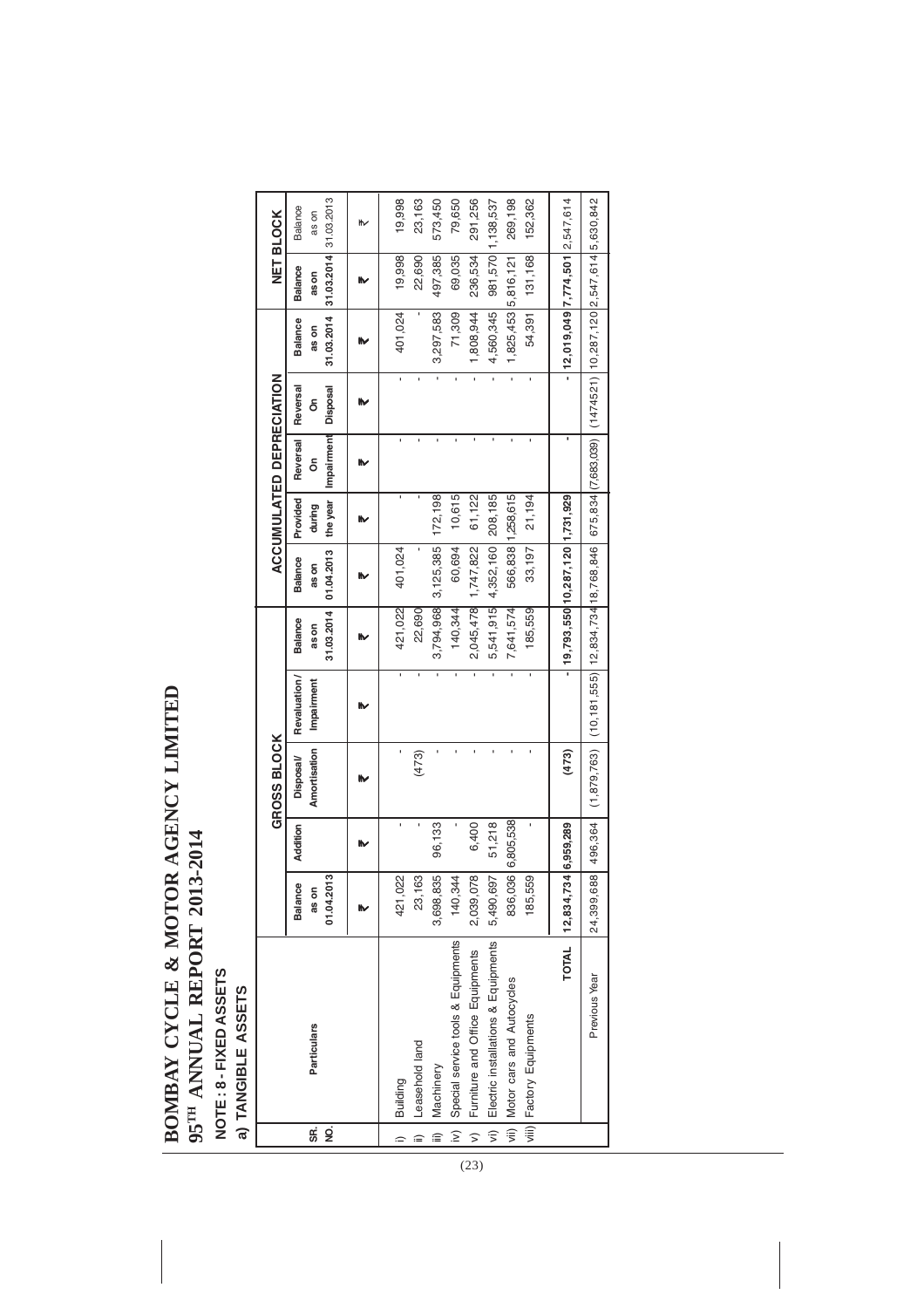#### **NOTE : 9 - NON-CURRENT INVESTMENTS**

| <b>Particulars</b>                                                                  | As at 31st<br><b>March, 2014</b> | As at 31st<br>March, 2013 |
|-------------------------------------------------------------------------------------|----------------------------------|---------------------------|
|                                                                                     | ₹                                | ₹                         |
| a) Trade Investments                                                                |                                  |                           |
| Investment in equity shares                                                         | 1,832,803                        | 1,832,803                 |
| Total (a)                                                                           | 1,832,803                        | 1,832,803                 |
| <b>Other Investments</b><br>b)<br>Investments in Mutual Fund                        | 10,055,448                       | 10,136,448                |
| Total (b)                                                                           | 10,055,448                       | 10.136.448                |
| Grand Total $(a + b)$<br>Less: Provision for diminution in the value of Investments | 11,888,251<br>787,560            | 11,969,251<br>861,816     |
| <b>TOTAL</b>                                                                        | 11,100,691                       | 11,107,435                |

| <b>Particulars</b>                                    | As at 31st<br><b>March, 2014</b> | As at 31st<br>March, 2013 |
|-------------------------------------------------------|----------------------------------|---------------------------|
|                                                       |                                  |                           |
| Aggregate amount of guoted investments :<br>At Cost   | 1,832,803                        | 1,832,803                 |
| <b>Market Value</b>                                   | 2,698,199                        | 3,620,054                 |
| Aggregate amount of unquoted investments :<br>At Cost | 10,055,448                       | 10,136,448                |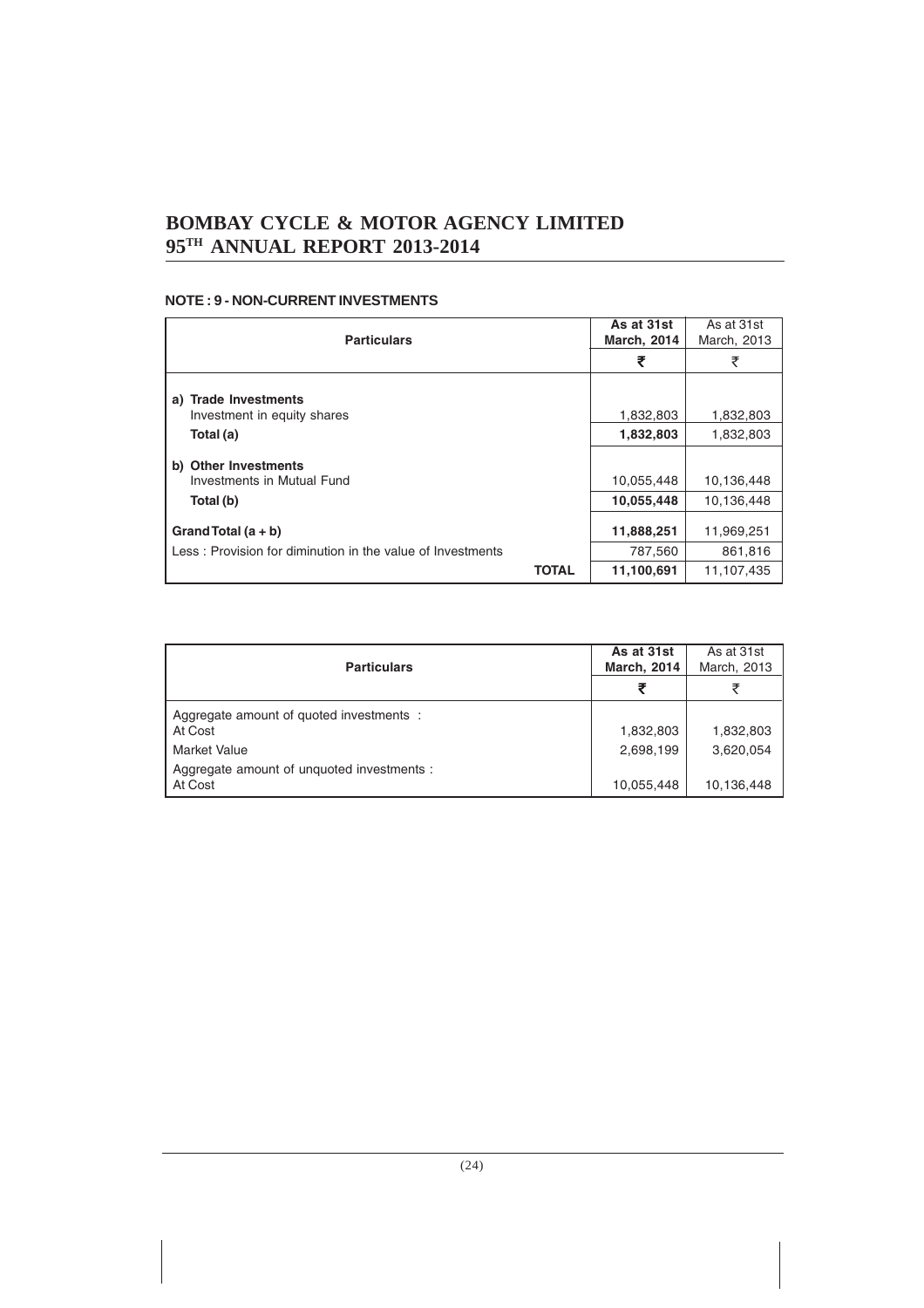# BOMBAY CYCLE & MOTOR AGENCY LIMITED **BOMBAY CYCLE & MOTOR AGENCY LIMITED 95<sup>TH</sup> ANNUAL REPORT 2013-2014 TH ANNUAL REPORT 2013-2014**

| Name of the Body | Subsidiary/                                                                                                                                                                                     |                                                    |                                 | Quoted/                                                              | Partly                                                    |                      |                    |                                                                              |                  | <b>Market</b><br>Value                                                 |
|------------------|-------------------------------------------------------------------------------------------------------------------------------------------------------------------------------------------------|----------------------------------------------------|---------------------------------|----------------------------------------------------------------------|-----------------------------------------------------------|----------------------|--------------------|------------------------------------------------------------------------------|------------------|------------------------------------------------------------------------|
|                  | <b>JV/Others</b>                                                                                                                                                                                |                                                    |                                 |                                                                      | Fully paid                                                |                      |                    |                                                                              | $(\overline{z})$ | $\widehat{\epsilon}$                                                   |
|                  |                                                                                                                                                                                                 | 2014                                               | 2013                            |                                                                      |                                                           | 2014                 | 2013               |                                                                              |                  |                                                                        |
|                  |                                                                                                                                                                                                 |                                                    |                                 |                                                                      |                                                           |                      |                    |                                                                              |                  |                                                                        |
|                  |                                                                                                                                                                                                 | 42,666                                             |                                 |                                                                      | Fully Paid                                                | 781,055              | 781,055            | At cost                                                                      |                  | 2,378,630                                                              |
|                  |                                                                                                                                                                                                 |                                                    |                                 |                                                                      | Fully Paid                                                |                      |                    | At cost                                                                      |                  | 141,440                                                                |
|                  |                                                                                                                                                                                                 |                                                    |                                 |                                                                      | Fully Paid                                                |                      | 122,748            | At cost                                                                      |                  | 178,129                                                                |
|                  |                                                                                                                                                                                                 |                                                    |                                 |                                                                      |                                                           |                      |                    |                                                                              |                  |                                                                        |
|                  |                                                                                                                                                                                                 |                                                    |                                 |                                                                      |                                                           |                      |                    |                                                                              |                  |                                                                        |
|                  |                                                                                                                                                                                                 |                                                    |                                 |                                                                      |                                                           |                      |                    |                                                                              |                  |                                                                        |
| <b>TOTAL</b>     |                                                                                                                                                                                                 |                                                    |                                 |                                                                      |                                                           |                      |                    |                                                                              |                  | 2,698,199                                                              |
|                  | Investment in Equity Share<br>ii) PAL Credit & Capital Ltd.<br>Other Investments:<br>Corporate<br>Urban Infrastructure<br>Opportunities Fund<br>iii) D B Corp. Ltd.<br>) Premier Ltd.<br>Sr.No. | Associate/<br>Others<br>Others<br>Others<br>Others | $\frac{80}{1}$<br>88,400<br>579 | $\frac{80}{1}$<br>42,666<br>88,400<br>579<br>No. of.shares/<br>Units | <b>Unquoted</b><br>Unquoted<br>Quoted<br>Quoted<br>Quoted | Fully Paid<br>paid / | 929,000<br>122,748 | 10,055,448   10,136,448<br>929,000<br>$1,888,251$   11,969,251<br>Amount (₹) | At cost          | 55.75<br>Basis of   Market<br>$1.60-1$<br>307.65<br>Price<br>Valuation |

# NOTE: 10-LONG TERM LOANS AND ADVANCES **NOTE : 10 - LONG TERM LOANS AND ADVANCES**

|                                                                                                                | As at 31st          | As at 31st                |
|----------------------------------------------------------------------------------------------------------------|---------------------|---------------------------|
| <b>Particulars</b>                                                                                             |                     | March, 2014   March, 2013 |
|                                                                                                                |                     |                           |
| a) Other Loans and advances : (unsecured, considered good)<br>ii) Prepaid Expenses<br><b>Security Deposits</b> | 1,206,209<br>23,259 | 1,154,556<br>31,832       |
| b) Advance for Capital Expenditure                                                                             |                     | 300,000                   |
| <b>TOTAL</b>                                                                                                   | 1,229,468           | 1,486,388                 |

 $(25)$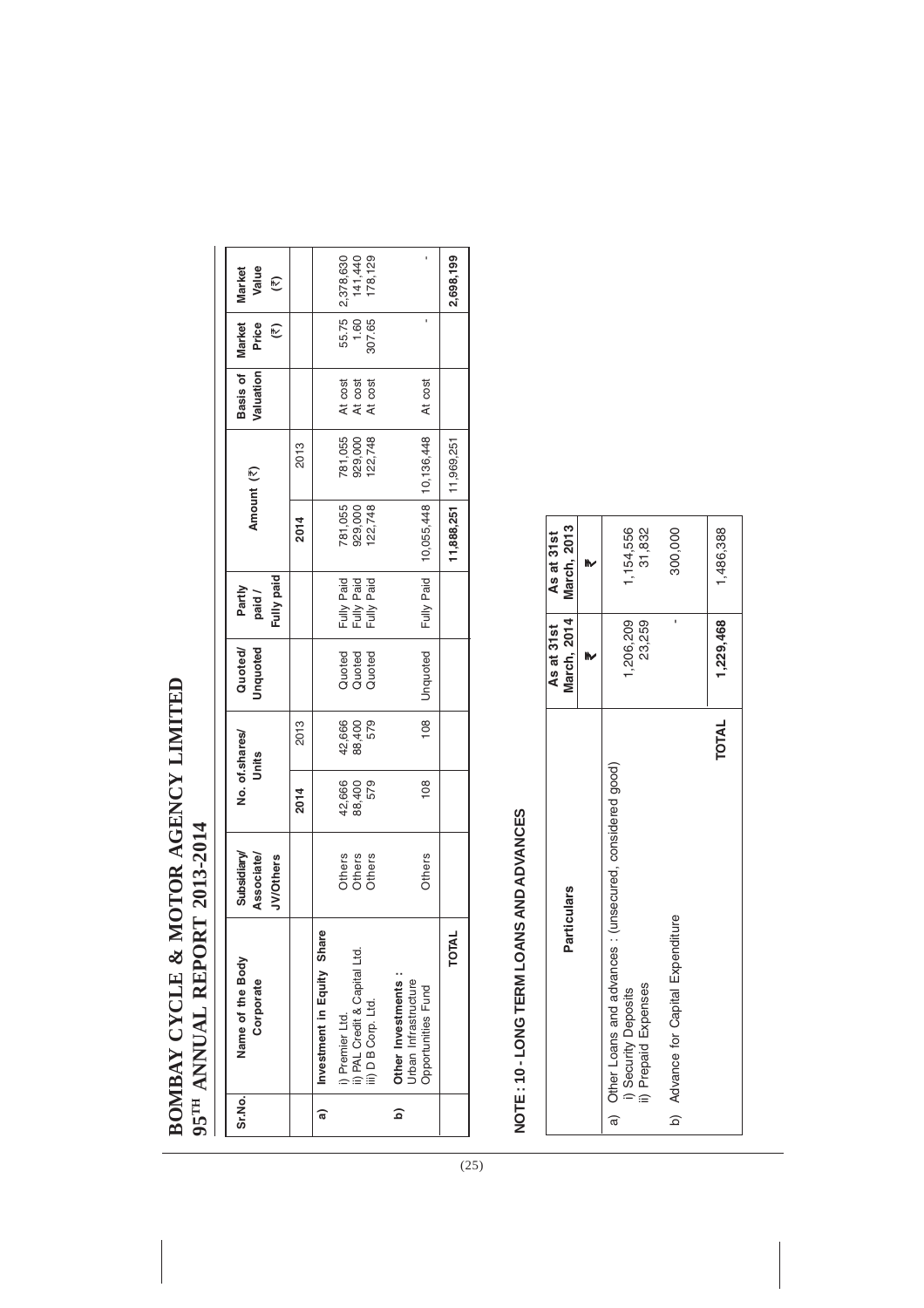#### **NOTE : 11- OTHER NON- CURRENT ASSETS**

| <b>Particulars</b>              | As at 31st<br><b>March, 2014</b> | As at 31st<br>March, 2013 |
|---------------------------------|----------------------------------|---------------------------|
|                                 |                                  |                           |
| Interest accrued on bank T.D.R. | 1,737,449                        | 891,917                   |
| <b>TOTAL</b>                    | 1,737,449                        | 891,917                   |

#### **NOTE : 12- CURRENT INVESTMENTS (Unquoted)**

| <b>Particulars</b>          | As at 31st<br><b>March, 2014</b> | As at 31st<br>March, 2013 |
|-----------------------------|----------------------------------|---------------------------|
|                             |                                  |                           |
| In Mutual Funds<br>a)       | 18,272,861                       | 13,887,443                |
| In Secured Debentures<br>b) | ۰                                | 10,025,000                |
| <b>TOTAL</b>                | 18,272,861                       | 23,912,443                |

|       |                                                 | Subsidi-      | <b>No. of Units</b> |        | <b>Partly</b> | <b>Amount</b>                   |                       | <b>Basis</b> |
|-------|-------------------------------------------------|---------------|---------------------|--------|---------------|---------------------------------|-----------------------|--------------|
| S.No. | Name of the Body                                | ary/Ass-      |                     |        | Paid/         | (3)                             |                       | of           |
|       | Corporate                                       | ociate/JV     |                     |        | <b>Fully</b>  |                                 |                       | Valua-       |
|       |                                                 | /Others       |                     |        | paid          |                                 |                       | tion         |
|       |                                                 |               | 2014                | 2013   |               | 2014                            | 2013                  |              |
|       |                                                 |               |                     |        |               |                                 |                       |              |
| a)    | <b>In Mutual Funds</b>                          |               |                     |        |               |                                 |                       |              |
| i)    | <b>HDFC High Interest</b><br>Fund               | <b>Others</b> |                     | 334570 | Fully Paid    |                                 | 3,522,164             | At cost      |
|       |                                                 |               |                     |        |               |                                 |                       |              |
| ii)   | <b>HDFC Cash</b><br>Management Fund             | <b>Others</b> | 1544569             | 769604 |               | Fully Paid 15,494,342 7,698,922 |                       | At cost      |
| iii)  | <b>IDBI Short Term</b><br><b>Bond Fund</b>      | <b>Others</b> | 273026              | 262026 |               |                                 | 2,666,357             | At cost      |
|       |                                                 |               |                     |        |               | Fully Paid 2,778,519            |                       |              |
| b)    | In Secured Debentures<br><b>ECL Finance Ltd</b> | <b>Others</b> |                     | 100    | Fully Paid    |                                 | 10,025,000 At cost    |              |
|       |                                                 |               |                     |        |               |                                 |                       |              |
|       | <b>TOTAL</b>                                    |               |                     |        |               |                                 | 18,272,861 23,912,443 |              |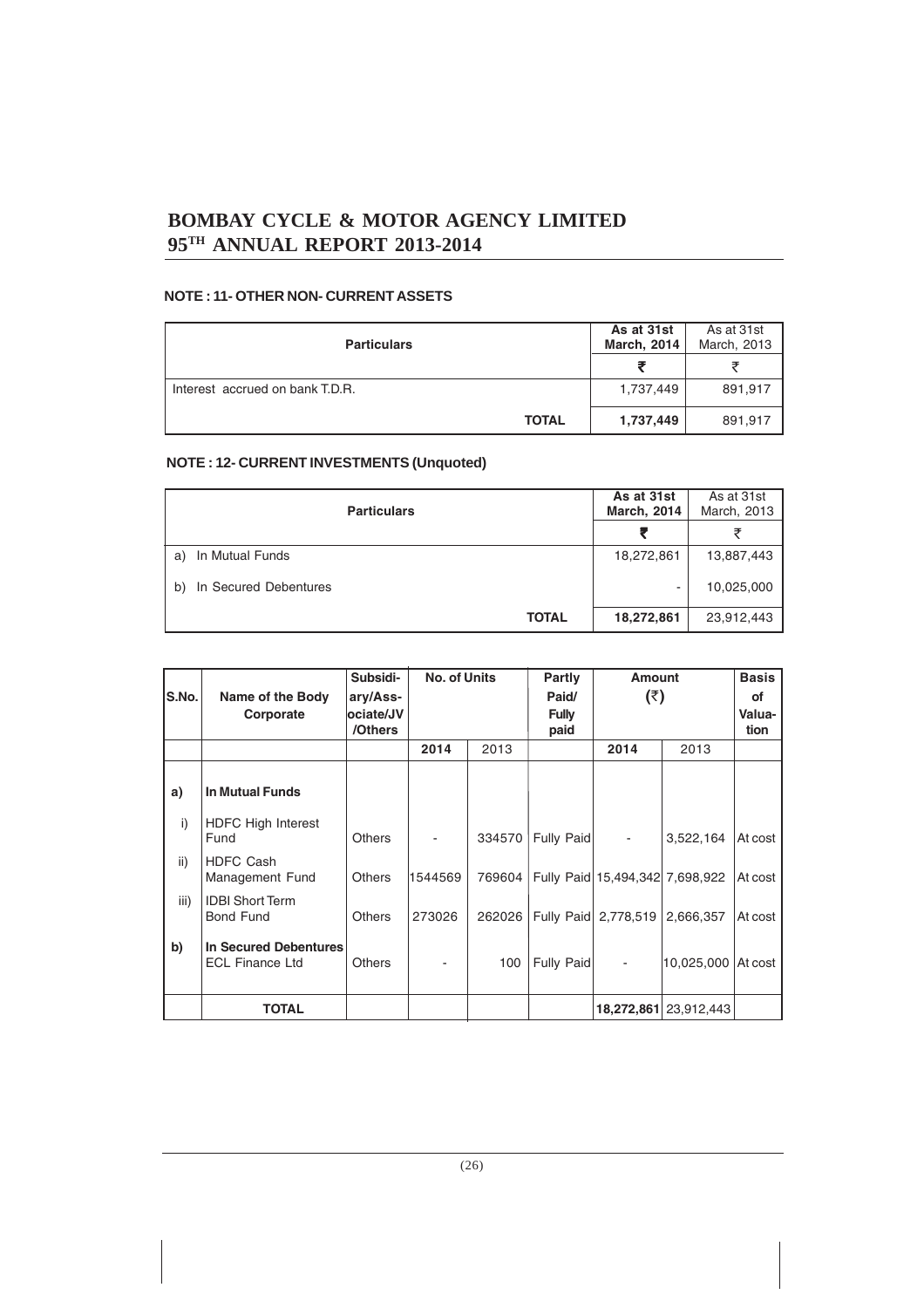#### **NOTE : 13 - INVENTORIES**

| <b>Particulars</b>                                                                                         | As at 31st<br><b>March, 2014</b> | As at 31st<br>March, 2013 |
|------------------------------------------------------------------------------------------------------------|----------------------------------|---------------------------|
|                                                                                                            | ₹                                | ₹                         |
| a) Stock - in - trade :<br>(At lower of Cost & Net realisable value)<br>(Valued & Certified by a Director) | 1,170,579                        | 1,432,256                 |
| b) Loose Tools (at unamortised value)                                                                      | 2,57,534                         | 386,301                   |
| <b>TOTAL</b>                                                                                               | 1,428,113                        | 1,818,557                 |

#### **NOTE : 14 - TRADE RECEIVABLES**

|    | <b>Particulars</b>                                                                                                   | As at 31st<br><b>March, 2014</b> | As at 31st<br>March, 2013 |
|----|----------------------------------------------------------------------------------------------------------------------|----------------------------------|---------------------------|
|    |                                                                                                                      |                                  | ₹                         |
| a) | Outstanding for a period less than six months from the date                                                          |                                  |                           |
|    | they are due for payment (Unsecured, considered good)                                                                | 1,479,012                        | 1,810,313                 |
|    |                                                                                                                      | 1,479,012                        | 1,810,313                 |
| b) | Outstanding for a period exceeding six months from the<br>date they are due for payment (Unsecured, considered good) |                                  | 324,388                   |
|    |                                                                                                                      |                                  | 324,388                   |
|    | <b>TOTAL</b>                                                                                                         | 1,479,012                        | 2,134,701                 |

#### **NOTE : 15 - CASH & BANK BALANCES**

| <b>Particulars</b>                                                  | As at 31st March, 2014 |            | As at 31st March, 2013 |            |
|---------------------------------------------------------------------|------------------------|------------|------------------------|------------|
|                                                                     | ₹                      | ₹          | ₹                      | ₹          |
| a) Cash & Cash Equivalents                                          |                        |            |                        |            |
| Bank Balance in Current Accounts<br>$\mathbf{I}$                    | 3,352,278              |            | 1,066,267              |            |
| Cheques on hand<br>ii)                                              | 644,628                |            | 150,273                |            |
| iii) Cash on hand                                                   | 329,890                | 4,326,796  | 248,129                | 1,464,669  |
| <b>Other Bank Balances</b><br>b)                                    |                        |            |                        |            |
| In term deposits held as margin against<br>i)                       |                        |            |                        |            |
| quarantees issued                                                   | 281,599                |            | 270,929                |            |
| Term deposits with more than 12 months<br>ii)                       |                        |            |                        |            |
| maturity                                                            | 47,820,673             |            | 18,634,381             |            |
| Term deposits (maturity between 3 & 12<br>$\overline{\mathsf{III}}$ |                        |            |                        |            |
| months)                                                             | 20,530,330             | 68,632,602 | 28,529,634             | 47,434,944 |
| TOTAL                                                               |                        | 72,959,398 |                        | 48,899,613 |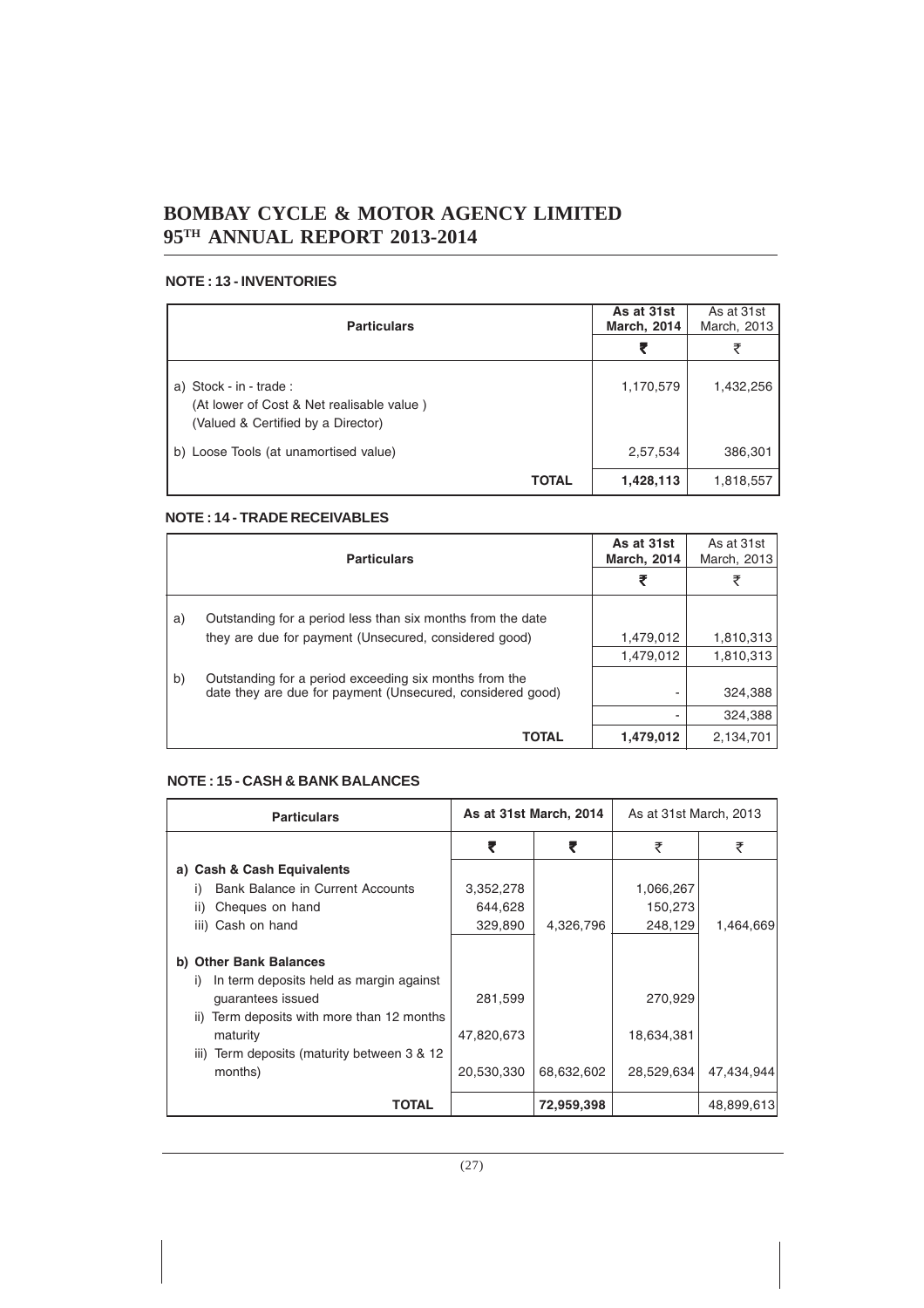#### **NOTE : 16 - SHORT TERM LOANS AND ADVANCES**

| <b>Particulars</b>                        |            | As at 31st March, 2014<br>As at 31st March, 2013 |            |            |
|-------------------------------------------|------------|--------------------------------------------------|------------|------------|
|                                           | ₹          |                                                  | ₹          | ₹          |
| a) Unsecured, considered good:            |            |                                                  |            |            |
| Advance to Staff                          | 105,893    |                                                  | 152,478    |            |
| ii) Advance to Suppliers and Expenses     | 15,000     |                                                  | 65,122     |            |
| iii) Pre-paid Expenses                    | 389,846    |                                                  | 285,847    |            |
| iv) Advance Payment of Income Tax         | 42,667,528 |                                                  | 36,103,586 |            |
| (Including TDS & MAT credit Utilised)     |            |                                                  |            |            |
| v) MAT Credit Entitlements                | 5,424,891  |                                                  | 7,828,204  |            |
| (u/s 115JB of Income Tax Act, 1961)       |            | 48,603,158                                       |            | 44,435,237 |
| b) Unsecured, Considered doubtful:        |            |                                                  |            |            |
| <b>Other Receivable</b>                   | 747,295    |                                                  | 747,295    |            |
| Less: Provision for doubtful recoverables | 747,295    |                                                  | 747,295    |            |
|                                           |            |                                                  |            |            |
| TOTAL                                     |            | 48,603,158                                       |            | 44,435,237 |

#### **NOTE : 17 - OTHER CURRENT ASSETS**

|                                                    | As at 31st         | As at 31st  |
|----------------------------------------------------|--------------------|-------------|
| <b>Particulars</b>                                 | <b>March, 2014</b> | March, 2013 |
|                                                    | ₹                  | ₹           |
| a) MVAT Refund Receivable                          | 85,748             | 101,640     |
| b) Service Tax set off                             | 74,117             | 504,145     |
| c) Rent & Property Tax Receivable from sub Tenants | 474.644            | 378,452     |
| Interest accrued on Bank T.D.R.<br>d)              | 2,770,707          | 3,714,898   |
| e) Other Receivable                                | 25,796             | 174,300     |
| f) Other Receivable from IDBI Mutual Fund          |                    | 5,500,000   |
|                                                    |                    |             |
| TOTAL                                              | 3,431,012          | 10.373.435  |

#### **NOTE : 18 - REVENUE FROM OPERATIONS**

|    | <b>Particulars</b>                  |              | <b>FOR THE YEAR</b><br><b>ENDED ON</b><br>31.03.2014 | <b>FOR THE YEAR</b><br><b>ENDED ON</b><br>31.03.2013 |
|----|-------------------------------------|--------------|------------------------------------------------------|------------------------------------------------------|
|    |                                     |              |                                                      | ₹                                                    |
| a) | Sale of products                    |              | 29,956,519                                           | 36.039.317                                           |
| b) | Sale of services                    |              |                                                      |                                                      |
|    | i) Automobile service Centre        |              | 31,944,359                                           | 21,829,759                                           |
|    | ii) Hospitality Division            |              | 7,342,066                                            | 6,499,783                                            |
| C) | Other operating revenues            |              | 3,693,091                                            | 3,165,096                                            |
|    | Less :                              |              |                                                      |                                                      |
|    | Taxes Collected on Sales & Services |              | 8,213,162                                            | 7,841,256                                            |
|    |                                     | <b>TOTAL</b> | 64,722,873                                           | 59,692,699                                           |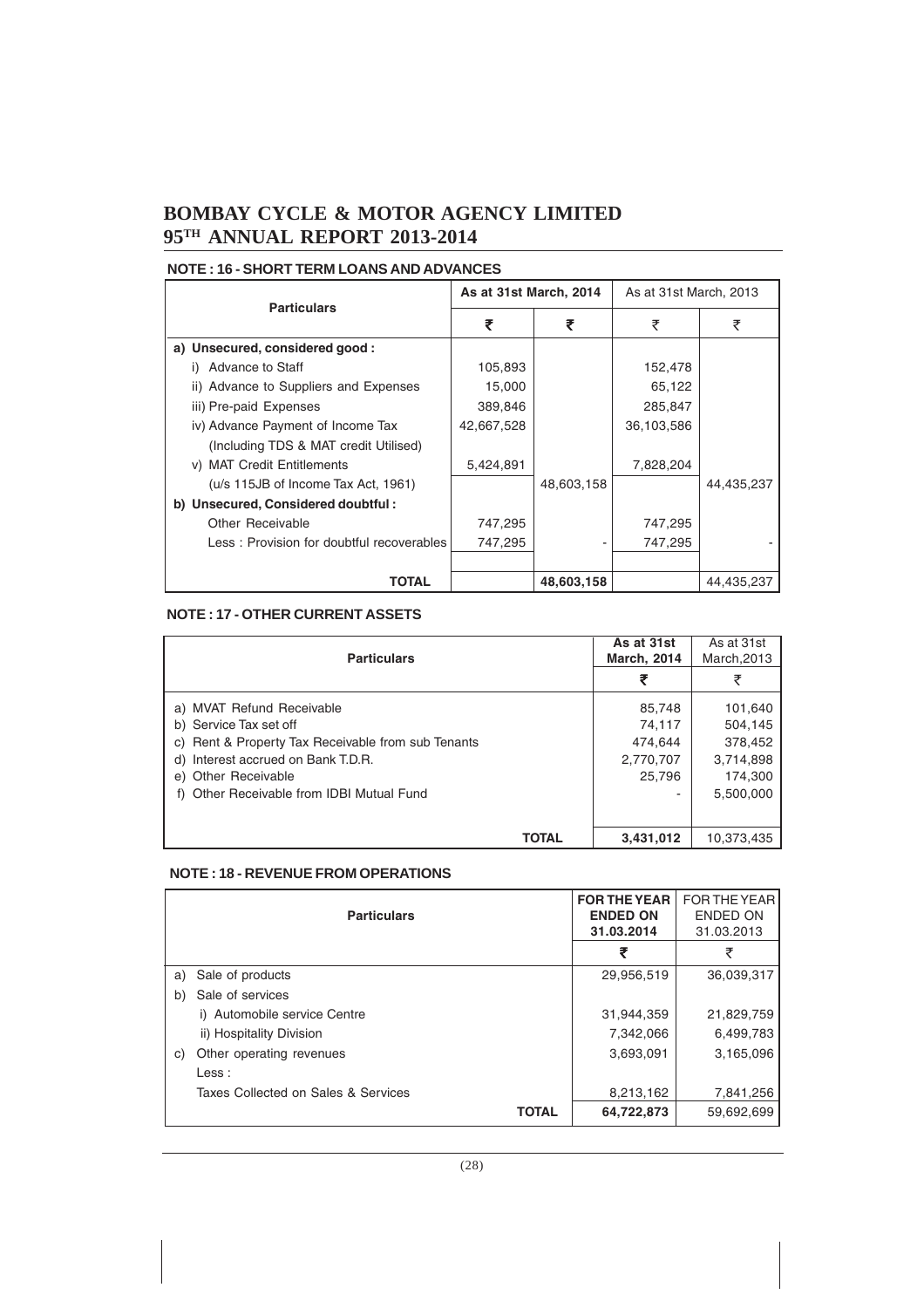#### **NOTE : 19 - OTHER INCOME**

|    | <b>Particulars</b>                                 | <b>FOR THE YEAR</b><br><b>ENDED ON</b><br>31.03.2014 | FOR THE YEAR<br>ENDED ON<br>31.03.2013 |           |
|----|----------------------------------------------------|------------------------------------------------------|----------------------------------------|-----------|
|    |                                                    |                                                      | ₹                                      | ₹         |
| a) | Interest                                           |                                                      | 5,634,306                              | 3,815,000 |
| b) | Dividend                                           |                                                      | 1,128,738                              | 1,099,416 |
| C) | Net gain on sale/redemption of current investments |                                                      |                                        | 127,625   |
| d) | <b>Other Receipts</b>                              |                                                      | 461,548                                | 443,172   |
| e) | <b>Scrap Sales</b>                                 |                                                      |                                        | 312,489   |
| f) | Rent                                               |                                                      | 327,607                                | 328,668   |
| g) | Lease Rent of Car                                  |                                                      | 1,325,000                              |           |
|    |                                                    | <b>TOTAL</b>                                         | 8,877,199                              | 6,126,370 |

#### **NOTE : 20 - PURCHASE OF STOCK-IN-TRADE**

| <b>Particulars</b>                         | <b>FOR THE YEAR</b><br><b>ENDED ON</b><br>31.03.2014 | FOR THE YEAR<br>ENDED ON<br>31.03.2013 |
|--------------------------------------------|------------------------------------------------------|----------------------------------------|
|                                            |                                                      |                                        |
| Purchases during the year:                 |                                                      |                                        |
| Auto Spare parts and other materials<br>i) | 292,443                                              | 641,486                                |
| ii) Foods, Provisions & Beverages          | 7,506,098                                            | 7,369,984                              |
| <b>TOTAL</b>                               | 7,798,541                                            | 8,011,470                              |

#### **NOTE : 21 - CHANGES IN INVENTORY OF STOCK-IN-TRADE**

| <b>Particulars</b>        |                           | <b>FOR THE YEAR</b><br><b>ENDED ON</b><br>31.03.2014 | <b>FOR THE YEAR</b><br>ENDED ON<br>31.03.2013 |
|---------------------------|---------------------------|------------------------------------------------------|-----------------------------------------------|
|                           |                           | ₹                                                    | ₹                                             |
| a) Opening Stock-in-Trade |                           | 1,432,256                                            | 3,756,154                                     |
|                           | Sub-Total                 | 1,432,256                                            | 3,756,154                                     |
| b) Closing Stock-in-Trade |                           | 1,170,579                                            | 1,432,256                                     |
|                           | Sub-Total                 | 1,170,579                                            | 1,432,256                                     |
|                           | Increase/(Decrease) (Net) | 261,677                                              | 2,323,898                                     |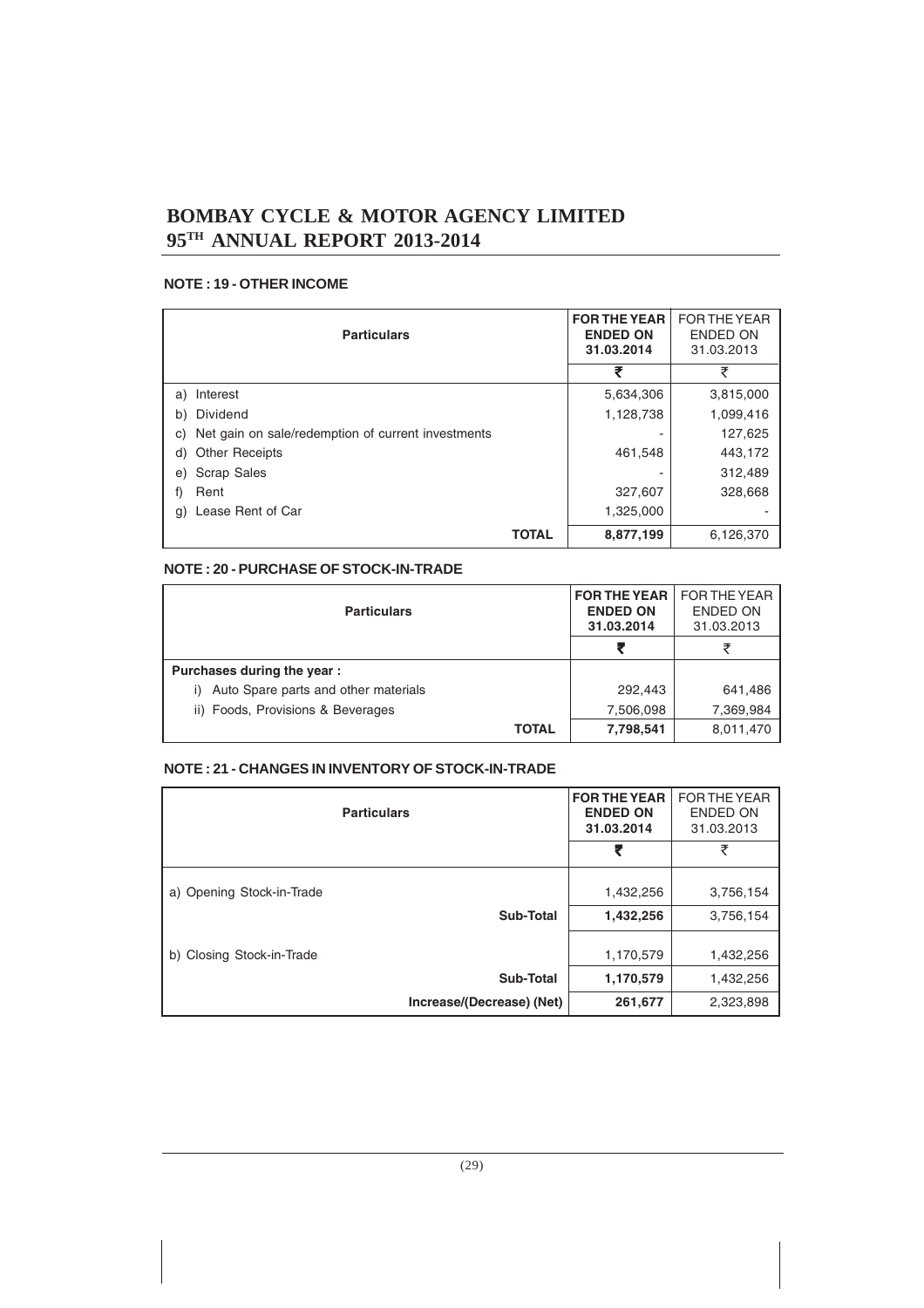#### **NOTE : 22 - EMPLOYEE BENEFITS EXPENSE**

| <b>Particulars</b> |                                                   | <b>FOR THE YEAR</b><br><b>ENDED ON</b><br>31.03.2014 | FOR THE YEAR<br><b>ENDED ON</b><br>31.03.2013 |
|--------------------|---------------------------------------------------|------------------------------------------------------|-----------------------------------------------|
|                    |                                                   |                                                      | ₹                                             |
| a)                 | Salaries and incentives                           | 16,160,478                                           | 15,121,392                                    |
| b)                 | Contributions to :-                               |                                                      |                                               |
|                    | i) Provident and Other funds                      | 1,115,832                                            | 1,046,270                                     |
|                    | ii) Gratuity fund & leave encashment accruing     | 132,814                                              | 248,410                                       |
|                    | iii) Group Gratuity Insurance Premium             | 224                                                  | 278                                           |
| C)                 | Administrative charges on Provident & Other Funds | 66,680                                               | 59,550                                        |
| d)                 | Staff welfare expenses                            | 1,306,101                                            | 1,226,058                                     |
|                    |                                                   |                                                      |                                               |
|                    | <b>TOTAL</b>                                      | 18,782,129                                           | 17.701.958                                    |

#### **NOTE : 23 - FINANCE COST**

|    | <b>Particulars</b>                               | <b>FOR THE YEAR  </b><br><b>ENDED ON</b><br>31.03.2014 | FOR THE YEAR<br><b>ENDED ON</b><br>31.03.2013 |
|----|--------------------------------------------------|--------------------------------------------------------|-----------------------------------------------|
|    |                                                  | ₹                                                      |                                               |
| a) | Discounting Charges on Sale through Credit Cards | 87,463                                                 | 131,555                                       |
| b) | Interest on Car Loan                             | 27,958                                                 |                                               |
|    | <b>TOTAL</b>                                     | 115,421                                                | 131,555                                       |

#### **NOTE : 24 - DEPRECIATION AND AMORTISATION EXPENSES**

| <b>Particulars</b>                    | <b>FOR THE YEARL</b><br><b>ENDED ON</b><br>31.03.2014 | FOR THE YEAR<br><b>ENDED ON</b><br>31.03.2013 |
|---------------------------------------|-------------------------------------------------------|-----------------------------------------------|
|                                       | ₹                                                     | ₹                                             |
|                                       |                                                       |                                               |
| a) Depreciation on Fixed Assets       | 1,731,929                                             | 675,834                                       |
| b) Amortisation of Loose Tools        | 128,767                                               | 193,150                                       |
| c) Amortisation of Land Lease Premium | 473                                                   | 473                                           |
| <b>TOTAL</b>                          | 1,861,169                                             | 869,457                                       |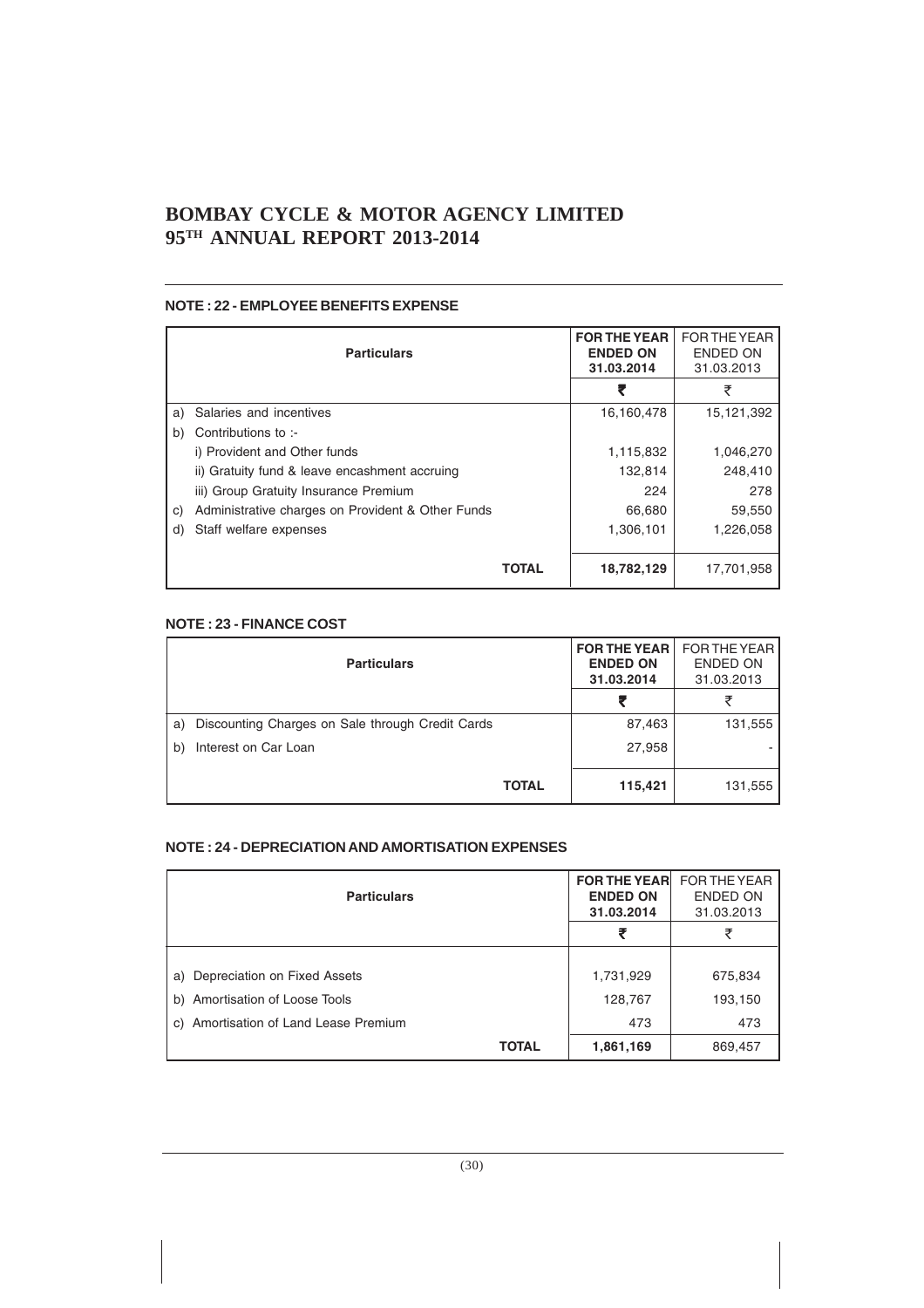| <b>Particulars</b>                                      | <b>FOR THE YEAR</b><br><b>ENDED ON</b><br>31.03.2014 | <b>FOR THE YEAR</b><br><b>ENDED ON</b><br>31.03.2013 |
|---------------------------------------------------------|------------------------------------------------------|------------------------------------------------------|
|                                                         | ₹                                                    | ₹                                                    |
| a) Royalty Paid                                         | 137,165                                              | 157,976                                              |
| b) Printing and Stationery                              | 103,612                                              | 189,888                                              |
| c) Advertising and Publicity                            | 190,430                                              | 201,685                                              |
| d) Legal and Professional Fees:                         |                                                      |                                                      |
| i) Director                                             | 3,169,888                                            | 2,416,139                                            |
| ii) Others                                              | 287,403                                              | 887,935                                              |
| e) Directors Meeting Fees                               | 40,000                                               | 65,392                                               |
| Directors Travelling<br>f)                              | 5,499                                                | 6,098                                                |
| Directors Remuneration (Commission)<br>g)               | 1,045,383                                            | 768,902                                              |
| h) Power and fuel                                       | 7,638,231                                            | 6,444,085                                            |
| Rent<br>i)                                              | 1,092,266                                            | 995,667                                              |
| <b>Repairs:</b><br>i)                                   |                                                      |                                                      |
| Machinery<br>i)                                         | 2,400                                                |                                                      |
| Others<br>ii)                                           | 908,826                                              | 1,132,359                                            |
| k) Insurance                                            | 330,855                                              | 108,665                                              |
| Rates and taxes (Other than taxes on income)<br>$\vert$ | 4,174,602                                            | 1,776,906                                            |
| Servicing and Labour Charges<br>m)                      | 31,717                                               | 254,983                                              |
| <b>Equipment Hire Charges</b><br>n)                     | 737,835                                              | 769,861                                              |
| <b>Payment to Auditors:</b><br>O)                       |                                                      |                                                      |
| i) As Auditors                                          | 125,000                                              | 125,000                                              |
| ii) As Tax Auditors                                     | 30,000                                               | 25,000                                               |
| iii) For other services :                               |                                                      |                                                      |
| For Certification                                       | 75,556                                               | 70,167                                               |
| Consumables - Hospitality<br>p)                         | 683,930                                              | 664,874                                              |
| <b>Water Charges</b><br>q)                              | 809,432                                              | 658,470                                              |
| Donation<br>r)                                          | 357,000                                              |                                                      |
| <b>Other Expenses</b><br>S)                             | 2,987,331                                            | 2,462,079                                            |
| <b>TOTAL</b>                                            | 24,964,361                                           | 20,182,131                                           |

#### **NOTE : 25 - OTHER EXPENSES**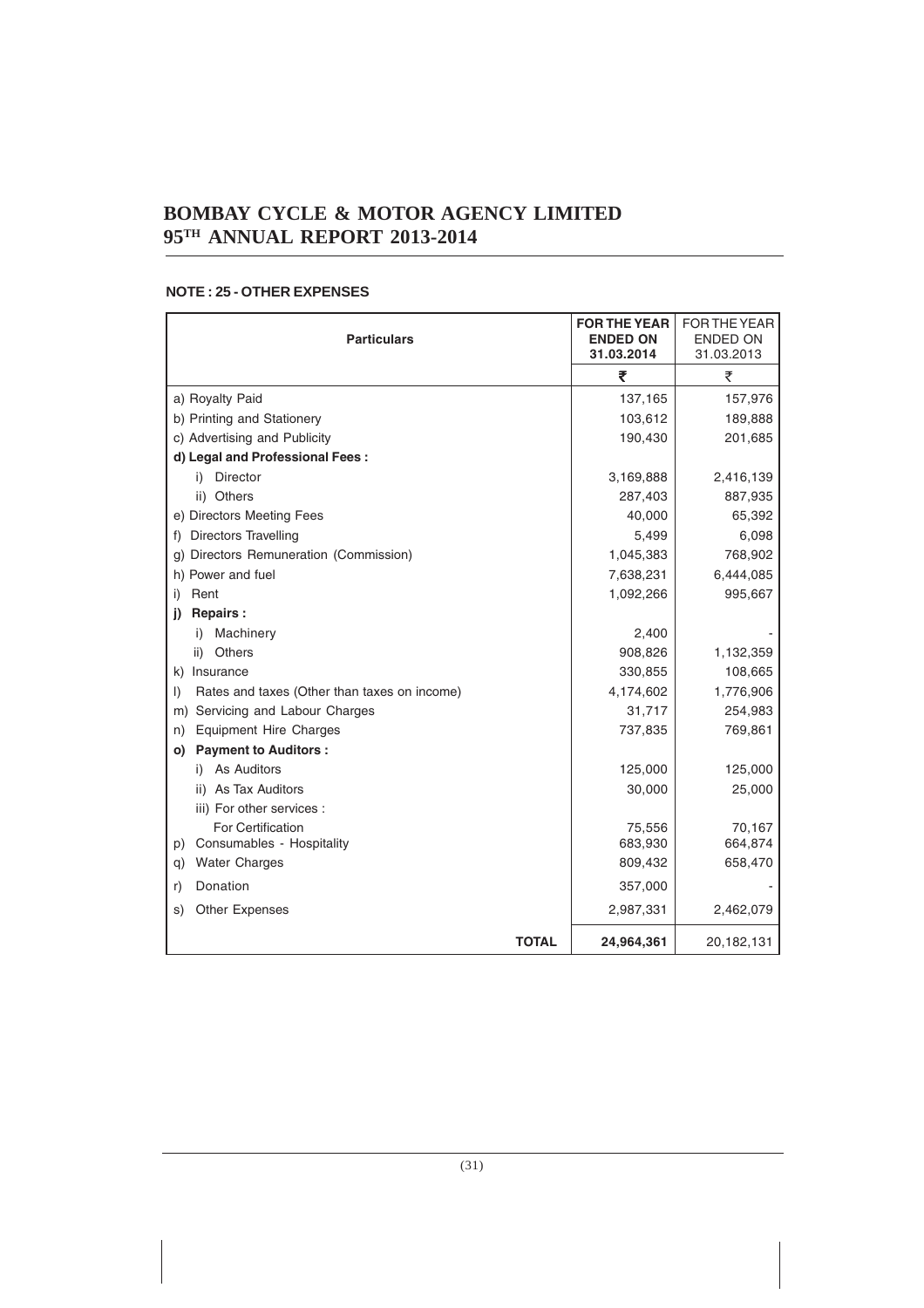#### **NOTE : 26 - EXCEPTIONAL ITEMS**

| <b>Particulars</b>                                                   | <b>FOR THE YEAR</b><br><b>ENDED ON</b><br>31.03.2014 | FOR THE YEAR<br><b>ENDED ON</b><br>31.03.2013 |
|----------------------------------------------------------------------|------------------------------------------------------|-----------------------------------------------|
|                                                                      | ₹                                                    | ₹                                             |
| <b>INCOME EFFECTS:</b>                                               |                                                      |                                               |
| <b>Prior Period Items</b><br>a)                                      |                                                      | 221,142                                       |
| Provision for Expenses W/back<br>b)                                  | 204,448                                              | 549,406                                       |
| Surplus on Sale of Tangible Assets<br>C)                             |                                                      | 101,459                                       |
| Surplus on sale of Demo Car<br>d)                                    |                                                      | 26,666                                        |
| Surplus / gain on sale / redemption of non-current investments<br>e) | 1,452,015                                            | 308,880                                       |
| Settlements & Closures (net)<br>f)                                   | 278,817                                              |                                               |
| Provision for diminution in value of investment, written back<br>9)  | 74,256                                               |                                               |
| <b>TOTAL-Income Effects</b>                                          | 2,009,536                                            | 1,207,553                                     |
| <b>EXPENSE EFFECTS:</b>                                              |                                                      |                                               |
| <b>Prior Period Items</b><br>a)                                      | 1,571,133                                            | 200,942                                       |
| Provision for Diminution in value of investment<br>b)                |                                                      | 50,388                                        |
| Settlement & Closures (net)<br>C)                                    |                                                      | 68,068                                        |
|                                                                      |                                                      |                                               |
| <b>TOTAL</b> - Expense Effects                                       | 1,571,133                                            | 319,398                                       |
|                                                                      |                                                      |                                               |
| <b>NET</b>                                                           | 438,403                                              | 888,155                                       |

#### **NOTE :27 - EXTRAORDINARY ITEMS**

| <b>Particulars</b>                    | <b>FOR THE YEAR</b><br><b>ENDED ON</b><br>31.03.2014 | FOR THE YEAR<br><b>ENDED ON</b><br>31.03.2013 |
|---------------------------------------|------------------------------------------------------|-----------------------------------------------|
|                                       |                                                      |                                               |
| Impairment Loss on Fixed Assets<br>a) |                                                      | 2,398,515                                     |
| <b>TOTAL</b>                          |                                                      | 2,398,515                                     |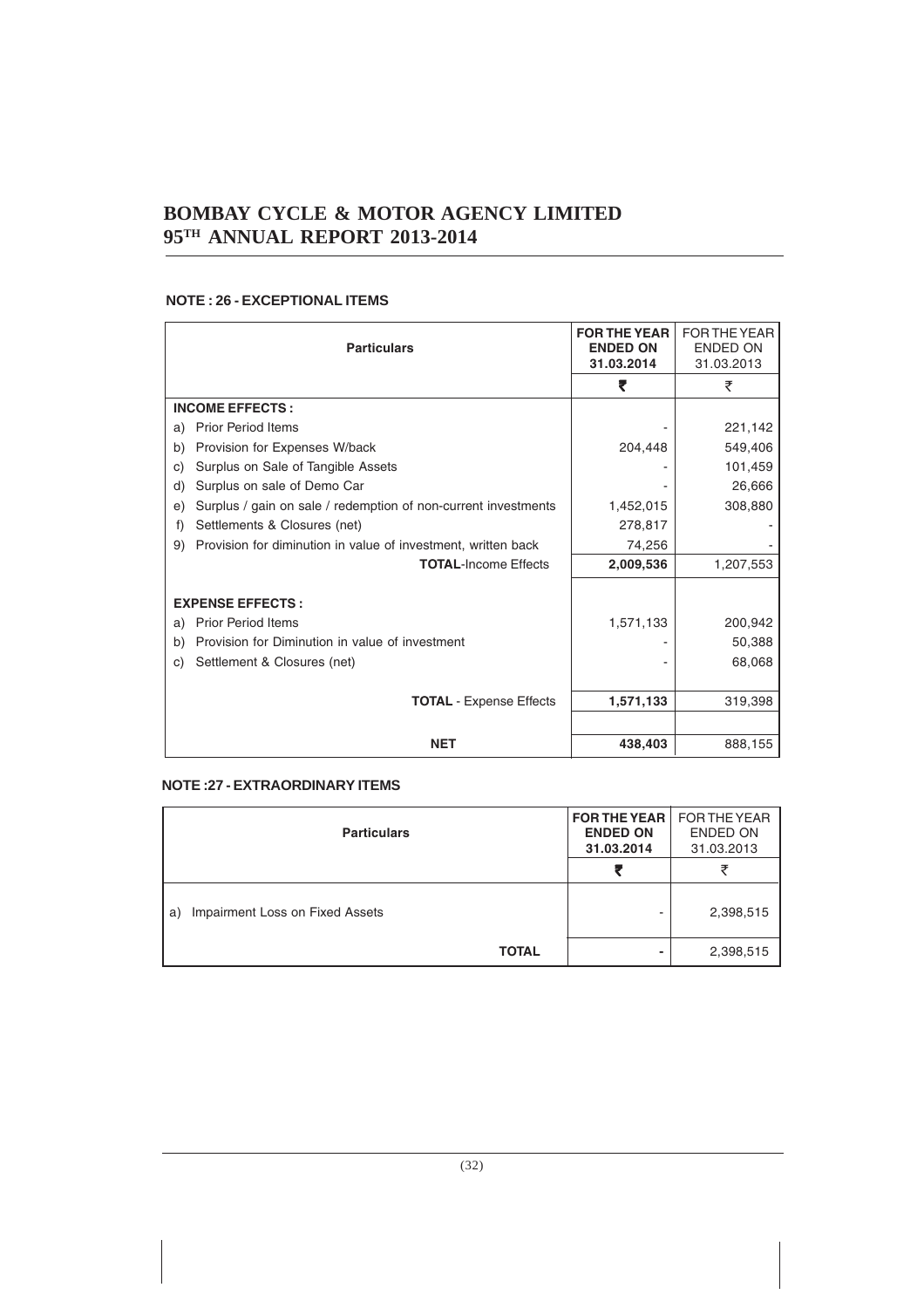#### **NOTE : 28 - OTHER ACCOMPANYING NOTES TO THE FINANCIAL STATEMENTS**

#### **1) Details of CONTINGENT LIABILITIES & COMMITMENTS - to the extent not provided for :-**

|    | <b>Particulars</b>                                                                                                                                                                                                                                                                    |       | (₹ in Lacs) |
|----|---------------------------------------------------------------------------------------------------------------------------------------------------------------------------------------------------------------------------------------------------------------------------------------|-------|-------------|
| a) | Income Tax assessments are complete up to A.Y. 2011-2012.<br>Demands raised for A.Y. 2011-12, appeal there of filed as<br>Company does not foresee any liablility.                                                                                                                    | 1.35  |             |
| b) | Assessments under MVAT Act up to Financial Year ended<br>31.03.2009 have been closed and no dues are unpaid to<br>that date. For subsequent years, the final liability remains<br>indeterminate.                                                                                      |       |             |
| C) | Claims, as notified not acknowledged as Debts, though in<br>the opinion of management, Company has full chance of<br>claims not succeeding in view of the recent Supreme Court<br>judgment dated 11.02.2014 in Civil Appeal no. 1970 of 2014<br>out of SLP (civil) no. 20625 of 2010. | 1222  | 1222        |
| d) | Municipal property taxes not payable now pursuant to<br>Bombay High court order dated 24.02.2014 in writ petition<br>no. 2592 of 2013.                                                                                                                                                | 11.33 |             |
| e) | Penalty under Central Excise laws against which appeal by<br>the company is pending.                                                                                                                                                                                                  | 6     | 6           |
| f) | Counter quarantees to bank against quarantees issued on<br>company's behalf secured by pledge of deposits of<br>₹199,199/- (Previous year ₹ 183,407/-).                                                                                                                               | 1     | 1           |
| g) | Additional/Continuing suit claims by certain creditors,<br>disputed by company, amount not ascertainable, the matters<br>being subjudice.                                                                                                                                             |       |             |
| h) | Commitment: Interest on car loan from Volkswagen Finance<br>Pvt.Ltd. for balance loan period.                                                                                                                                                                                         | 0.26  |             |

#### 2) **Significant Accounting Policies are as under:**

a) Fixed assets are carried at cost of acquisition/installation. They are shown net of accumulated depreciation/amortisation.

#### **b) DEPRECIATION AND AMORTISATION:**

**Depreciation :** Depreciation on all assets is provided uniformly under written down value method as per the rates and in the manner specified in Schedule XIV of the Companies Act, 1956, except in case of following assets where due to nature of business and type of assets suffering extra wear and tear, the rates used as also in earlier years are :

Hospitality Division:

| Kitchen Equipments       | ٠<br>٠ | 33.33% |
|--------------------------|--------|--------|
| Furniture & Fixture      | ٠      | 33.33% |
| Electrical Installations | t      | 20.00% |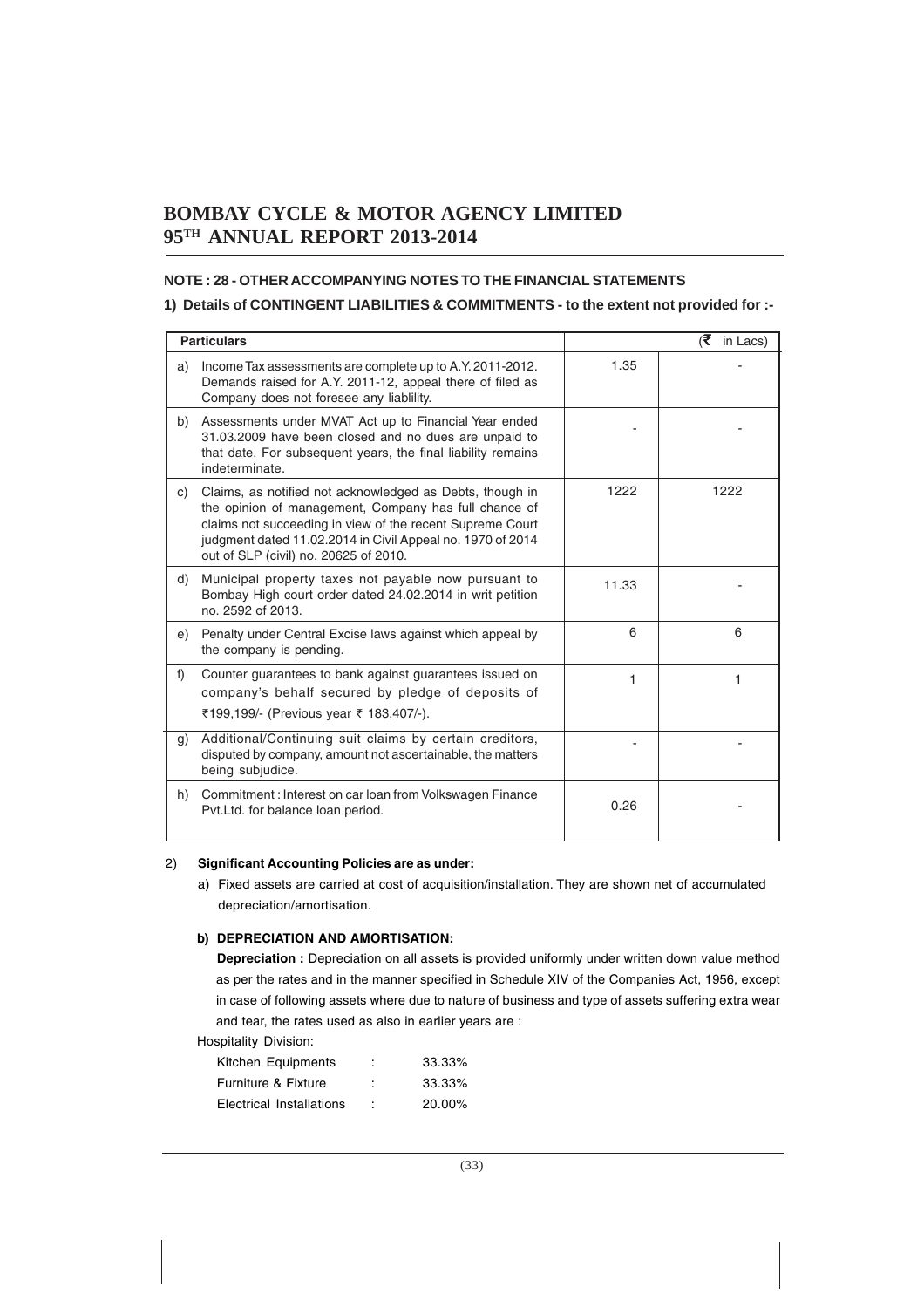#### **Amortisation :**

i) Leasehold land is amortised over the period of lease.

- ii) 1/3rd portion of balance amount in loose tools account at the end of the year is written off.
- c) **INVESTMENTS:** All Non-Current Investments are stated at cost of acquisition. Diminution of temporary nature in value of such long-term investments is not provided for except where determined to be of permanent nature. The provision for diminution is reviewed at every year end in relation to market value and suitable write backs / write offs are accounted. Current investments are stated at lower of cost and fair value.
- d) Maharashtra Value Added Tax and Central Sales Tax are accounted on the basis of liability as per periodical returns filed with concerned tax authorities. Liability or refund on assessment/Vat audit report, if any, is accounted as and when the assessments/ Vat audit are completed. The final liability in respect of unassessed years/unaudited years under MVAT Act remains indeterminate.
- e) Income and Expenditure are accounted on accrual, as they are earned or incurred, except in case of those involving significant uncertainties where the same is accounted on crystallization.
- f) Inventories of Stock-in-trade are valued as under:
- i) Auto spare parts at lower of cost and net realisable value. (Cost in relation to spare parts of Auto Division business includes purchase price net of rebates and incentives from suppliers, octroi and freight)
- ii) Food & Beverages, in case of Hospitality Division at cost or net realisable value whichever is lower. Cost is determined on the basis of Weighted Average Method.

#### g) **Retirement Benefits:**

**Employees' Provident Fund and Pension Scheme:** Monthly contributions are remitted to Central Provident Fund Commissioner who maintains the accounts and pays the dues on retirement.

**Gratuity:** The Liability has been funded separately by formation of Gratuity Fund and taking out Group Gratuity Scheme Policy from Life Insurance Corporation of India. The annual premium under the same is accounted as contribution to Gratuity Fund. At the time of actual payment of Gratuity, any shortfall on account of premature retirement is accounted as expenditure of that year.

**Leave Encashment:** The Company provides for estimated leave encashment liability each year on the basis of accumulated leave due to employees at the year end, valued at salaries excluding allowances of the last month of Accounting Year.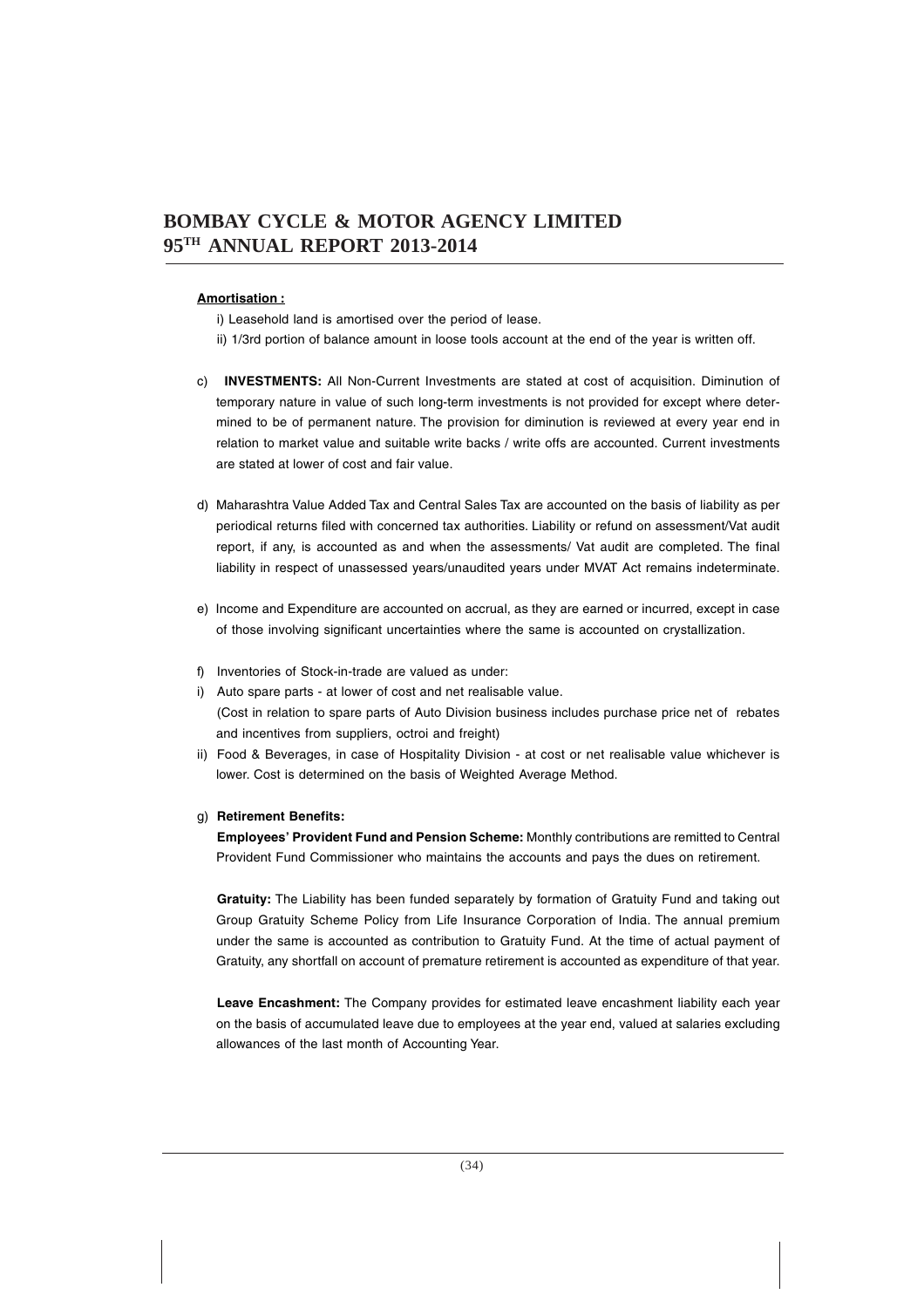- 3) In the opinion of the Board, all assets other than fixed assets and non-current investments have realizable value in the ordinary course of business which is not different from the amount at which it is stated.
- 4) Cash flow statement as required by Accounting Standard 3 (AS-3) and listing agreement with The Bombay Stock Exchange is as per **"Annexure"**.
- 5) Pending reconciliation of accounts of certain parties and in absence of confirmation of the parties, amount of balances in the accounts of Sundry Creditors, Sundry Debtors, Loans and Advances and deposits (received as well as paid) shown in the attached Balance Sheet are as per books of accounts. Necessary adjustment entries if any, will be passed and recorded in the books of account after receipt of confirmation and reconciliation of such balances.
- 6) Disclosure requirements as per Accounting Standard 18 (AS-18) "Related Party Disclosure" issued by the Institute of Chartered Accountants of India are as follows:

|                          | Name of the Company                                                         | <b>Nature of Relationship</b>       |
|--------------------------|-----------------------------------------------------------------------------|-------------------------------------|
| <b>Mr.Chakor L.Doshi</b> | Walchand Great Achievers Pyt. Ltd.                                          | Director/Member with controlling    |
| <b>Chairman Emeritus</b> | Walchand Kamdhenu Commercials Pvt. Ltd. interest, alongwith family members. |                                     |
|                          | Walchand Chiranika Trading Pvt. Ltd.                                        | Spouse Mrs. Champa C. Doshi,        |
|                          | Walchand Botanicals Pyt. Ltd.                                               | is also a Director.                 |
|                          | Walchandnagar Industries Ltd.                                               | Director                            |
| <b>Mr.Chirag C.Doshi</b> | Walchand Chiranika Trading Pvt. Ltd.                                        | Director with controlling interest, |
| Chairman                 |                                                                             | alongwith family members.           |
|                          | Walchand Kamdhenu Commercials Pyt.Ltd. Director                             |                                     |
|                          | Walchand Great Achievers Pyt. Ltd.                                          | Director                            |
|                          | Walchandnagar Industries Ltd.                                               | <b>Managing Director</b>            |
|                          | Mrs. Kanika G. Sanger Walchand Chiranika Trading Pvt. Ltd.                  | Director with controlling interest, |
| <b>Director</b>          |                                                                             | alongwith family members.           |
|                          | Walchand Kamdhenu Commercials Pyt.Ltd. Director                             |                                     |
|                          | Walchand Great Achievers Pvt. Ltd.                                          | Director                            |

#### **LIST OF RELATED PARTIES**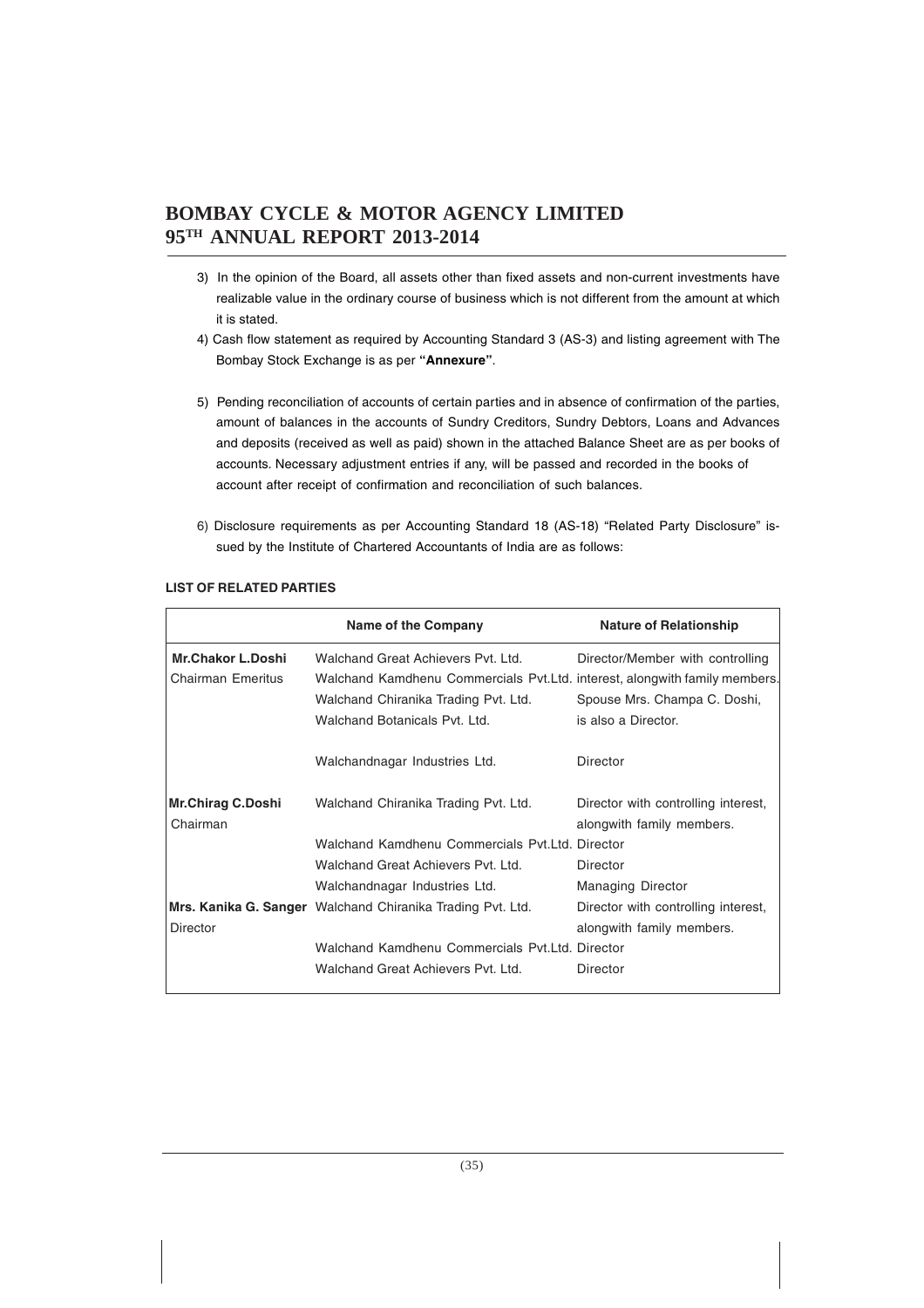| <b>PARTICULARS</b>                        | <b>OPENING</b><br><b>BALANCE</b> | <b>TRANSAC-</b><br><b>TIONS</b><br><b>DURING</b><br><b>THE YEAR</b> | <b>AMOUNT</b><br><b>PAID</b><br><b>DURING</b><br><b>THE YEAR</b> | <b>CLOSING</b><br><b>BALANCE</b> |
|-------------------------------------------|----------------------------------|---------------------------------------------------------------------|------------------------------------------------------------------|----------------------------------|
| <b>Walchand Great Achievers Pvt. Ltd.</b> |                                  |                                                                     |                                                                  |                                  |
| <b>Royalty Charges</b>                    | $(\cdot)$                        | 90,763<br>(87, 312)                                                 | 68,177<br>(87, 312)                                              | 22,586                           |
| Walchand Kamdhenu Commercials Pvt. Ltd.   |                                  |                                                                     |                                                                  |                                  |
| <b>Royalty Charges</b>                    | $(-)$                            | 46,402<br>(70, 664)                                                 | 37,299<br>(70, 664)                                              | 9,103<br>$(\cdot)$               |
| Reimbursement of Licence Fees             |                                  | 21,401<br>(43, 108)                                                 | 21,401<br>(43, 108)                                              |                                  |
| <b>Directors Mentioned above</b>          |                                  |                                                                     |                                                                  |                                  |
| <b>Sitting Fees</b>                       |                                  | 20,000<br>(32,500)                                                  | 20,000<br>(32,500)                                               | $(\cdot)$                        |
| Commission                                | 768,902<br>(526, 560)            | 951,705<br>(768, 902)                                               | 768,902<br>(526, 560)                                            | 951,705<br>(768, 902)            |
| <b>Professional Fees</b>                  | 200,000<br>(200,000)             | 2,805,000<br>(2,425,000)                                            | 2,745,000<br>(2,425,000)                                         | 260,000<br>(200,000)             |
| <b>Travelling Expenses</b>                | $(\textnormal{-})$               | 5,499<br>(6,098)                                                    | 5,499<br>(6,098)                                                 | $(-)$                            |

#### **TRANSACTIONS IN THE NATURE OF EXPENDITURE**

#### **TRANSACTIONS IN THE NATURE OF INCOME**

| <b>PARTICULARS</b>                      | <b>OPENING</b><br><b>BALANCE</b> | <b>TRANSAC-</b><br><b>TIONS</b><br><b>DURING</b><br><b>THE YEAR</b> | <b>AMOUNT</b><br>RECD.<br><b>DURING</b><br><b>THE YEAR</b> | <b>CLOSING</b><br><b>BALANCE</b> |
|-----------------------------------------|----------------------------------|---------------------------------------------------------------------|------------------------------------------------------------|----------------------------------|
| <b>Walchandnagar Industries Limited</b> |                                  |                                                                     |                                                            |                                  |
| Sales, Servicing of Cars & Parts Sales  | $(\cdot)$                        | (13, 107)                                                           | (13, 107)                                                  | $(\cdot)$                        |
| Food & Beverages                        | 183,383                          | 1,623,893                                                           | 1,708,480                                                  | 98,796                           |
|                                         | (151, 812)                       | (1,498,561)                                                         | (1,466,990)                                                | (183, 383)                       |
| <b>Liasoning Services</b>               | 500,000                          | 6,000,000                                                           | 6,000,000                                                  | 500,000                          |
|                                         | $(-)$                            | (6,000,000)                                                         | (5,500,000)                                                | (5,00,000)                       |
| Car Lease Rent                          | -                                | 1,325,000                                                           | 1,150,000                                                  | 175,000                          |
|                                         | $(\cdot)$                        | $(-)$                                                               | $(\cdot)$                                                  | $(\textnormal{-})$               |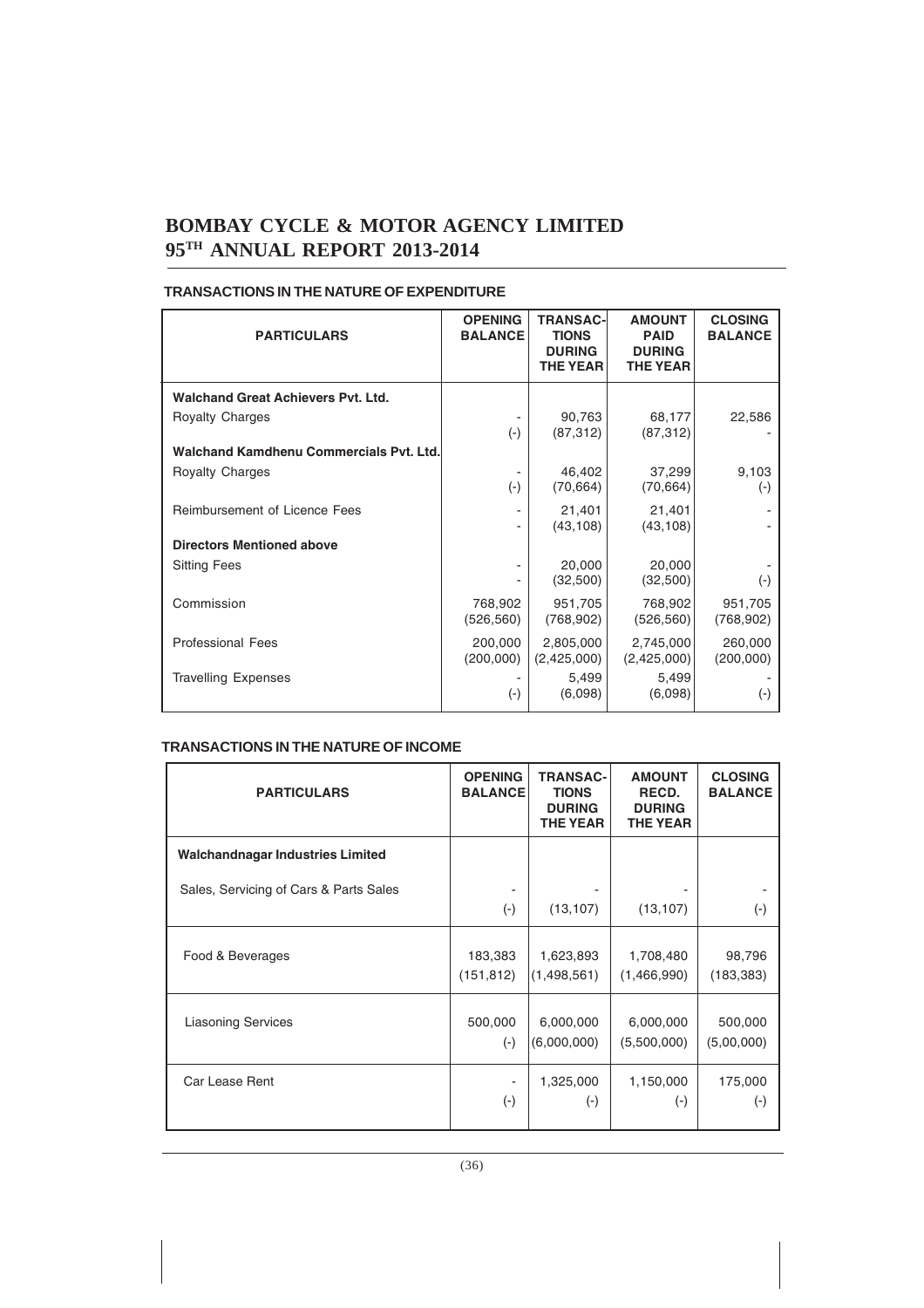7) The Earning per share according to the Accounting Standard 20 (AS-20) on the subject issued by The Institute of Chartered Accountants of India is as under :

|                                                                                                                           |                 | As at 31.03.2014   As at 31.03.2013 |
|---------------------------------------------------------------------------------------------------------------------------|-----------------|-------------------------------------|
| Shares outstanding during the year (Nos.)                                                                                 | 2,00,000        | 2,00,000                            |
| Net Profit / (Loss) attributable to shareholders before<br>Exceptional & Extraordinary items $(\bar{\tau})$               | 19,816,774      | 16,598,600                          |
| Net Profit / (Loss) attributable to shareholders after<br>Exceptional & Extraordinary items but before Tax Expenses $(3)$ | 20,255,177      | 15,088,240                          |
| Net Profit / (Loss) attributable to shareholders after Tax Expenses $(3)$                                                 | 14,025,093      | 9,820,895                           |
| Earning Per Share before Exceptional & Extraordinary items -                                                              |                 |                                     |
| Basic & Diluted $(\bar{\tau})$                                                                                            | 99.08           | 82.99                               |
| Earning Per Share after Exceptional & Extraordinary items but                                                             |                 |                                     |
| before Tax Expenses - Basic & Diluted (₹)<br>Earning Per Share after Tax Expenses - Basic & Diluted $(3)$                 | 101.28<br>70.13 | 75.44<br>49.10                      |

8) Segment wise disclosure information as per Accounting Standard 17 (AS-17) on "Segment Reporting" issued by The Institute of Chartred Accountants of India is as below :

#### **SEGMENT REPORTING**

| $(5 \nvert$ in Lacs)<br><b>SEGMENT REPORTING</b> |                         |                 |                                       |         |              |                 |
|--------------------------------------------------|-------------------------|-----------------|---------------------------------------|---------|--------------|-----------------|
| <b>Particulars</b>                               | Auto<br><b>Division</b> |                 | <b>Hospitality</b><br><b>Division</b> |         | <b>TOTAL</b> |                 |
|                                                  |                         | 2013-14 2012-13 | 2013-14                               | 2012-13 |              | 2013-14 2012-13 |
| Segment Revenue Net Sales/Income                 |                         |                 |                                       |         |              |                 |
| from operations                                  | 285                     | 217             | 362                                   | 380     | 647          | 597             |
| Less: Inter Segment Revenue                      |                         |                 |                                       |         |              |                 |
| Net Sales/Income from Operations                 | 285                     | 217             | 362                                   | 380     | 647          | 597             |
| Segmentwise Results Profit (+)/(Loss)(-)         | 124                     | 50              | 75                                    | 117     | 199          | 167             |
| Less: Interest                                   |                         |                 | 1                                     | 1       | 1            | 1               |
| Other unallocable Expenditure net of             |                         |                 |                                       |         |              |                 |
| unallocable Income                               | 5                       | (5)             | (10)                                  | (4)     | (5)          | (9)             |
| Total Profit/(Loss) before tax                   | 119                     | 55              | 84                                    | 120     | 203          | 175             |
| <b>OTHER INFORMATION</b>                         |                         |                 |                                       |         |              |                 |
| <b>Segment Assets</b>                            | 400                     | 359             | 1280                                  | 1117    | 1680         | 1476            |
| Un-allocable Common Assets                       |                         |                 |                                       |         |              |                 |
| <b>Total Assets</b>                              |                         |                 |                                       |         | 1680         | 1476            |
| Segment Liabilities                              | 485                     | 446             | 307                                   | 278     | 792          | 724             |
| Un-allocable Common Liabilities                  |                         |                 |                                       |         |              |                 |
| <b>Total Liabilities</b>                         |                         |                 |                                       |         | 792          | 724             |
| Capital Expenditure during the year              | 31                      | 1               | 39                                    | 4       | 70           | 5               |
| Depreciation                                     | 3                       | 3               | 14                                    | 4       | 17           | $\overline{7}$  |
| Non Cash Charge other than depreciation          |                         | 24              |                                       |         |              | 24              |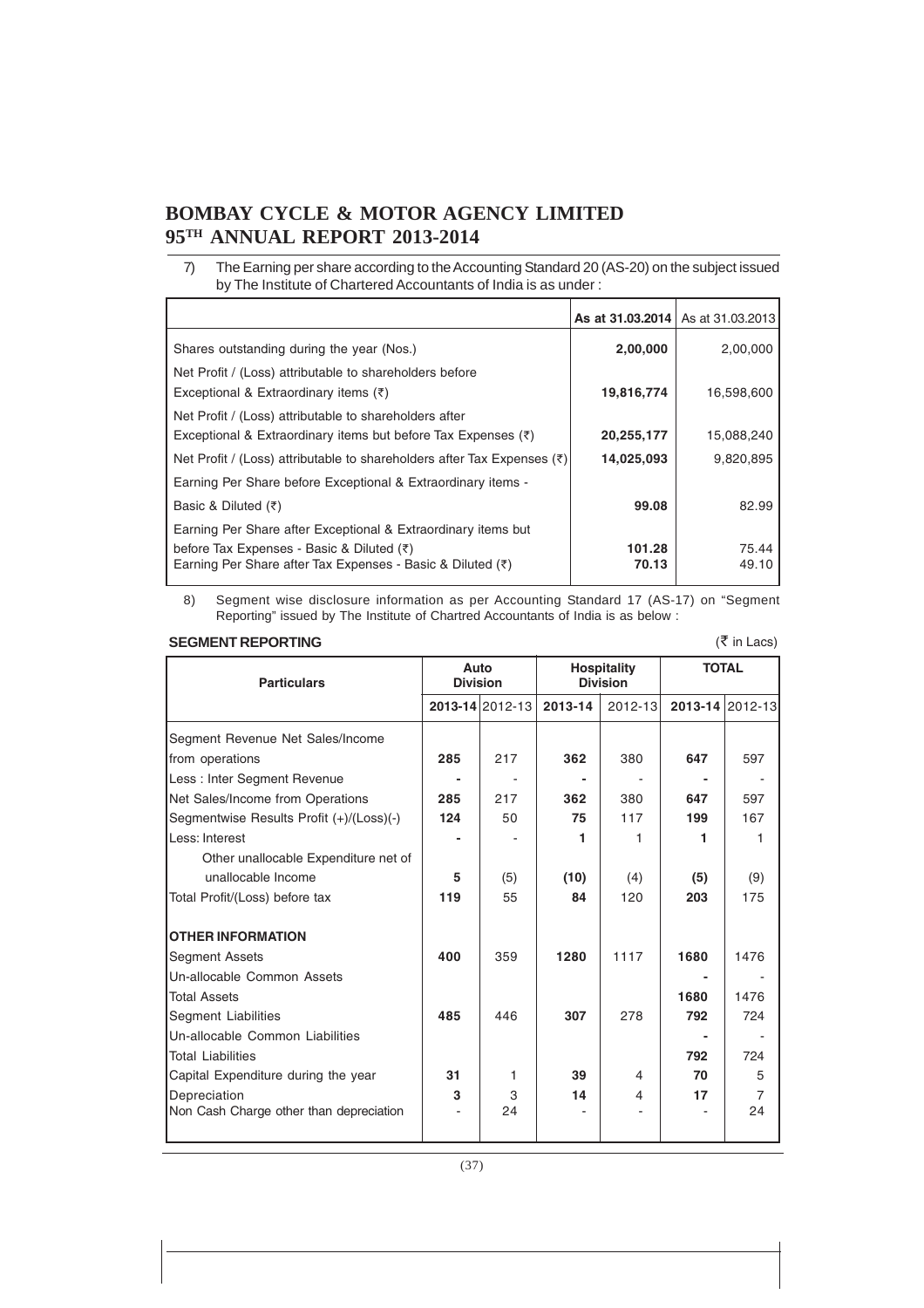#### **OTHER DISCLOSURES :**

- 1. Segments have been identified in line with the Accounting Standard AS-17.
- 2. Company has disclosed Business Segment as the primary segment .
- 3. Composition of Business Segment

| Name of segment             | Comprises of             |
|-----------------------------|--------------------------|
|                             |                          |
| Auto Division               | Servicing of cars        |
|                             |                          |
| <b>Hospitality Division</b> | Sale of Food & Beverages |
|                             |                          |

- 4. The Segment Revenue, Results, Assets and liabilities include the respective amounts ldentifiable and amounts allocated on reasonable basis
- 9) Previous year's figures have been regrouped / restated / rearranged wherever necessary to make them comparable with current year's figures.
- 10) Other applicable prescribed items that are NIL are not included in the attached accounts and above notes.
- 11) The disclosures required under Accounting Standard 15 (AS-15) "Employee Benefits" notified in the Companies (Accounting Standards) Rules 2006, are given below :

#### **Defined Contribution Plan**

Contributions to Defined Contribution Plan recognized and charged off for the year are as under :

|                                           |         | Current Year (₹) Previous Year (₹) |
|-------------------------------------------|---------|------------------------------------|
| Employer's Contribution to Provident Fund | 260,210 | 224.203                            |
| Employer's Contribution to Pension Scheme | 461.478 | 424.843                            |

#### **Defined Benefit Plan :**

- a) Gratuity: The Liability has been funded separately by formation of Gratuity Fund and taking out Group Gratuity Scheme Policy from Life Insurance Corporation of India. The annual premium under the same is accounted as contribution to Gratuity Fund. At the time of actual payment of Gratuity, any shortfall on account of premature retirement is accounted as expenditure of that year.
- b) Leave Encashment: The Company provides for estimated leave encashment liability each year on the basis of accumulated leave due to employees at the year end, valued at salaries excluding allowances of the last month of Accounting Year.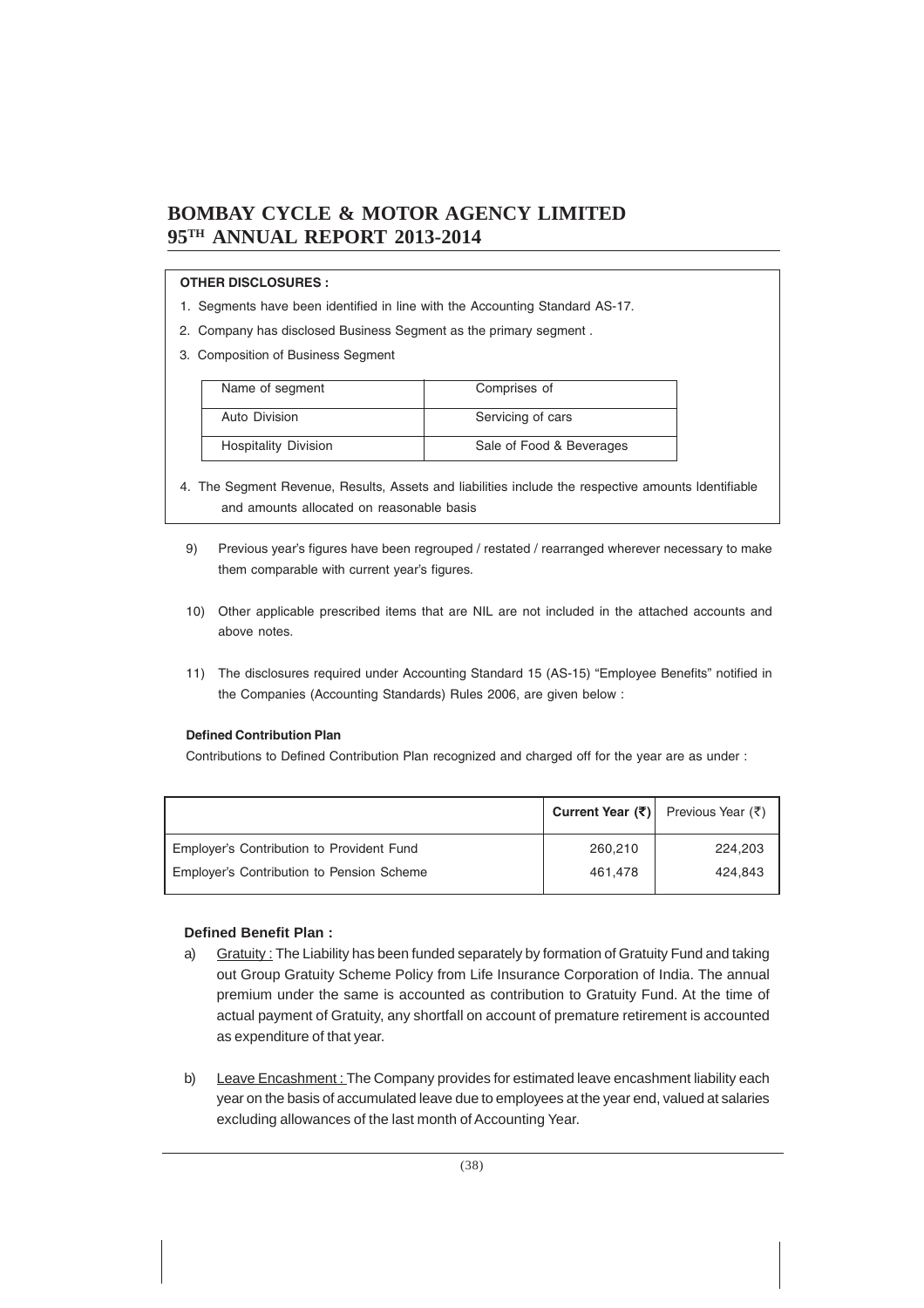### **Reconciliation of Defined Benefit obligation and fair value of plan assets is as under :**

|   |                                                                                                                                                                                                                                                                                                                         | Current Year (₹)              |                                 | Previous Year (₹)             |                                 |  |
|---|-------------------------------------------------------------------------------------------------------------------------------------------------------------------------------------------------------------------------------------------------------------------------------------------------------------------------|-------------------------------|---------------------------------|-------------------------------|---------------------------------|--|
|   |                                                                                                                                                                                                                                                                                                                         | Gratuity<br>Funded            | Leave<br>Encashment<br>Unfunded | Gratuity<br>Funded            | Leave<br>Encashment<br>Unfunded |  |
| a | Reconciliation of opening and closing<br>balances of Defined Benefit obligation :<br>Defined Benefit obligation at beginning<br>of the year                                                                                                                                                                             | 153,462                       | 227,769                         | 131,424                       | 104,065                         |  |
|   | <b>Current Service Cost</b><br>Actuarial (gain)/loss/W/Back                                                                                                                                                                                                                                                             | 19,500                        | 113,314<br>(147, 615)           | 22,038                        | 226,650                         |  |
|   | <b>Benefits Paid</b><br>Defined Benefit obligation at year end                                                                                                                                                                                                                                                          | 172,962                       | 80,154<br>113,314               | 153,462                       | 102,946<br>227,769              |  |
| b | Reconciliation of opening and closing<br>balances of fair value of plan assets :<br>Fair value of plan assets at beginning<br>of the year<br>Expected return on plan assets<br>Actuarial gain/(loss)<br>Employer contribution<br>Benefits paid<br>Fair value of plan assets at year end<br>Actual return on plan assets | 173,978<br>11,744<br>185,722  |                                 | 159,613<br>14,365<br>173,978  |                                 |  |
| c | <b>Reconciliation of fair value of assets</b><br>and obligations:<br>Fair value of plan assets as at<br>31st March, 2014<br>Present value of obligation as at<br>31st March, 2014<br>Amount recognized in Balance Sheet                                                                                                 | 185,722<br>172,962<br>172,962 | 113,314<br>113,314              | 173,978<br>153,462<br>153,462 | 227,769<br>227,769              |  |
| d | Expenses recognized during the year<br>(Under the head "Employee Benefits<br>Expense")                                                                                                                                                                                                                                  | 19,500                        | 113,314                         | 22,038                        | 236,482                         |  |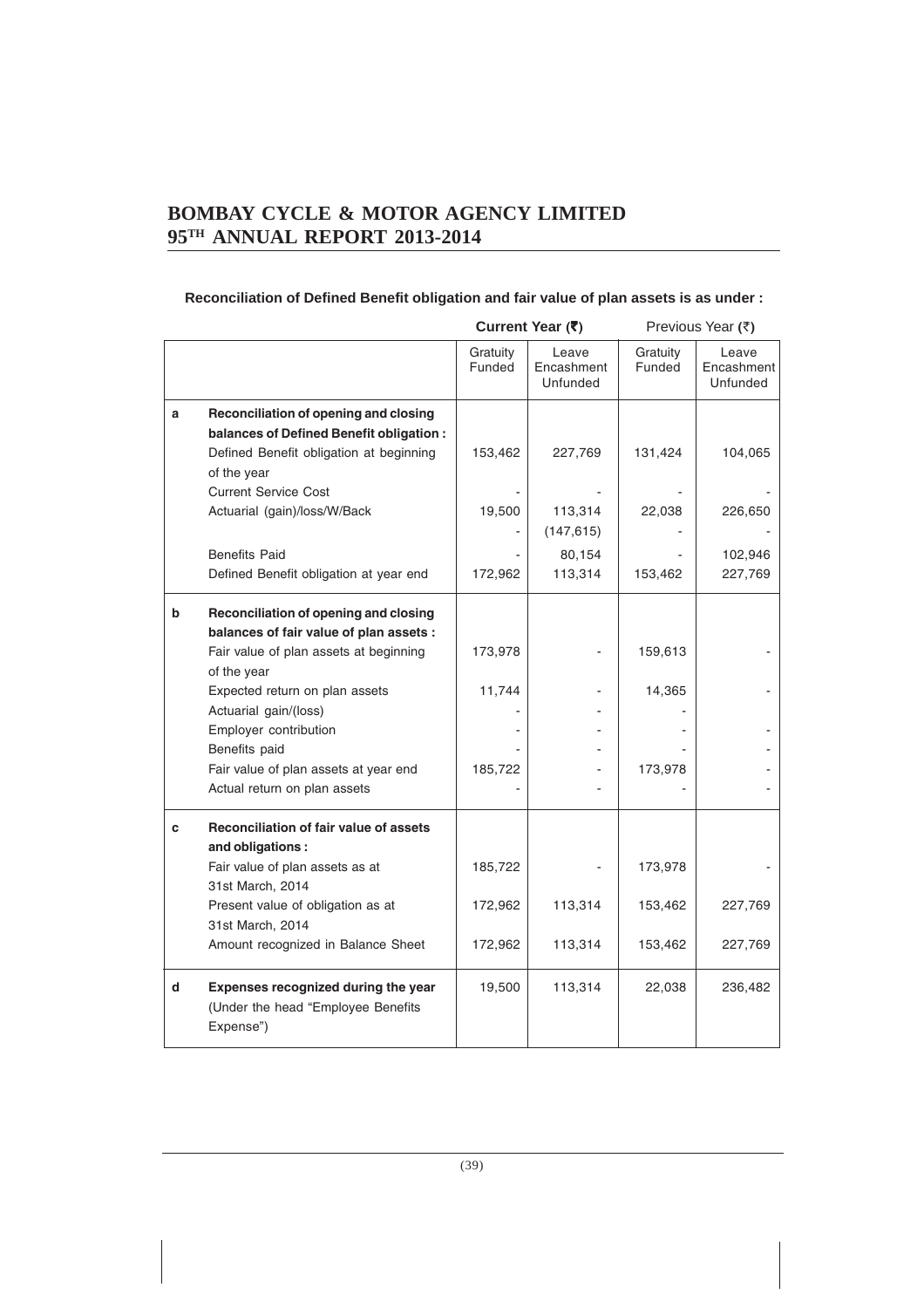| e. | <b>Investment Details</b>                          | % Invested            |
|----|----------------------------------------------------|-----------------------|
|    |                                                    | As at 31st March 2014 |
|    | L.I.C. Group Gratuity (Cash Accumulation) Policy   | 100                   |
|    |                                                    | (100)                 |
| f. | <b>Actuarial assumptions</b>                       |                       |
|    | Mortality Table (L.I.C.)                           | 1994-96               |
|    |                                                    | (Ultimate)            |
|    | Discount rate (per annum)                          | 8.0%                  |
|    | Expected rate of return on plan assets (per annum) | $9.0\%$               |
|    | Rate of escalation in salary (per annum)           | $4.0\%$               |

The estimates of rate of escalation in salary is considered in actuarial valuation, taking into account inflation, seniority, promotion and other relevant factors including supply and demand in the employment market. The above information is certified by the actuary.

Signatures to Notes '1' to '28'

For & on behalf of A. B. JOG & CO. (I.C.A.I. REGN. NO. 104321W) Chartered Accountants

A. B. Jog (Proprietor) Membership No. 010655 Mumbai, 19<sup>th</sup> April, 2014

SANJAY P. MUTHE T. D. Lal

}

CHIRAG C. DOSHI Chairman

Directors

Mumbai, 19<sup>th</sup> April, 2014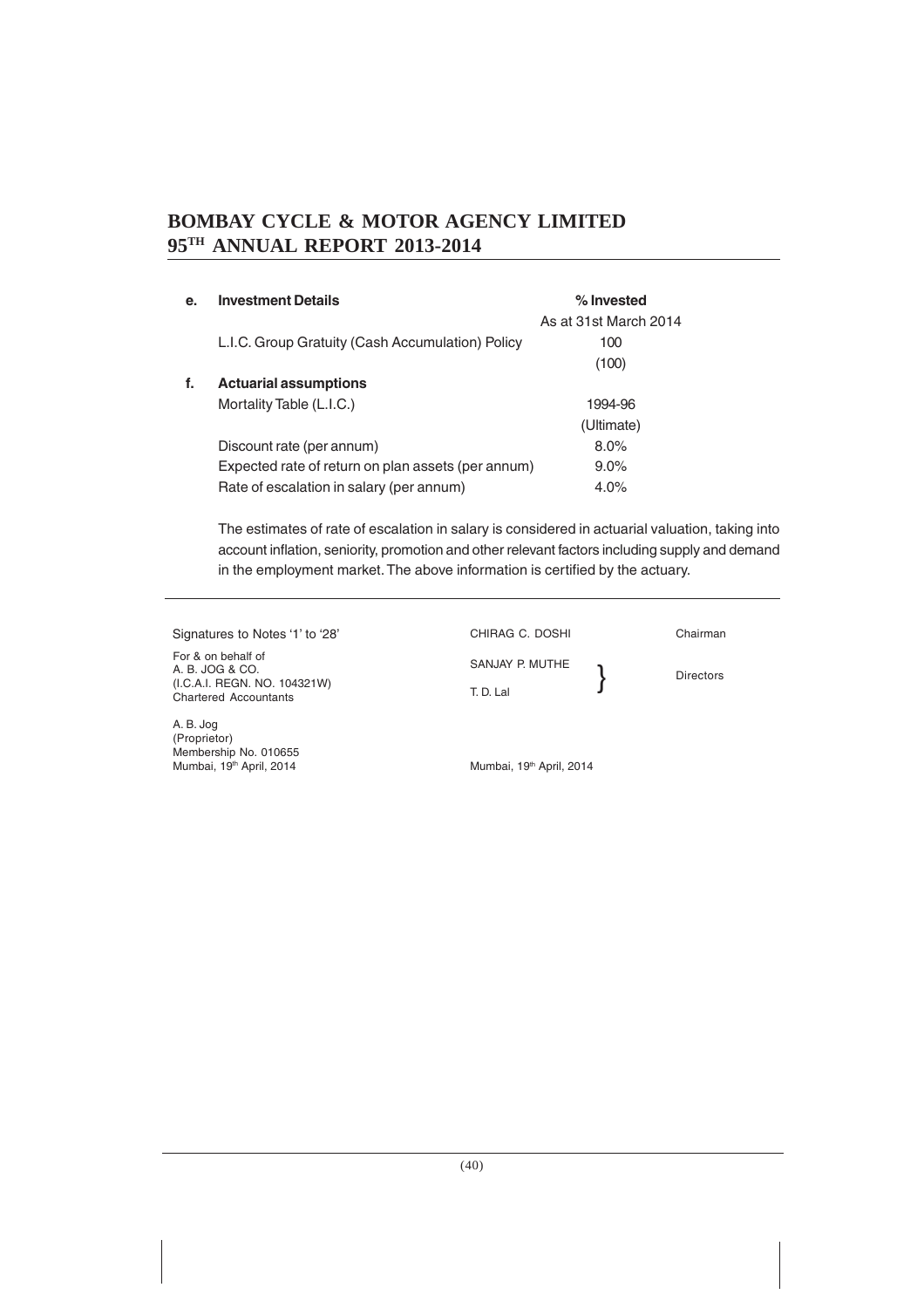#### **Annexure to Other Accompanying Notes to the Financial Statements CASH FLOW STATEMENT FOR THE YEAR ENDED 31ST MARCH, 2014**

|                                                                       | <b>Particulars</b>                                                                                                                                                                                                                                                                                                                                                                                                                                                                                                                                                                                                                                                                                                                                                                                 | <b>Rupees</b>                                                                                                                                               | <b>Current Year</b><br><b>Rupees</b> | Previous Year<br>Rupees                                                                                                                                                                               |
|-----------------------------------------------------------------------|----------------------------------------------------------------------------------------------------------------------------------------------------------------------------------------------------------------------------------------------------------------------------------------------------------------------------------------------------------------------------------------------------------------------------------------------------------------------------------------------------------------------------------------------------------------------------------------------------------------------------------------------------------------------------------------------------------------------------------------------------------------------------------------------------|-------------------------------------------------------------------------------------------------------------------------------------------------------------|--------------------------------------|-------------------------------------------------------------------------------------------------------------------------------------------------------------------------------------------------------|
| A)<br>a)                                                              | <b>CASH FLOW FROM OPERATING ACTIVITIES</b><br>Profit / (Loss) After taxation & Adjustments/ W/backs                                                                                                                                                                                                                                                                                                                                                                                                                                                                                                                                                                                                                                                                                                |                                                                                                                                                             | 14,025,093                           | 9,820,895                                                                                                                                                                                             |
| i)<br>ii)<br>iii)<br>iv)<br>V)<br>vi)<br>vii)<br>ix)<br>x)            | Add / (Less) : Adjustments for Non cash Items &<br><b>Items Presented Separately</b><br>Depreciation & Other charges for Fixed Assets<br>Impairment Loss on Fixed Assets<br>Provision for diminution/(increase)in the value of investments<br>Provision for Taxation<br>Interest Income<br>Settlements & Closures<br>Amounts written off / written back (Net)<br>viii) Net gain on sale / redemption of investments<br>Surplus on Sale of Tangible Assets<br><b>Dividends</b>                                                                                                                                                                                                                                                                                                                      | 1,861,169<br>(74, 256)<br>6,230,084<br>(5,634,306)<br>(278, 817)<br>(204, 448)<br>(1,452,015)<br>(1, 128, 738)                                              |                                      | 869,457<br>2,398,515<br>50,388<br>5,267,345<br>(3,815,000)<br>68,068<br>(549, 406)<br>(127, 625)<br>(101, 459)<br>(1,099,416)                                                                         |
|                                                                       |                                                                                                                                                                                                                                                                                                                                                                                                                                                                                                                                                                                                                                                                                                                                                                                                    |                                                                                                                                                             | (681, 327)                           | 2,960,867                                                                                                                                                                                             |
| Adjustments:<br>i)<br>ii)<br>iii)<br>iv)<br>v)<br>vi)<br>ix)<br>X)    | OPERATING PROFIT BEFORE WORKING CAPITAL CHANGES<br>(Increase) / Decrease in Loose Tools<br>(Increase) / Decrease in Inventories<br>(Inc.) / Decrease in Long-terms loans and advances<br>(Inc.) / Decrease in Short-terms loans and advances<br>(Increase) / Decrease in Trade Receivables<br>(Increase) / Decrease in Other Bank balances<br>vii) (Increase) / Decrease in Other current assets<br>viii) (Increase) / Decrease in Other non- current assests<br>Increase / (Decrease) in Long - term borrowings<br>Increase / (Decrease) in Other Long term Liabilities<br>xi) Increase / (Decrease) in Short - term borrowings<br>xii) Increase / (Decrease) in Trade Payable<br>xiii) Increase / (Decrease) in Other current liabilities<br>xiv) Increase / (Decrease) in Short-term provisions | 128,767<br>261,677<br>256,920<br>(4, 167, 921)<br>1,138,954<br>(21, 197, 659)<br>6,942,422<br>(845, 532)<br>344,254<br>(764, 788)<br>1,249,748<br>(676,068) | 13,343,766<br>(17,329,226)           | 12,781,762<br>59,396<br>2,323,898<br>197,989<br>(2,519,095)<br>1,323,252<br>(9,684,272)<br>(9,473,971)<br>974,107<br>11,100,000<br>(86,000)<br>(1,994,342)<br>(353, 260)<br>(319, 148)<br>(8,451,446) |
|                                                                       | <b>CASH PROFITS</b><br>b) Interest received on Business Deposits                                                                                                                                                                                                                                                                                                                                                                                                                                                                                                                                                                                                                                                                                                                                   | 5,634,306                                                                                                                                                   | (3,985,460)                          | 4,330,316<br>3,815,000                                                                                                                                                                                |
|                                                                       |                                                                                                                                                                                                                                                                                                                                                                                                                                                                                                                                                                                                                                                                                                                                                                                                    |                                                                                                                                                             | 5,634,306                            | 3,815,000                                                                                                                                                                                             |
| B)<br>i)<br>ii)<br>iii)<br>V)                                         | <b>CASH GENERATED FROM OPERATIONS</b><br><b>CASH FLOW FROM INVESTING ACTIVITIES</b><br>Purchase of Investment<br>Purchase of Fixed Assets<br>Sale Proceeds from Fixed Assets (Incl. Impaired & depreciation)<br>iv) Sale Proceeds from Investments<br><b>Dividends</b>                                                                                                                                                                                                                                                                                                                                                                                                                                                                                                                             | (9,605,581)<br>(5,226,886)<br>(1,861,169)<br>16,778,179<br>1,128,738                                                                                        | 1,648,846                            | 8,145,316<br>(20, 810, 390)<br>(496, 364)<br>606,229<br>9,129,769<br>1,099,416                                                                                                                        |
| C)                                                                    | NET CASH FROM / (USED IN) INVESTING ACTIVITIES<br><b>CASH FLOW FROM FINANCING ACTIVITIES</b>                                                                                                                                                                                                                                                                                                                                                                                                                                                                                                                                                                                                                                                                                                       |                                                                                                                                                             | 1,213,281                            | (10, 471, 340)                                                                                                                                                                                        |
|                                                                       | NET CASH FROM / (USED IN) FINANCING ACTIVITIES                                                                                                                                                                                                                                                                                                                                                                                                                                                                                                                                                                                                                                                                                                                                                     |                                                                                                                                                             |                                      |                                                                                                                                                                                                       |
|                                                                       | NET CHANGE IN CASH & CASH EQUIVALENTS $(A + B + C)$                                                                                                                                                                                                                                                                                                                                                                                                                                                                                                                                                                                                                                                                                                                                                |                                                                                                                                                             | 2,862,127                            | (2,326,024)                                                                                                                                                                                           |
|                                                                       | Cash and Cash equivalent - Opening Balance<br>Cash and Cash equivalent - Closing BalaInce<br><b>NET INCREASE / (DECREASE)</b>                                                                                                                                                                                                                                                                                                                                                                                                                                                                                                                                                                                                                                                                      |                                                                                                                                                             | 1,464,669<br>4,326,796<br>2,862,127  | 3,790,693<br>1,464,669<br>(2,326,024)                                                                                                                                                                 |
|                                                                       | As per our report of even date                                                                                                                                                                                                                                                                                                                                                                                                                                                                                                                                                                                                                                                                                                                                                                     | CHIRAG C. DOSHI                                                                                                                                             |                                      | Chairman                                                                                                                                                                                              |
| For & on behalf of<br>A. B. JOG & CO.<br><b>Chartered Accountants</b> | (I.C.A.I. REGN. NO. 104321W)<br>A. B. Jog (Proprietor), Membership No. 010655                                                                                                                                                                                                                                                                                                                                                                                                                                                                                                                                                                                                                                                                                                                      | SANJAY P. MUTHE<br>T.D.Lal                                                                                                                                  |                                      | Director                                                                                                                                                                                              |
| Mumbai, 19 <sup>th</sup> April, 2014                                  |                                                                                                                                                                                                                                                                                                                                                                                                                                                                                                                                                                                                                                                                                                                                                                                                    | Mumbai, 19th April, 2014                                                                                                                                    |                                      |                                                                                                                                                                                                       |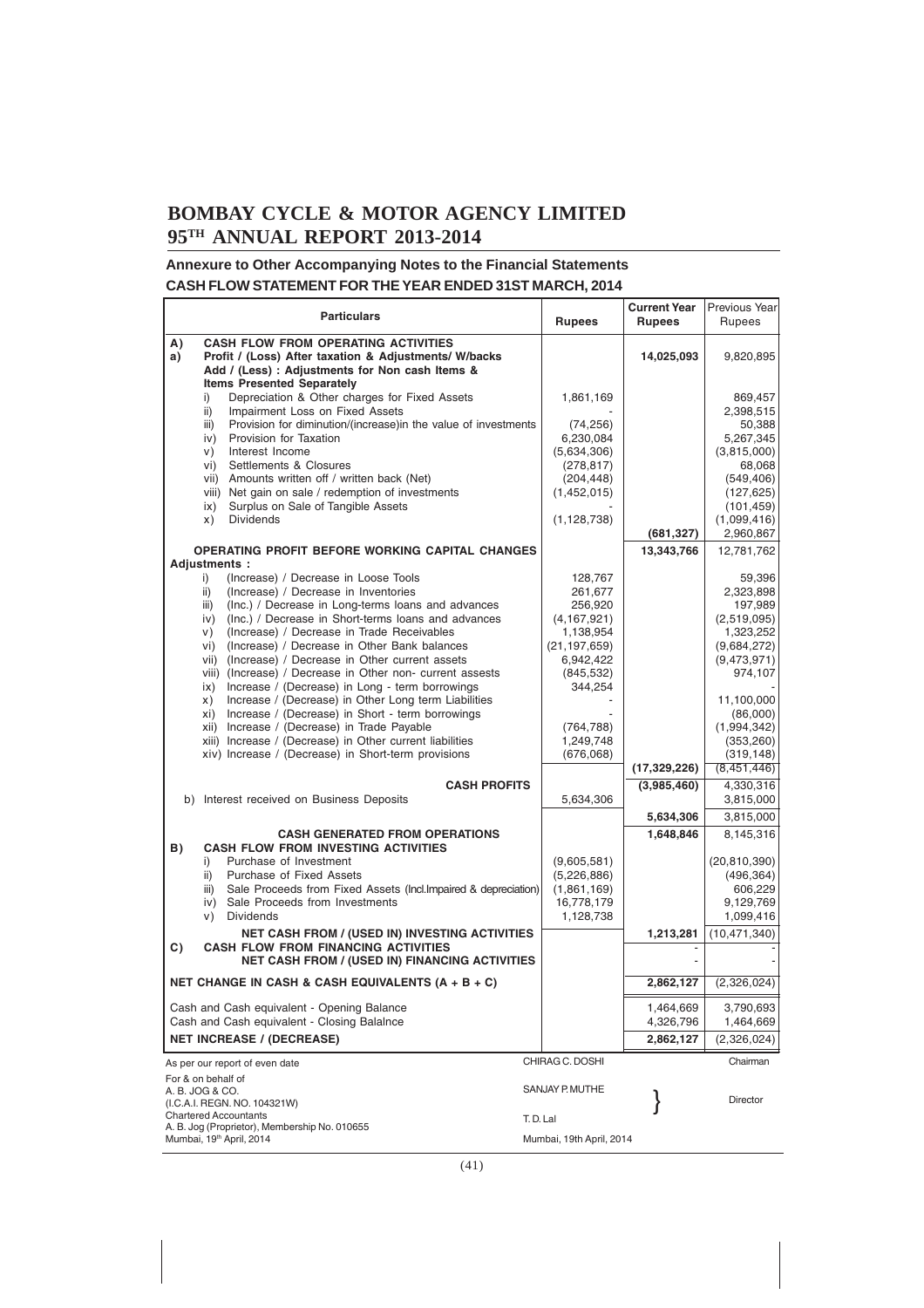| Year      | Paid-up<br>Capital<br><b>Rupees</b> | Reserve &<br><b>Surplus</b><br><b>Rupees</b> | <b>Turnover Sales</b><br>& Services<br><b>Rupees</b> | <b>EPS</b><br><b>Rupees</b> | Profit / (Loss)<br><b>Before Tax</b><br><b>Rupees</b> | <b>Dividend on</b><br><b>Equity Shares</b><br><b>Rupees</b> |
|-----------|-------------------------------------|----------------------------------------------|------------------------------------------------------|-----------------------------|-------------------------------------------------------|-------------------------------------------------------------|
| 1996-1997 | 2,000,000                           | 2,291,483                                    | 901,548,807                                          | (11.18)                     | (2, 235, 117)                                         | 500,000<br>(25%)                                            |
| 1997-1998 | 2,000,000                           | 192                                          | 824,803,646                                          | (94.26)                     | (18, 853, 910)                                        | Nil                                                         |
| 1998-1999 | 2,000,000                           | 192                                          | 564,678,627                                          | (72.11)                     | (20,030,917)                                          | Nil                                                         |
| 1999-2000 | 2,000,000                           | 192                                          | 338,073,583                                          | (36.50)                     | (7, 299, 737)                                         | Nil                                                         |
| 2000-2001 | 2,000,000                           | 192                                          | 136,233,409                                          | (68.78)                     | (13,756,424)                                          | Nil                                                         |
| 2001-2002 | 2,000,000                           | 192                                          | 381,217,339                                          | (159.60)                    | (31,920,845)                                          | Nil                                                         |
| 2002-2003 | 2,000,000                           | 192                                          | 335,930,091                                          | (195.35)                    | (39,071,002)                                          | Nil                                                         |
| 2003-2004 | 2,000,000                           | 192                                          | 213,751,591                                          | (10.13)                     | (2,025,788)                                           | Nil                                                         |
| 2004-2005 | 2,000,000                           | 192                                          | 175,742,519                                          | 37.74                       | 7,547,226                                             | Nil                                                         |
| 2005-2006 | 2,000,000                           | 62,048,192                                   | 155,733,528                                          | 101.24                      | 20,247,205                                            | Nil                                                         |
| 2006-2007 | 2,000,000                           | 62,048,192                                   | 117,899,058                                          | 47.74                       | 17,582,714                                            | Nil                                                         |
| 2007-2008 | 2,000,000                           | 62,048,192                                   | 139,566,762                                          | 86.09                       | 23,453,387                                            | Nil                                                         |
| 2008-2009 | 2,000,000                           | 40,677,629                                   | 115,730,731                                          | 71.69                       | 22,234,660                                            | Nil                                                         |
| 2009-2010 | 2,000,000                           | 54,845,059                                   | 83,625,341                                           | 70.84                       | 21,416,470                                            | Nil                                                         |
| 2010-2011 | 2,000,000                           | 57,181,058                                   | 73,976,446                                           | 11.68                       | 17,126,047                                            | Nil                                                         |
| 2011-2012 | 2,000,000                           | 63,508,610                                   | 70,085,005                                           | 33.96                       | 10,508,879                                            | 400,000<br>(20%)                                            |
| 2012-2013 | 2,000,000                           | 72,748,392                                   | 59,692,699                                           | 49.10                       | 15,088,240                                            | 500,000<br>(25%)                                            |
| 2013-2014 | 2,000,000                           | 86,071,515                                   | 64,722,873                                           | 70.13                       | 20,255,177                                            | 600,000<br>(30%)                                            |

# **STATISTICS RE : CAPITAL - TURNOVER AND EPS ETC.**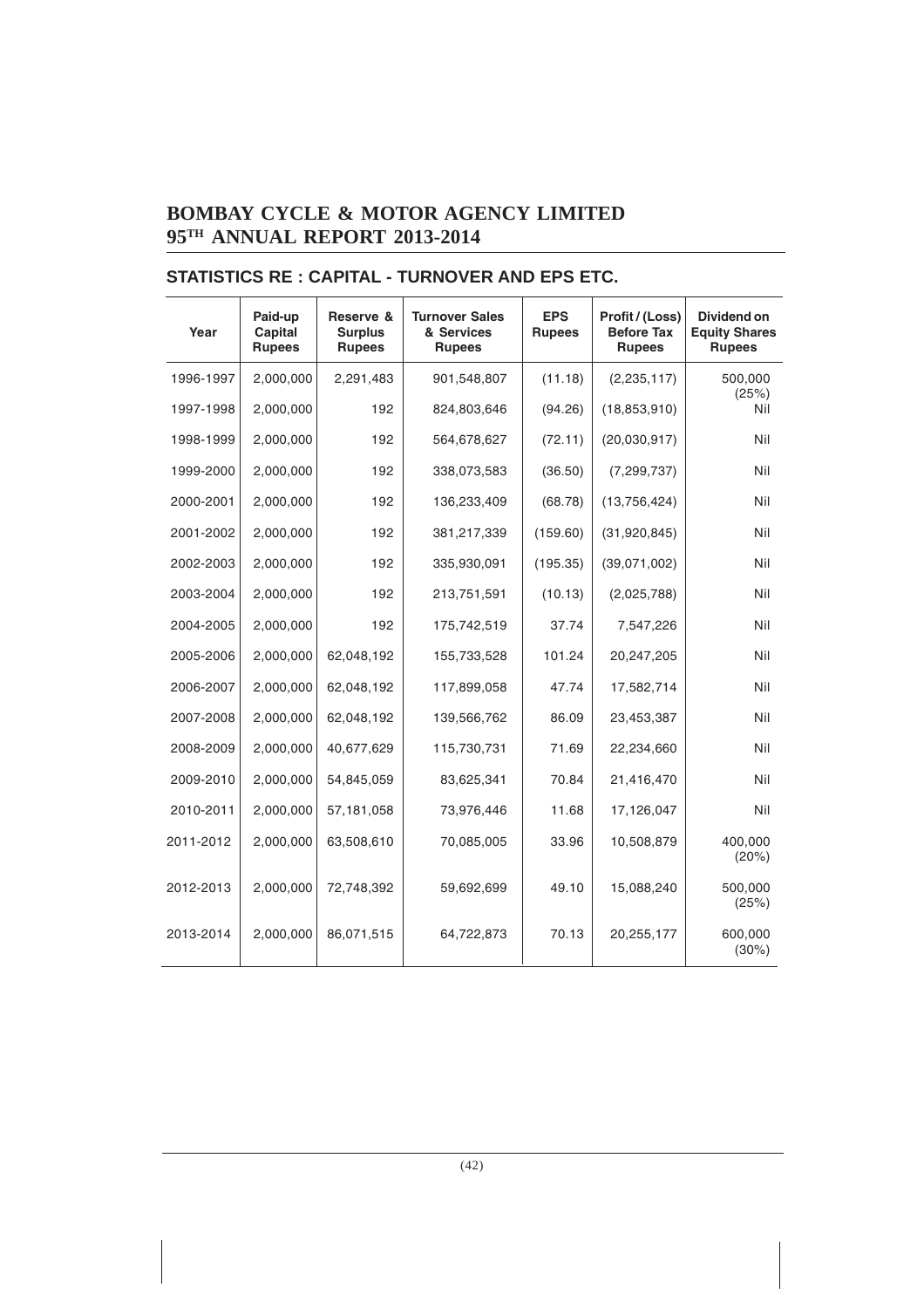|                                                                                                                                      | (CIN: L74999MH1919PLC000557)                                 |                                                                                                                                                                                                                                                                                                                                                                                                                                                                                                                                       | [Pursuant to section 105(6) of the Companies Act,                                    |          |
|--------------------------------------------------------------------------------------------------------------------------------------|--------------------------------------------------------------|---------------------------------------------------------------------------------------------------------------------------------------------------------------------------------------------------------------------------------------------------------------------------------------------------------------------------------------------------------------------------------------------------------------------------------------------------------------------------------------------------------------------------------------|--------------------------------------------------------------------------------------|----------|
| Regd. Office : 534, Sardar Vallabhbhai Patel Road, Opera House, Mumbai - 400 007                                                     |                                                              |                                                                                                                                                                                                                                                                                                                                                                                                                                                                                                                                       | 2013 and rule 19(3) of the Companies<br>(Management and Administration) Rules, 2014] |          |
|                                                                                                                                      |                                                              | Tel.: 022-40287104 / 171 Fax: 022-66263020 ■ Email: investors@bcma.in ■Website: www.bcma.in                                                                                                                                                                                                                                                                                                                                                                                                                                           |                                                                                      |          |
| Name of the member (s) :                                                                                                             |                                                              | E-mail Id:                                                                                                                                                                                                                                                                                                                                                                                                                                                                                                                            |                                                                                      |          |
| Registered address :                                                                                                                 |                                                              | Folio No/ Client Id:                                                                                                                                                                                                                                                                                                                                                                                                                                                                                                                  |                                                                                      |          |
|                                                                                                                                      |                                                              |                                                                                                                                                                                                                                                                                                                                                                                                                                                                                                                                       |                                                                                      |          |
|                                                                                                                                      |                                                              | $DP$ ID:                                                                                                                                                                                                                                                                                                                                                                                                                                                                                                                              |                                                                                      |          |
|                                                                                                                                      |                                                              | I/We, being the member (s) of _______________________shares of the above named company, hereby appoint :                                                                                                                                                                                                                                                                                                                                                                                                                              |                                                                                      |          |
|                                                                                                                                      |                                                              |                                                                                                                                                                                                                                                                                                                                                                                                                                                                                                                                       |                                                                                      |          |
|                                                                                                                                      |                                                              |                                                                                                                                                                                                                                                                                                                                                                                                                                                                                                                                       |                                                                                      |          |
|                                                                                                                                      |                                                              |                                                                                                                                                                                                                                                                                                                                                                                                                                                                                                                                       |                                                                                      |          |
|                                                                                                                                      |                                                              |                                                                                                                                                                                                                                                                                                                                                                                                                                                                                                                                       |                                                                                      |          |
| E-mail ID : E-mail ID :                                                                                                              |                                                              | Signature ______________ or failling him                                                                                                                                                                                                                                                                                                                                                                                                                                                                                              |                                                                                      |          |
|                                                                                                                                      |                                                              | as my/our proxy to attend and vote (on a poll) for me/us and on my/our behalf at the 95 <sup>th</sup> Annual General Meeting of the                                                                                                                                                                                                                                                                                                                                                                                                   |                                                                                      |          |
| below:<br><b>Resolutions</b>                                                                                                         |                                                              |                                                                                                                                                                                                                                                                                                                                                                                                                                                                                                                                       | *For                                                                                 | *Against |
|                                                                                                                                      |                                                              |                                                                                                                                                                                                                                                                                                                                                                                                                                                                                                                                       |                                                                                      |          |
| 1)                                                                                                                                   |                                                              | Consider and adopt the Audited Balance Sheet of the Company as at 31 <sup>st</sup> March,<br>2014 and the Statement of Profit & Loss for the Year ended on that date together with                                                                                                                                                                                                                                                                                                                                                    |                                                                                      |          |
|                                                                                                                                      | the Report of Directors and Auditors thereon.                |                                                                                                                                                                                                                                                                                                                                                                                                                                                                                                                                       |                                                                                      |          |
| 2)                                                                                                                                   |                                                              | Declaration of dividend on Equity Shares for the year ended 31 <sup>st</sup> March, 2014.                                                                                                                                                                                                                                                                                                                                                                                                                                             |                                                                                      |          |
| 3)                                                                                                                                   | Appointment of Mr. T. D. Lal, who retires by rotation.       |                                                                                                                                                                                                                                                                                                                                                                                                                                                                                                                                       |                                                                                      |          |
| 4)                                                                                                                                   | Appointment of Mr. Sanjay P. Muthe, who retires by rotation. |                                                                                                                                                                                                                                                                                                                                                                                                                                                                                                                                       |                                                                                      |          |
| 5)                                                                                                                                   |                                                              | Appointment of M/s. A. B. Jog & Co., Chartered Accountants, Mumbai as Auditors of                                                                                                                                                                                                                                                                                                                                                                                                                                                     |                                                                                      |          |
|                                                                                                                                      | the Company and fixing their remuneration.                   |                                                                                                                                                                                                                                                                                                                                                                                                                                                                                                                                       |                                                                                      |          |
| Signed this______ day of________2014                                                                                                 |                                                              |                                                                                                                                                                                                                                                                                                                                                                                                                                                                                                                                       |                                                                                      | 15 paise |
|                                                                                                                                      |                                                              |                                                                                                                                                                                                                                                                                                                                                                                                                                                                                                                                       |                                                                                      | Revenue  |
| Signature of Proxy holder(s)___________                                                                                              |                                                              |                                                                                                                                                                                                                                                                                                                                                                                                                                                                                                                                       |                                                                                      | Stamp    |
| 1)<br>than 48 hours before the commencement of the Meeting.<br>2)                                                                    |                                                              | This form of proxy in order to be effective should be duly completed and deposited at the Registered Office of the Company, not less<br>This is only optional. Please put a 'X' in the appropriate column against the resolutions indicated in the Box. If you leave the 'For' or<br>'Against' column blank against any or all the resolutions, your Proxy will be entitled to vote in the manner as he/she thinks appropriate.<br>Appointing a proxy does not prevent a member from attending the meeting in person if he so wishes. |                                                                                      |          |
| In the case of jointholders, the signature of any one holder will be sufficient, but names of all the jointholders should be stated. |                                                              | Please complete all details including details of member(s) in above box before submission.                                                                                                                                                                                                                                                                                                                                                                                                                                            |                                                                                      |          |
|                                                                                                                                      |                                                              |                                                                                                                                                                                                                                                                                                                                                                                                                                                                                                                                       | <b>ATTENDANCE SLIP</b>                                                               |          |
|                                                                                                                                      |                                                              | Registered Office: 534, Sardar Vallabhbhai Patel Road, Opera House, Mumbai - 400 007.                                                                                                                                                                                                                                                                                                                                                                                                                                                 |                                                                                      |          |
| 3)<br>4)<br>5)<br><b>BOMBAY CYCLE &amp; MOTOR AGENCY LTD.</b><br>(CIN: L74999MH1919PLC000557)                                        |                                                              | PLEASE FILL ATTENDACE SLIP AND HAND IT OVER AT THE ENTRANCE OF THE MEETING HALL<br>Joint shareholders may obtain additioal Slip at the venue of the meeting                                                                                                                                                                                                                                                                                                                                                                           |                                                                                      |          |
| DP Id*                                                                                                                               |                                                              | Folio No.                                                                                                                                                                                                                                                                                                                                                                                                                                                                                                                             |                                                                                      |          |
|                                                                                                                                      |                                                              |                                                                                                                                                                                                                                                                                                                                                                                                                                                                                                                                       |                                                                                      |          |
| Client Id*                                                                                                                           |                                                              | No. Of Shares                                                                                                                                                                                                                                                                                                                                                                                                                                                                                                                         |                                                                                      |          |
|                                                                                                                                      |                                                              |                                                                                                                                                                                                                                                                                                                                                                                                                                                                                                                                       |                                                                                      |          |
| NAME AND ADDRESS OF THE SHAREHOLDER                                                                                                  |                                                              | I hereby record my presence at The 95 <sup>th</sup> Annual General Meeting of the Company held on Friday, August 08, 2014 at 11.00<br>a.m. at BCMA Ltd, 534, Sardar Vallabhbhai Patel Road, Opeara House, Mumbai - 400 007.                                                                                                                                                                                                                                                                                                           |                                                                                      |          |

 $\overline{\phantom{a}}$